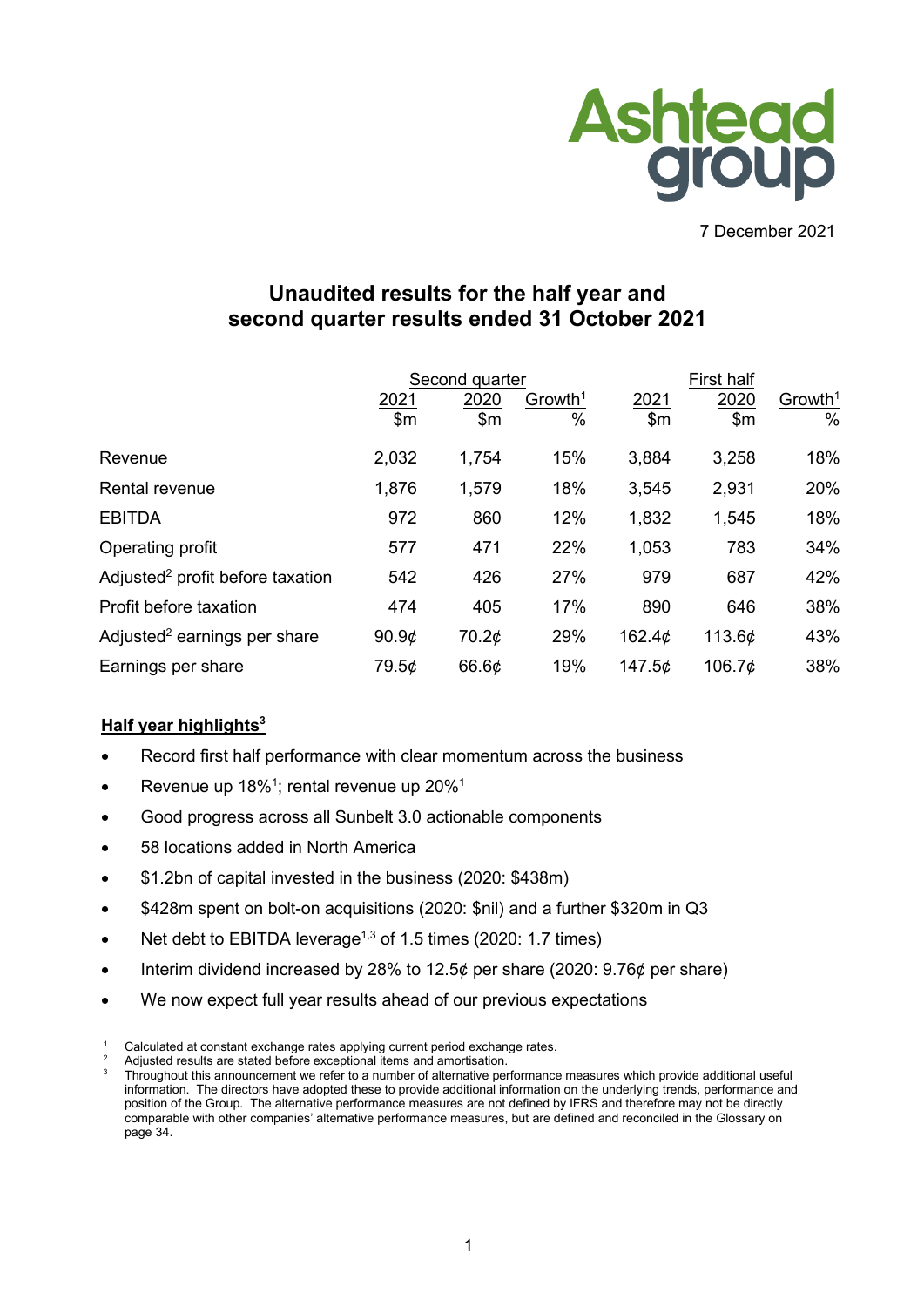# **Ashtead's chief executive, Brendan Horgan, commented:**

"The Group's strong performance continues with rental revenue up 20% for the half year over the prior year, but more importantly up 14% when compared with the first half of 2019/20, both at constant currency. This market outperformance across the business is only possible through the dedication of our team members who deliver for all our stakeholders every day, while ensuring our leading value of safety remains at the forefront of all we do.

Sunbelt 3.0 has been embraced by the business and we are making good progress across all actionable components. In the period, we invested \$1.2bn in capital across existing locations and greenfields and \$428m on 10 bolt-on acquisitions, adding a combined total of 58 locations in North America. We have a healthy bolt-on pipeline and have already spent a further \$320m in the third quarter. This investment takes advantage of the ongoing structural growth opportunity that we continue to see in the business as we seek to deliver on our strategic priorities to grow general tool and amplify specialty.

Our business has strong momentum in supportive markets. The benefit we derive from the diversity of our products, services and end markets, our investment in technology and ongoing structural change, enhanced by the environmental and social aspects of ESG, enables the Board to look to the future with confidence. Notwithstanding the volatility that continues to arise from Covid, the fundamentals of our business are strong and we now expect full year performance to be ahead of our previous expectations."

### Contacts:

| Will Shaw       | Director of Investor Relations | +44 (0)20 7726 9700 |
|-----------------|--------------------------------|---------------------|
| Neil Bennett    | Maitland/AMO                   | +44 (0)20 7379 5151 |
| James McFarlane | Maitland/AMO                   | +44 (0)7584 142665  |

Brendan Horgan and Michael Pratt will hold a conference call for equity analysts to discuss the results and outlook at 9am on Tuesday, 7 December 2021. The call will be webcast live via the Company's website at [www.ashtead-group.com](http://www.ashtead-group.com/) and a replay will be available via the website shortly after the call concludes. A copy of this announcement and the slide presentation used for the call are available for download on the Company's website. The usual conference call for bondholders will begin at 3pm (10am EST).

Analysts and bondholders have already been invited to participate in the analyst call and conference call for bondholders but any eligible person not having received details should contact the Company's PR advisers, Maitland/AMO (Audrey Da Costa) at +44 (0)20 7379 5151.

#### *Forward looking statements*

*This announcement contains forward looking statements. These have been made by the directors in good faith using information available up to the date on which they approved this report. The directors can give no assurance that these expectations will prove to be correct. Due to the inherent uncertainties, including both business and economic risk*  factors underlying such forward looking statements, actual results may differ materially from those expressed or implied *by these forward looking statements. Except as required by law or regulation, the directors undertake no obligation to update any forward looking statements whether as a result of new information, future events or otherwise.*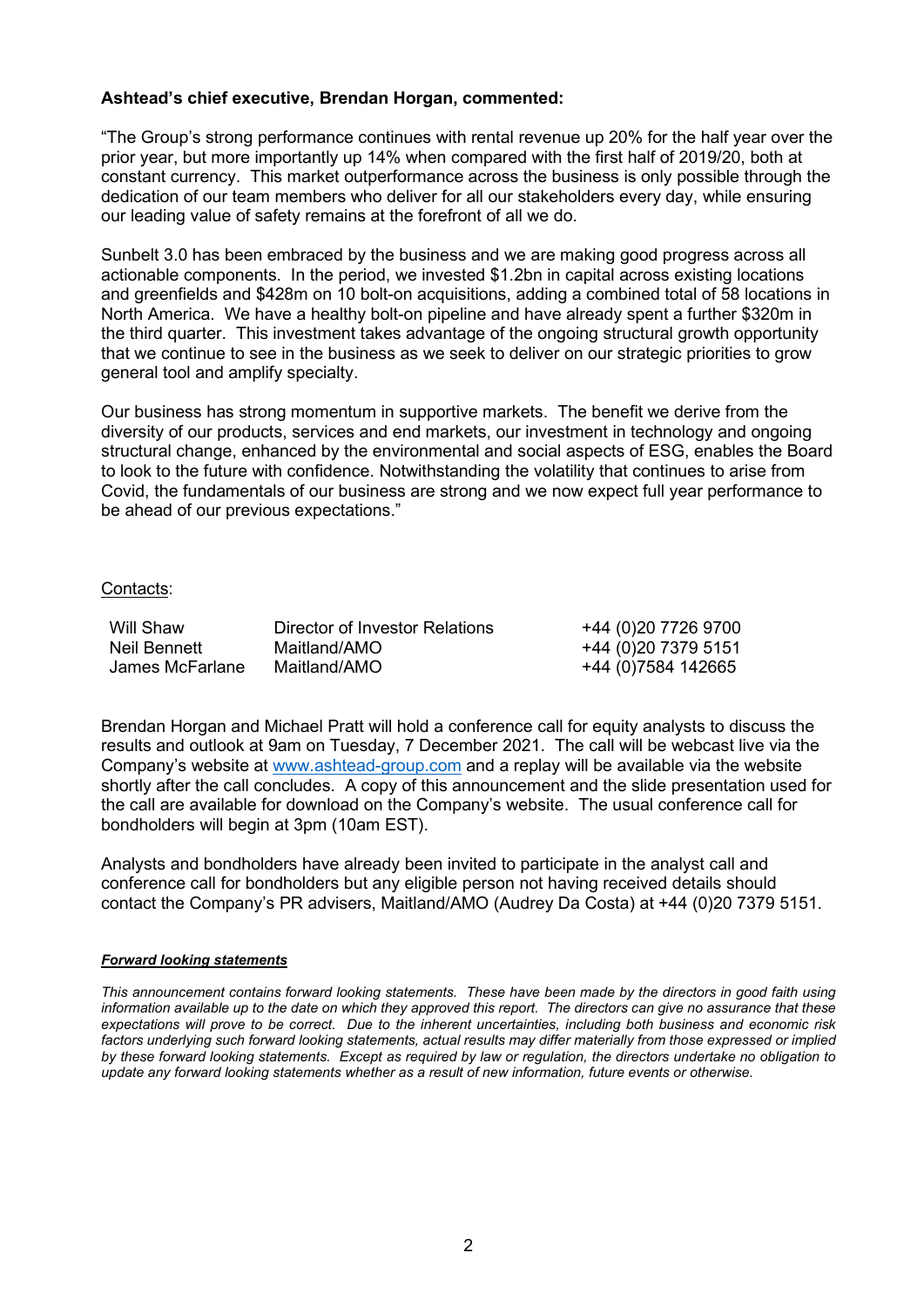### **Change in presentational currency**

Effective from 1 May 2021, the Group changed its presentational currency from sterling to US dollars to allow for greater transparency in the Group's performance for investors and other stakeholders and to reduce exchange rate volatility in reported figures, given that c. 80% of the Group's revenue and c. 90% of the Group's operating profit originate in US dollars. Accordingly, the Group's financial statements within this announcement are presented in US dollars. Further details were provided in our announcement 'Change in presentational currency' released on 15 June 2021 and in the Group's Annual Report & Accounts 2021, available via the Company's website at [www.ashtead-group.com.](http://www.ashtead-group.com/)

### **First half trading results**

|                                                      |         | <u>Revenue</u> |              | <b>EBITDA</b> | Profit <sup>1</sup> |                |
|------------------------------------------------------|---------|----------------|--------------|---------------|---------------------|----------------|
|                                                      | 2021    | 2020           | 2021         | 2020          | 2021                | 2020           |
| UK in £m                                             | 368.4   | 272.6          | <u>115.3</u> | 86.0          | <u>53.8</u>         | <u>20.0</u>    |
| Canada in C\$m                                       | 310.0   | <u> 220.2</u>  | <u>147.6</u> | 92.9          | <u>81.1</u>         | 33.2           |
| <b>US</b>                                            | 3,124.1 | 2,746.9        | 1,567.1      | 1,373.7       | 969.4               | 781.6          |
| UK in \$m                                            | 510.5   | 347.8          | 159.8        | 109.7         | 74.5                | 25.5           |
| Canada in \$m                                        | 249.4   | 163.7          | 118.7        | 69.1          | 65.3                | 24.7           |
| Group central costs                                  |         |                | (13.5)       | (7.7)         | (14.1)              | (8.2)          |
|                                                      | 3,884.0 | 3,258.4        | 1.832.1      | 1,544.8       | 1,095.1             | 823.6          |
| Net financing costs                                  |         |                |              |               | (116.5)             | (137.0)        |
| Profit before exceptional items,                     |         |                |              |               |                     |                |
| amortisation and tax                                 |         |                |              |               | 978.6               | 686.6          |
| Amortisation                                         |         |                |              |               | (41.7)              | (40.8)         |
| <b>Exceptional items</b>                             |         |                |              |               | (47.1)              |                |
| Profit before taxation                               |         |                |              |               | 889.8               | 645.8          |
| <b>Taxation charge</b>                               |         |                |              |               | (231.1)             | <u>(168.0)</u> |
| Profit attributable to equity holders of the Company |         |                |              |               | 658.7               | 477.8          |
| <b>Margins</b>                                       |         |                |              |               |                     |                |
| US                                                   |         |                | 50.2%        | 50.0%         | 31.0%               | 28.5%          |
| UK                                                   |         |                | 31.3%        | 31.5%         | 14.6%               | 7.3%           |
| Canada                                               |         |                | 47.6%        | 42.2%         | 26.2%               | 15.1%          |
| Group                                                |         |                | 47.2%        | 47.4%         | 28.2%               | 25.3%          |

<sup>1</sup> Segment result presented is adjusted operating profit.

Group revenue increased 19% (18% at constant currency) to \$3,884m in the first half (2020: \$3,258m) against COVID-19 affected comparatives. This revenue growth, combined with strong operational execution, resulted in adjusted profit before tax increasing 43% to \$979m (2020: \$687m).

In the US, rental only revenue of \$2,342m (2020: \$2,025m) was 16% higher than the prior year (and 9% higher than 2019), representing continued market outperformance and demonstrating the benefits of our strategy of growing our specialty businesses and broadening our end markets. In the first half, our general tool business grew 13%, from the depressed activity levels in the prior year, while our specialty businesses, which grew throughout last year, grew 23%. While rental revenue growth has been driven by volume, it has benefitted from improved rates in what is a better rate environment than we have seen for a number of years. We estimate that hurricane efforts contributed \$60-65m of revenue in the second quarter. US total revenue, including new and used equipment, merchandise and consumable sales, increased 14% to \$3,124m (2020: \$2,747m).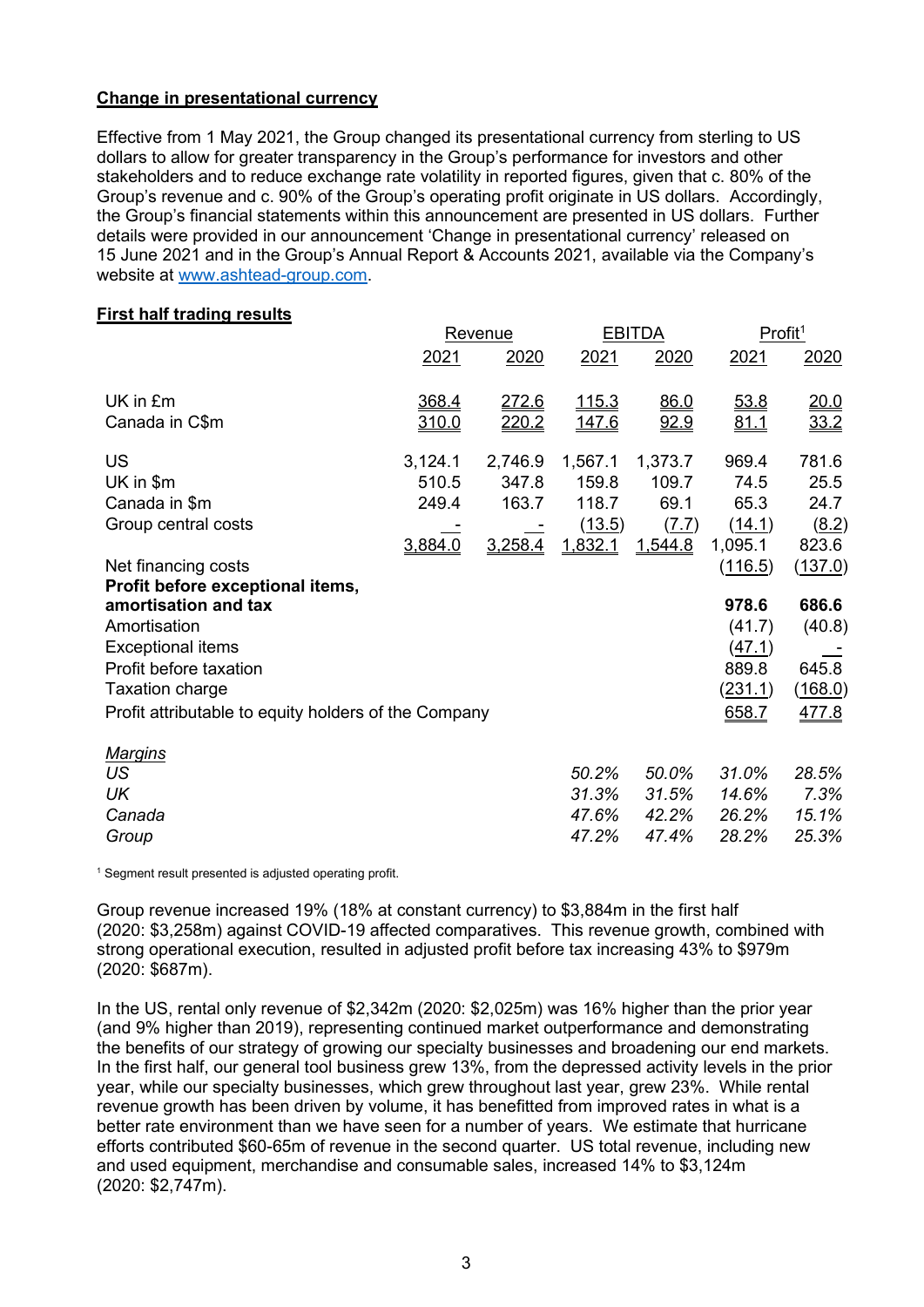The UK business generated rental only revenue of £203m, up 18% on the prior year (2020: £172m). While our performance continues to benefit from our essential support to the Department of Health in its COVID-19 response efforts, our core business is performing strongly and is benefitting from the operational improvements in the business which are ongoing. Total revenue increased 35% to £368m (2020: £273m) reflecting the higher level of ancillary and sales revenue associated with the work for the Department of Health, which accounted for c. 32% of UK revenue in the half year. We are supporting c.500 testing sites at the moment, which we expect to continue through the winter before reducing significantly in Spring 2022.

Canada's rental only revenue increased 47% to C\$233m (2020: C\$159m). This rate of growth reflects, in part, the depressed comparatives last year, when lock-downs affected Canada more severely than the US and our lighting, grip and studios business generated minimal revenue in the March to July 2020 timeframe as most film and TV production activities ceased. Canada's total revenue was C\$310m (2020: C\$220m).

Last year, we took action to reduce operating costs and eliminate discretionary expenditure in all our markets. While we continue to maintain a focus on the cost base, a number of these costs have returned to the business, reflecting the increased activity levels. In addition, we continue to invest in our technology platform and face inflationary pressures, particularly in relation to labour, transportation and fuel costs. As a result, in the US, 44% of the rental revenue increase dropped through to EBITDA. This contributed to a reported EBITDA margin of 50% (2020: 50%) and a 24% increase in segment profit to \$969m (2020: \$782m) at a margin of 31% (2020: 28%).

The UK business continues to be focused on delivering operational efficiency and improving returns in the business, while continuing to support the Department of Health. These factors contributed to an EBITDA margin of 31% (2020: 32%) and a segment profit of £54m (2020: £20m) at a margin of 15% (2020: 7%).

The development of our Canadian business continues as it invests to expand its network and broaden its markets. Growth has been achieved across the business while delivering a 48% EBITDA margin (2020: 42%) and generating a segment profit of C\$81m (2020: C\$33m) at a margin of 26% (2020: 15%). The margin improvement reflects principally the contribution from the lighting, grip and studio business, which was loss-making in the same period last year.

Overall, Group adjusted operating profit increased to \$1,095m (2020: \$824m), up 32% at constant exchange rates. After net financing costs of \$116m (2020: \$137m), Group profit before exceptional items, amortisation of intangibles and taxation was \$979m (2020: \$687m). After a tax charge of 26% (2020: 26%) of the adjusted pre-tax profit, adjusted earnings per share increased 43% at constant currency to 162.4¢ (2020: 113.6¢). The tax charge in the period includes a \$10m charge, reflecting an increase in the UK deferred tax liability due to UK legislation being substantively enacted which increases the UK corporate tax rate from 19% to 25% from 1 April 2023.

Statutory profit before tax was \$890m (2020: \$646m). This is after amortisation of \$42m (2020: \$41m) and, in the current year, exceptional interest costs of \$47m. Included within the total tax charge is a tax credit of \$22m (2020: \$10m) which relates to exceptional items and the amortisation of intangibles. As a result, basic earnings per share were  $147.5¢$  (2020: 106.7 $¢$ ). The overall cash tax charge was 16%.

### **Capital expenditure and acquisitions**

Capital expenditure for the first half was \$1,176m gross and \$1,035m net of disposal proceeds (2020: \$438m gross and \$245m net). Fleet deliveries were slower than expected throughout the half year due to supply chain delays and therefore we have deferred certain fleet disposals to meet strong demand. As a result, the Group's rental fleet at 31 October 2021 at cost was \$12.8bn and our average fleet age is now 40 months (2020: 39 months).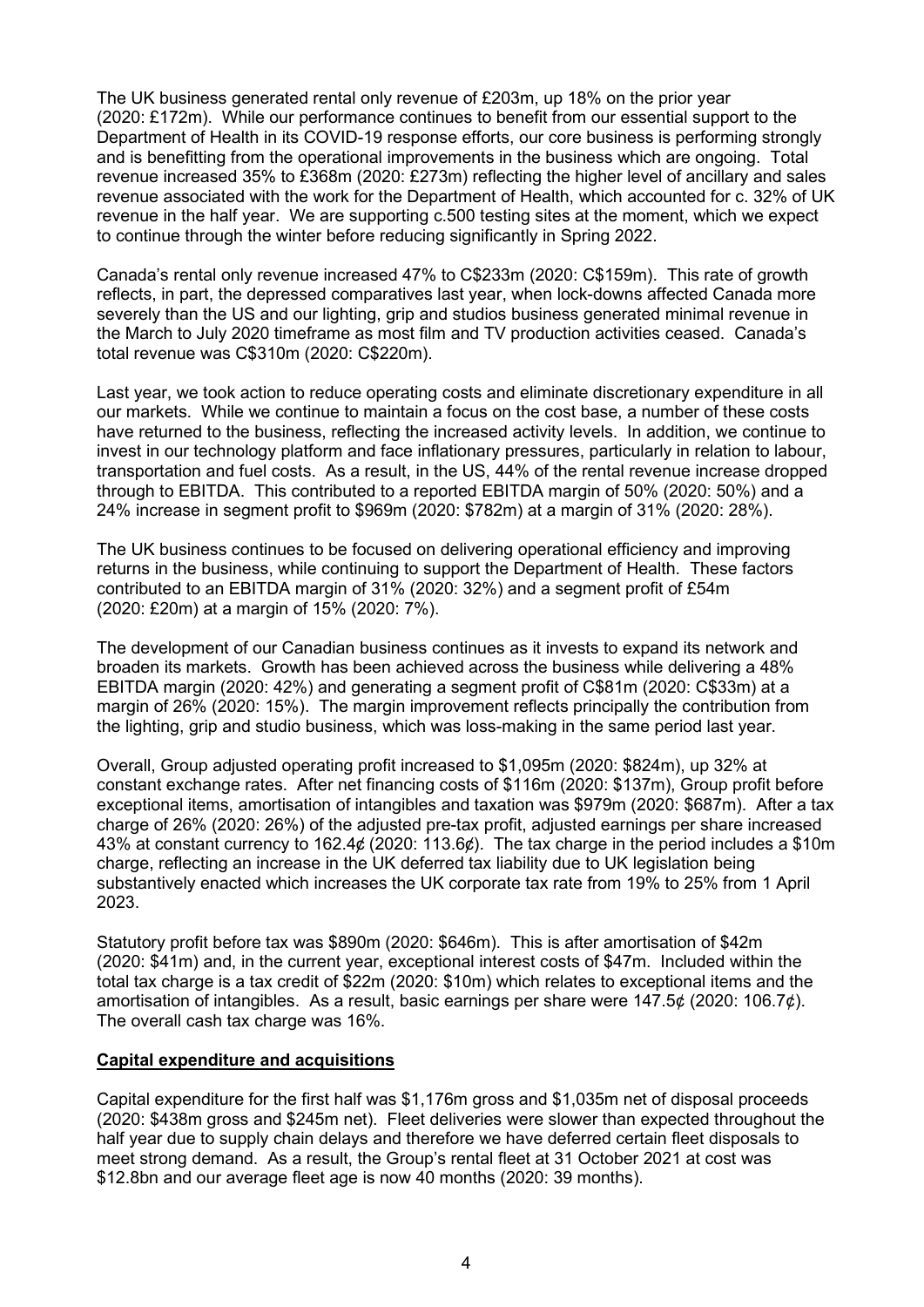We invested \$428m (2020: \$nil) in 10 bolt-on acquisitions during the half year as we continue to both expand our footprint and diversify our end markets. Since the period end, we have invested a further \$320m in bolt-ons.

# **Return on Investment**

Following the adverse impact of COVID-19, return on investment (excluding goodwill and intangible assets) continues to improve across the business. In the US, return on investment for the 12 months to 31 October 2021 was 23% (2020: 18%). In the UK, reflecting the benefits of increased volumes supporting the Department of Health and operational improvements, return on investment (excluding goodwill and intangible assets) increased to 15% (2020: 4%). In Canada, return on investment (excluding goodwill and intangible assets) was 23% (2020: 7%). This reflects improved performance across the business and an increasing contribution from our lighting, grip and studio business. For the Group as a whole, return on investment (including goodwill and intangible assets) was 18% (2020: 13%). Return on investment excludes the impact of IFRS 16.

# **Cash flow and net debt**

The increased scale of the business enabled the Group to generate free cash flow of \$440m (2020: \$1,049m) during the period, despite capital expenditure payments of \$966m (2020: \$353m). During the period, we spent \$206m (£149m) on share buybacks.

In August 2021, the Group took advantage of good debt markets and refinanced its debt facilities by issuing \$550m 1.500% senior notes maturing in August 2026 and \$750m 2.450% senior notes maturing in August 2031. The net proceeds of the issues were used to repurchase the Group's \$600m 4.125% senior notes due 2025 and \$600m 5.250% senior notes due 2026, pay related fees and expenses and repay an element of the amount outstanding under the ABL facility. In addition, the Group also increased and extended its asset-based senior bank facility, with \$4.5bn committed until August 2026. Other principal terms and conditions remain unchanged. These actions ensure the Group's debt package continues to be well structured and flexible, enabling us to optimise the opportunity presented by end market conditions. The Group's debt facilities are now committed for an average of six years at a weighted average cost of 3%.

Net debt at 31 October 2021 was \$6,429m (2020: \$6,078m). Excluding the effect of IFRS 16, net debt at 31 October 2021 was \$4,677m (2020: \$4,618m), while the ratio of net debt to EBITDA was 1.5 times (2020: 1.7 times) on a constant currency basis. The Group's target range for net debt to EBITDA is 1.5 to 2.0 times excluding the impact of IFRS 16 (1.9 to 2.4 times post IFRS 16). Including the effect of IFRS 16, the ratio of net debt to EBITDA was 1.9 times (2020: 2.1 times) on a constant currency basis.

At 31 October 2021, availability under the senior secured debt facility was \$3,033m with an additional \$2,685m of suppressed availability – substantially above the \$450m level at which the Group's entire debt package is covenant free.

# **Dividend**

In line with our policy of providing a progressive dividend, having regard to both underlying profit and cash generation and to sustainability through the economic cycle, the Board has increased the interim dividend 28% to 12.5¢ per share (2020: 9.76¢ per share).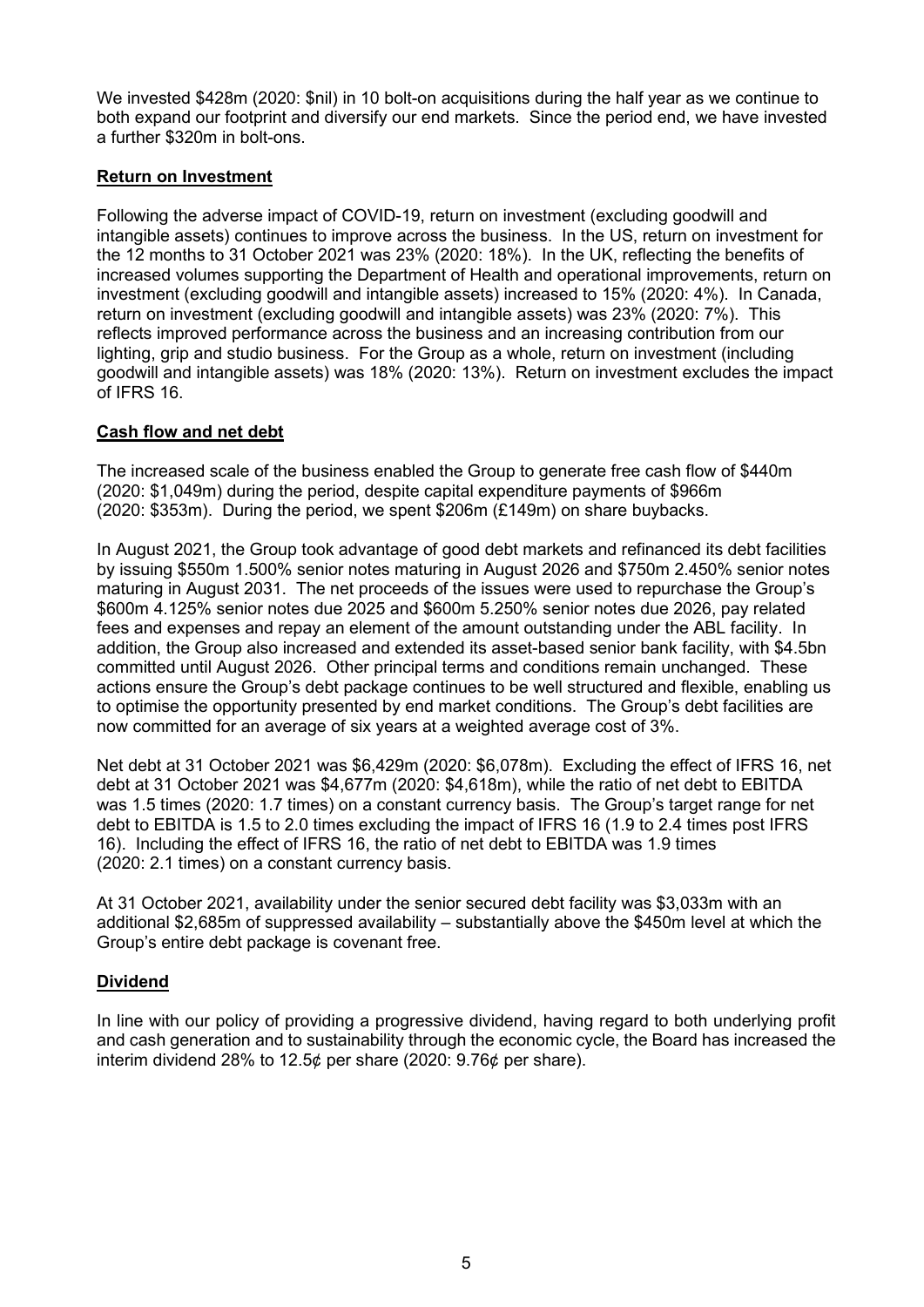The timetable for payment of the interim dividend is as follows:

| Ex dividend date: | 13 January 2022  |
|-------------------|------------------|
| Record date:      | 14 January 2022  |
| Payment date:     | 10 February 2022 |

The dividend is declared in US dollars but will be paid in sterling unless shareholders elect to receive their dividend in US dollars. Those shareholders who wish to receive their dividend in US dollars and have not yet made an election may do so by contacting Equiniti on 0371 384 2934 (International: +44 (0) 121 415 7011). The last day for election for the proposed interim dividend is 28 January 2022.

# **Capital allocation**

The Group remains disciplined in its approach to allocation of capital with the overriding objective being to enhance shareholder value.

Our capital allocation framework remains unchanged and prioritises:

- organic fleet growth;
	- same-stores;
	- areenfields:
- bolt-on acquisitions; and
- a progressive dividend with consideration to both profitability and cash generation that is sustainable through the cycle.

Additionally, we consider further returns to shareholders. In this regard, we assess continuously our medium term plans which take account of investment in the business, growth prospects, cash generation, net debt and leverage. Therefore the amount allocated to buybacks is simply driven by that which is available after organic growth, bolt-on M&A and dividends, whilst allowing us to operate within our 1.5 to 2.0 times target range for net debt to EBITDA pre IFRS 16.

#### **Current trading and outlook**

Our business has strong momentum in supportive markets. The benefit we derive from the diversity of our products, services and end markets, our investment in technology and ongoing structural change, enhanced by the environmental and social aspects of ESG, enables the Board to look to the future with confidence. Notwithstanding the volatility that continues to arise from Covid, the fundamentals of our business are strong and we now expect full year performance to be ahead of our previous expectations.

|                                          | Previous guidance | Current guidance |
|------------------------------------------|-------------------|------------------|
| Rental revenue <sup>1</sup>              |                   |                  |
| - US                                     | $13 - 16%$        | $18 - 20%$       |
| - Canada                                 | $25 - 30%$        | $25 - 30%$       |
| - UK                                     | $9 - 12\%$        | $9 - 12\%$       |
| - Group                                  | $13 - 16%$        | $17 - 20%$       |
| Capital expenditure (gross) <sup>2</sup> | $$2.0 - 2.3$ bn   | $$2.2 - 2.4$ bn  |
| Free cash flow <sup>2</sup>              | $$900 - 1,100m$   | $$900 - 1,100m$  |

<sup>1</sup> Represents change in year-over-year rental revenue at constant exchange rates assuming no further significant Covid related restrictions

<sup>2</sup> Stated at C\$1=\$0.80 and £1=\$1.35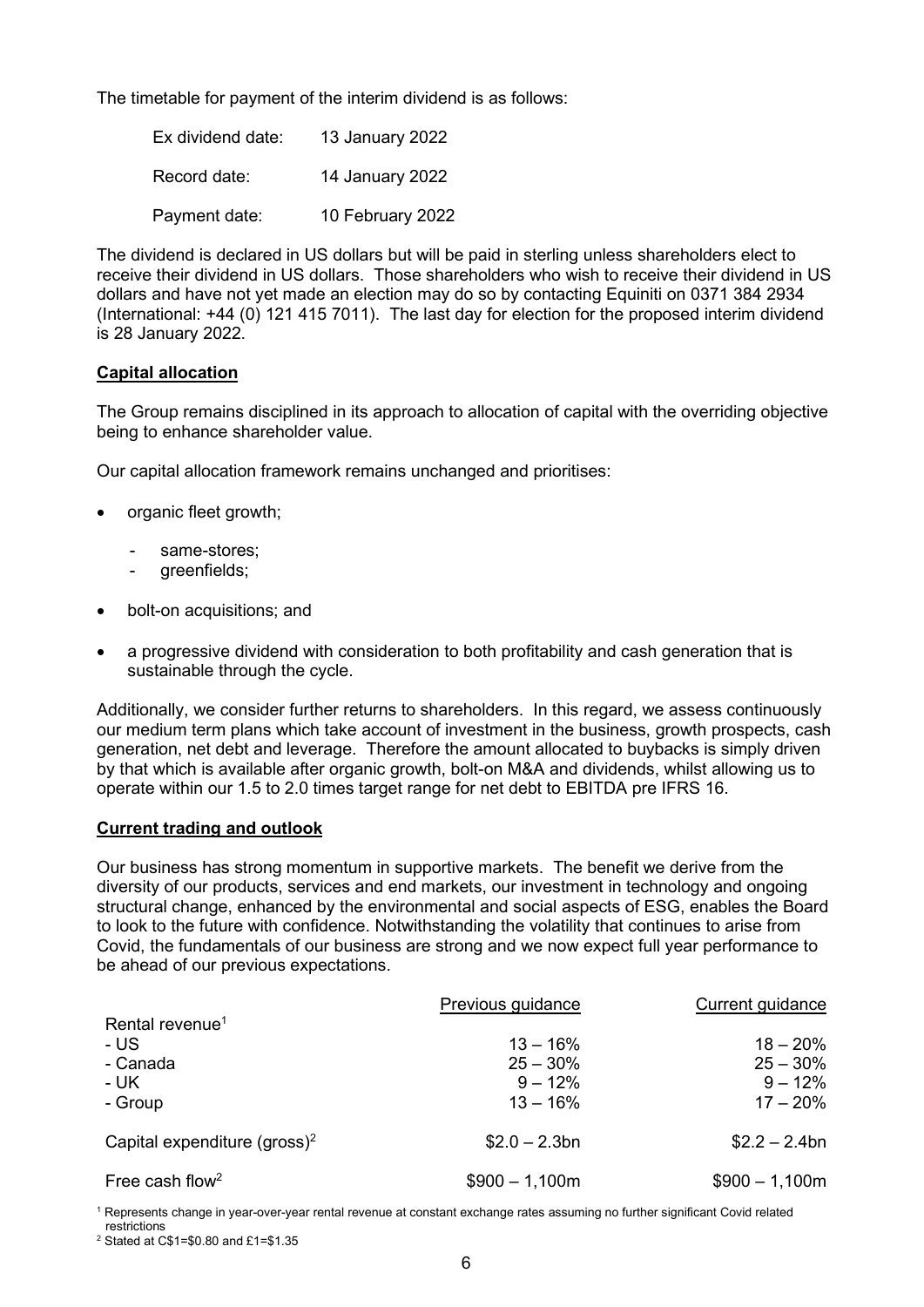### **Directors' responsibility statement**

We confirm that to the best of our knowledge:

- a) the condensed consolidated interim financial statements have been prepared in accordance with IAS 34 'Interim Financial Reporting'; and
- b) the interim management report includes a fair review of the information required by Disclosure and Transparency Rule 4.2.7R (indication of important events during the first six months and description of principal risks and uncertainties for the remaining six months of the year) and Disclosure and Transparency Rules 4.2.8R (disclosure of related parties' transactions and changes therein).

By order of the Board

Eric Watkins Company secretary

6 December 2021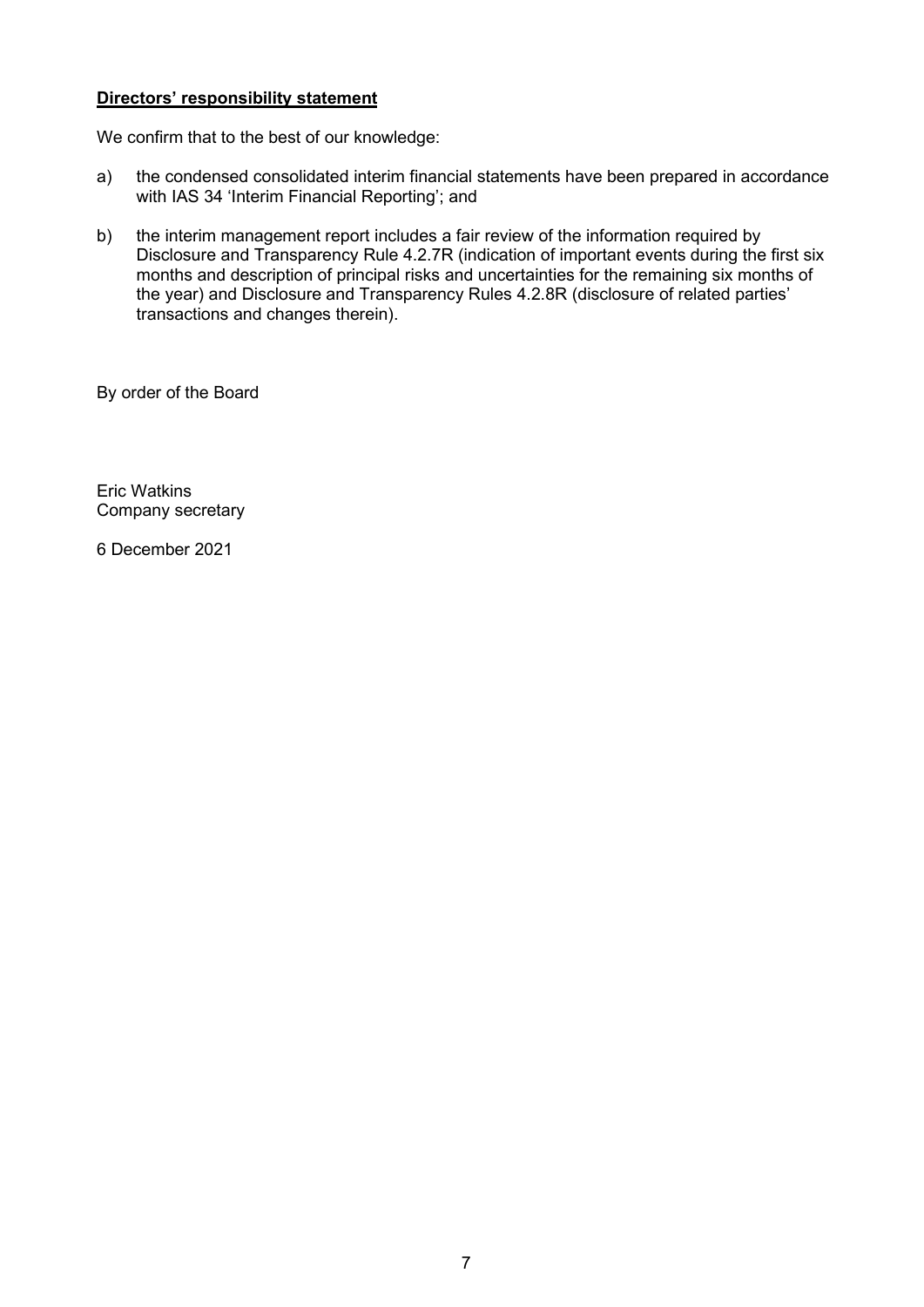### **CONSOLIDATED INCOME STATEMENT FOR THE THREE MONTHS ENDED 31 OCTOBER 2021**

|                                      |               | 2021         |           |                         | 2020                    |                         |
|--------------------------------------|---------------|--------------|-----------|-------------------------|-------------------------|-------------------------|
|                                      | <b>Before</b> |              |           |                         |                         |                         |
|                                      | exceptional   | Exceptional  |           |                         |                         |                         |
|                                      | items and     | items and    |           | <b>Before</b>           |                         |                         |
|                                      | amortisation  | amortisation | Total     | amortisation            | Amortisation            | Total                   |
|                                      | \$m\$         | \$m\$        | \$m\$     | \$m                     | \$m\$                   | \$m\$                   |
|                                      |               |              |           | (resated <sup>2</sup> ) | (resated <sup>2</sup> ) | (resated <sup>2</sup> ) |
| Second quarter - unaudited           |               |              |           |                         |                         |                         |
| <b>Revenue</b>                       |               |              |           |                         |                         |                         |
| Rental revenue                       | 1,876.0       |              | 1,876.0   | 1,579.1                 |                         | 1,579.1                 |
| Sale of new equipment,               |               |              |           |                         |                         |                         |
| merchandise and consumables          | 96.4          |              | 96.4      | 77.7                    |                         | 77.7                    |
| Sale of used rental equipment        | 59.7          |              | 59.7      | 97.1                    |                         | 97.1                    |
|                                      | 2,032.1       |              | 2,032.1   | 1,753.9                 |                         | 1,753.9                 |
| <b>Operating costs</b>               |               |              |           |                         |                         |                         |
| Staff costs                          | (450.0)       |              | (450.0)   | (369.6)                 |                         | (369.6)                 |
| Used rental equipment sold           | (50.4)        |              | (50.4)    | (81.0)                  |                         | (81.0)                  |
| Other operating costs                | (559.8)       |              | (559.8)   | (443.6)                 |                         | (443.6)                 |
|                                      | (1,060.2)     |              | (1,060.2) | (894.2)                 |                         | (894.2)                 |
| EBITDA <sup>1</sup>                  | 971.9         |              | 971.9     | 859.7                   |                         | 859.7                   |
| Depreciation                         | (374.3)       |              | (374.3)   | (367.2)                 |                         | (367.2)                 |
| Amortisation of intangibles          |               | (21.0)       | (21.0)    |                         | (21.0)                  | (21.0)                  |
| <b>Operating profit</b>              | 597.6         | (21.0)       | 576.6     | 492.5                   | (21.0)                  | 471.5                   |
| Investment income                    | 0.1           |              | 0.1       |                         |                         |                         |
| Interest expense                     | (55.6)        | (47.1)       | (102.7)   | (66.3)                  |                         | (66.3)                  |
| <b>Profit on ordinary activities</b> |               |              |           |                         |                         |                         |
| before taxation                      | 542.1         | (68.1)       | 474.0     | 426.2                   | (21.0)                  | 405.2                   |
| Taxation                             | (136.6)       | 17.1         | (119.5)   | (111.9)                 | 5.1                     | (106.8)                 |
| Profit attributable to equity        |               |              |           |                         |                         |                         |
| holders of the Company               | 405.5         | (51.0)       | 354.5     | 314.3                   | (15.9)                  | 298.4                   |
| Basic earnings per share             | 90.96         | (11.4¢)      | 79.5¢     | 70.26                   | (3.6¢)                  | 66.6¢                   |
| Diluted earnings per share           | $90.7\phi$    | (11.4)       | 79.3¢     | 69.90                   | (3.5¢)                  | 66.4¢                   |

<sup>1</sup> EBITDA is presented here as an alternative performance measure as it is commonly used by investors and lenders.

<sup>2</sup> All comparative information has been restated for presentation in US dollars. For more information, see note 2.

All revenue and profit is generated from continuing operations.

Details of principal risks and uncertainties are given in the Review of Second Quarter, Balance Sheet and Cash Flow accompanying these condensed consolidated interim financial statements.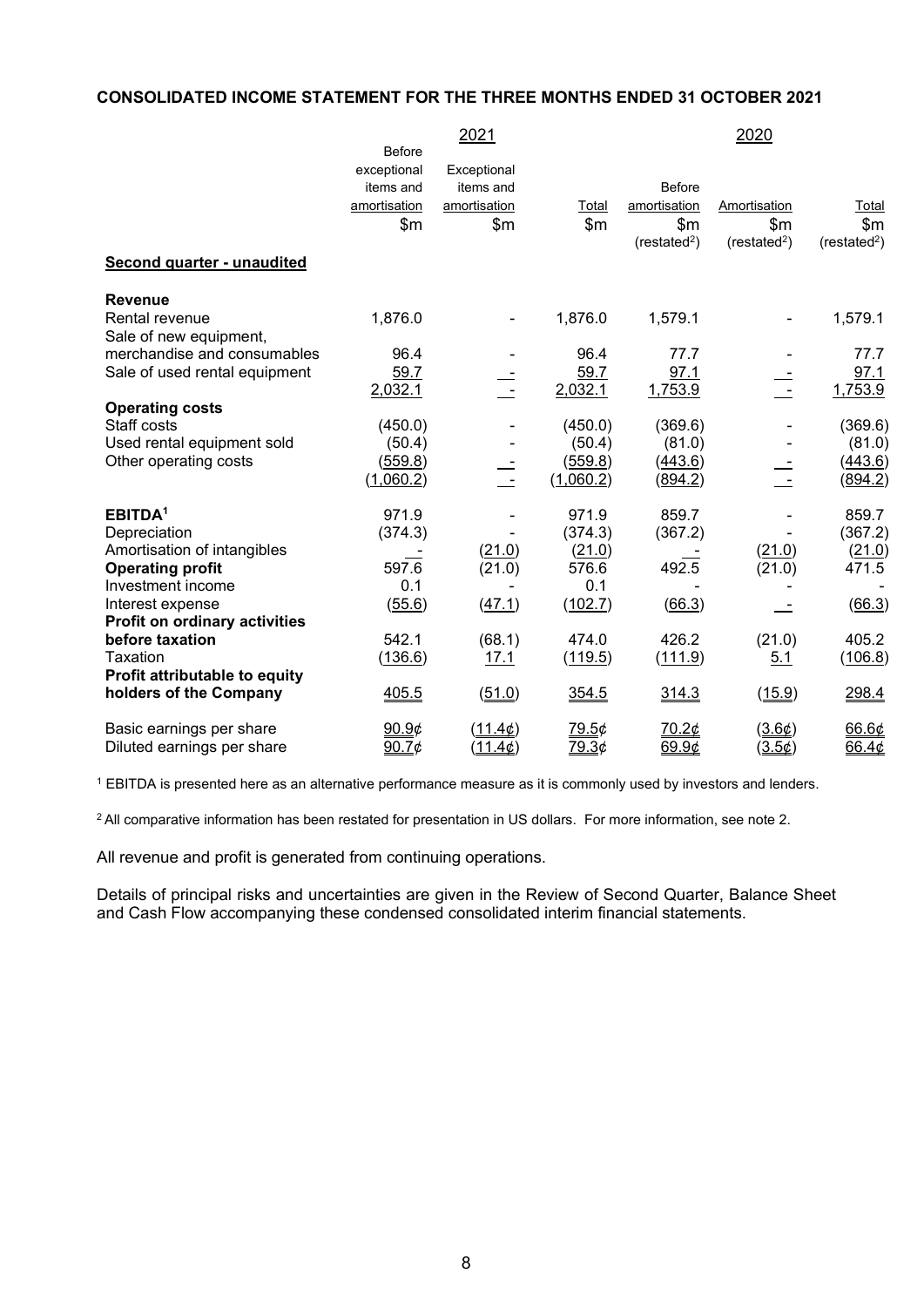## **CONSOLIDATED INCOME STATEMENT FOR THE SIX MONTHS ENDED 31 OCTOBER 2021**

|                                      |               | 2021         |           |               | 2020         |            |
|--------------------------------------|---------------|--------------|-----------|---------------|--------------|------------|
|                                      | <b>Before</b> |              |           |               |              |            |
|                                      | exceptional   | Exceptional  |           |               |              |            |
|                                      | items and     | items and    |           | <b>Before</b> |              |            |
|                                      | amortisation  | amortisation | Total     | amortisation  | Amortisation | Total      |
|                                      | \$m\$         | \$m\$        | \$m\$     | \$m           | \$m\$        | \$m\$      |
|                                      |               |              |           | (restated)    | (restated)   | (restated) |
| First half - unaudited               |               |              |           |               |              |            |
| <b>Revenue</b>                       |               |              |           |               |              |            |
| Rental revenue                       | 3,545.2       |              | 3,545.2   | 2,930.9       |              | 2,930.9    |
| Sale of new equipment,               |               |              |           |               |              |            |
| merchandise and consumables          | 208.9         |              | 208.9     | 142.2         |              | 142.2      |
| Sale of used rental equipment        | 129.9         |              | 129.9     | 185.3         |              | 185.3      |
|                                      | 3,884.0       | $\sim$       | 3,884.0   | 3,258.4       | $\sim$       | 3,258.4    |
| <b>Operating costs</b>               |               |              |           |               |              |            |
| Staff costs                          | (864.8)       |              | (864.8)   | (729.6)       |              | (729.6)    |
| Used rental equipment sold           | (110.2)       |              | (110.2)   | (173.1)       |              | (173.1)    |
| Other operating costs                | (1,076.9)     |              | (1,076.9) | (810.9)       |              | (810.9)    |
|                                      | (2,051.9)     |              | (2,051.9) | (1,713.6)     |              | (1,713.6)  |
| EBITDA <sup>1</sup>                  | 1,832.1       |              | 1,832.1   | 1,544.8       |              | 1,544.8    |
| Depreciation                         | (737.0)       |              | (737.0)   | (721.2)       |              | (721.2)    |
| Amortisation of intangibles          |               | (41.7)       | (41.7)    |               | (40.8)       | (40.8)     |
| <b>Operating profit</b>              | 1,095.1       | (41.7)       | 1,053.4   | 823.6         | (40.8)       | 782.8      |
| Investment income                    | 0.1           |              | 0.1       |               |              |            |
| Interest expense                     | (116.6)       | (47.1)       | (163.7)   | (137.0)       |              | (137.0)    |
| <b>Profit on ordinary activities</b> |               |              |           |               |              |            |
| before taxation                      | 978.6         | (88.8)       | 889.8     | 686.6         | (40.8)       | 645.8      |
| Taxation                             | (253.4)       | 22.3         | (231.1)   | (178.0)       | 10.0         | (168.0)    |
| Profit attributable to equity        |               |              |           |               |              |            |
| holders of the Company               | 725.2         | (66.5)       | 658.7     | 508.6         | (30.8)       | 477.8      |
| Basic earnings per share             | 162.4¢        | (14.9¢)      | 147.5¢    | 113.6¢        | (6.9¢)       | 106.7¢     |
| Diluted earnings per share           | 161.9¢        | (14.9c)      | 147.0¢    | 113.30        | (6.9¢)       | 106.4¢     |

**<sup>1</sup>** EBITDA is presented here as an alternative performance measure as it is commonly used by investors and lenders.

All revenue and profit is generated from continuing operations.

# **CONSOLIDATED STATEMENT OF COMPREHENSIVE INCOME**

|                                                                                                            |       | Unaudited       |       |               |
|------------------------------------------------------------------------------------------------------------|-------|-----------------|-------|---------------|
|                                                                                                            |       | Three months to |       | Six months to |
|                                                                                                            |       | 31 October      |       | 31 October    |
|                                                                                                            | 2021  | 2020            | 2021  | 2020          |
|                                                                                                            | \$m   | \$m             | \$m   | \$m           |
|                                                                                                            |       | (restated)      |       | (restated)    |
| Profit attributable to equity holders of the Company for the period                                        | 354.5 | 298.4           | 658.7 | 477.8         |
| Items that may be reclassified subsequently to profit or loss:<br>Foreign currency translation differences | (8.3) | (7.8)           | (9.6) | <u>14.9</u>   |
| Total comprehensive income for the period                                                                  | 346.2 | <u> 290.6</u>   | 649.1 | <u>492.7</u>  |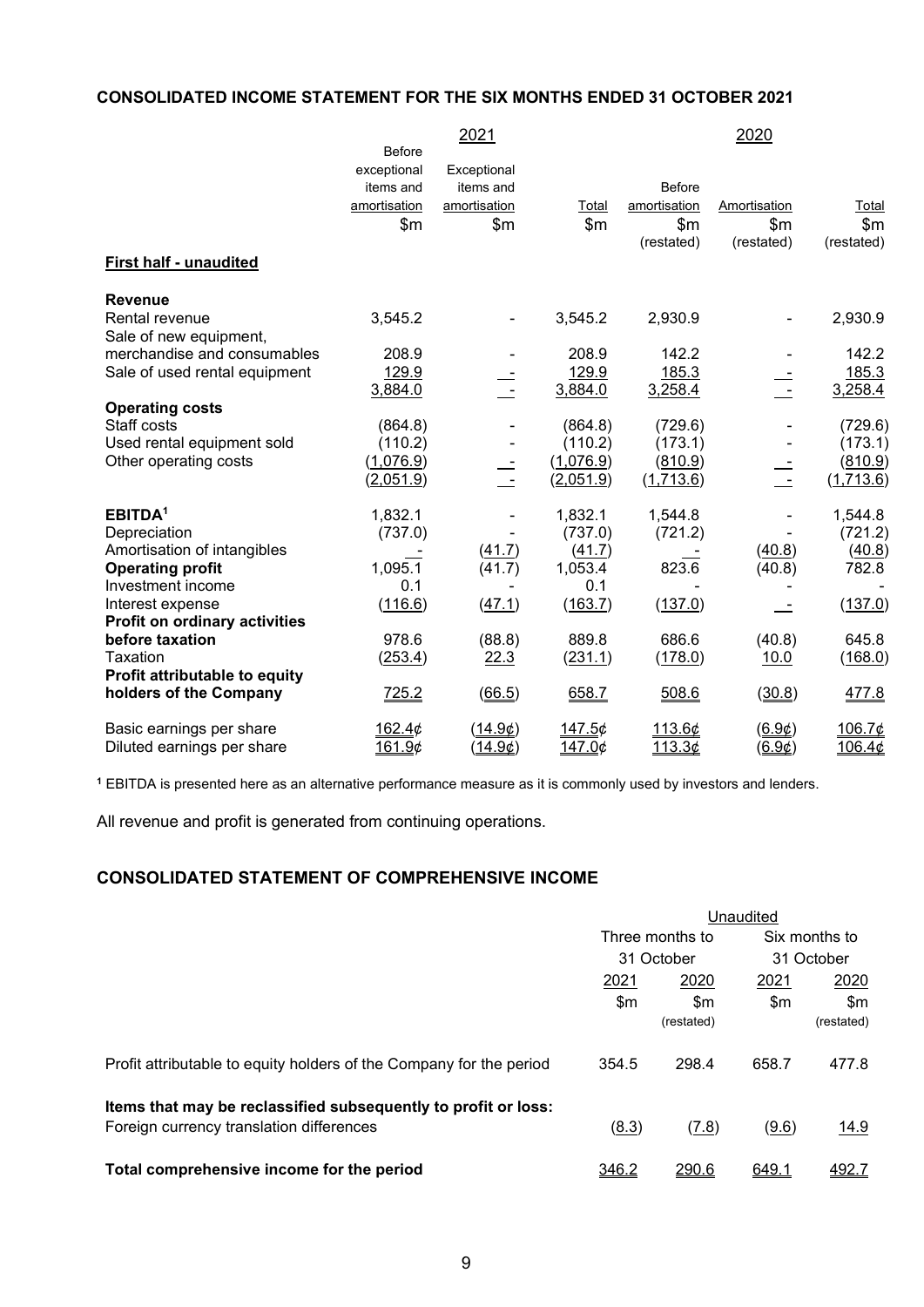# **CONSOLIDATED BALANCE SHEET AT 31 OCTOBER 2021**

|                                                               |                   | <u>Unaudited</u><br>31 October | <u>Audited</u><br>30 April |
|---------------------------------------------------------------|-------------------|--------------------------------|----------------------------|
|                                                               | 2021              | <u> 2020</u>                   | 2021                       |
|                                                               | \$m               | \$m                            | \$m                        |
| <b>Current assets</b>                                         |                   | (restated)                     | (restated)                 |
| Inventories                                                   | 124.8             | 102.5                          | 102.2                      |
| Trade and other receivables                                   | 1,429.2           | 1,164.4                        | 1,083.7                    |
| <b>Current tax asset</b>                                      | 25.8              | 10.7                           | 18.4                       |
| Cash and cash equivalents                                     | 15.4              | 18.2                           | 26.6                       |
|                                                               | 1,595.2           | 1,295.8                        | 1,230.9                    |
| <b>Non-current assets</b>                                     |                   |                                |                            |
| Property, plant and equipment                                 |                   |                                |                            |
| - rental equipment                                            | 7,436.5           | 7,118.9                        | 6,908.9                    |
| - other assets                                                | 940.9             | 860.2                          | 867.2                      |
|                                                               | 8,377.4           | 7,979.1                        | 7,776.1                    |
| Right-of-use asset                                            | 1,661.6           | 1,400.3                        | 1,545.9                    |
| Goodwill<br>Other intangible assets                           | 1,939.4<br>383.7  | 1,698.5<br>376.6               | 1,796.1<br>387.3           |
| Other non-current assets                                      | 104.6             |                                | 95.5                       |
| Net defined benefit pension plan asset                        | <u>7.4</u>        |                                | 6.2                        |
|                                                               | 12,474.1          | 11,454.5                       | 11,607.1                   |
| <b>Total assets</b>                                           | 14,069.3          | 12,750.3                       | 12,838.0                   |
|                                                               |                   |                                |                            |
| <b>Current liabilities</b>                                    |                   |                                |                            |
| Trade and other payables<br><b>Current tax liability</b>      | 1,105.8<br>4.9    | 915.6<br>41.8                  | 819.5<br>5.7               |
| Lease liabilities                                             | 175.9             | 155.4                          | 168.7                      |
| Provisions                                                    | 52.8              | 49.0                           | 54.0                       |
|                                                               | 1,339.4           | 1,161.8                        | 1,047.9                    |
| <b>Non-current liabilities</b>                                |                   |                                |                            |
| Lease liabilities                                             | 1,589.5           | 1,310.5                        | 1,464.6                    |
| Long-term borrowings                                          | 4,678.8           | 4,630.6                        | 4,194.0                    |
| Provisions                                                    | 69.4              | 63.2                           | 61.0                       |
| Deferred tax liabilities                                      | 1,605.3           | 1,532.9                        | 1,514.2                    |
| Other non-current liabilities                                 | 34.4              |                                | 30.8                       |
| Net defined benefit pension plan liability                    | 7,977.4           | 13.4<br>7,550.6                | 7,264.6                    |
|                                                               |                   |                                |                            |
| <b>Total liabilities</b>                                      | 9,316.8           | 8,712.4                        | 8,312.5                    |
| <b>Equity</b>                                                 |                   |                                |                            |
| Share capital                                                 | 81.8              | 81.8                           | 81.8                       |
| Share premium account                                         | 6.5               | 6.5                            | 6.5                        |
| Capital redemption reserve                                    | 20.0              | 20.0<br>(66.2)                 | 20.0<br>(66.2)             |
| Own shares held by the Company<br>Own shares held by the ESOT | (275.3)<br>(44.9) | (36.8)                         | (36.8)                     |
| Cumulative foreign exchange translation differences           | (143.6)           | (195.9)                        | (134.0)                    |
| <b>Retained reserves</b>                                      | 5,108.0           | 4,228.5                        | 4,654.2                    |
| Equity attributable to equity holders of the Company          | 4,752.5           | 4,037.9                        | 4,525.5                    |
| <b>Total liabilities and equity</b>                           | 14,069.3          | 12,750.3                       | 12,838.0                   |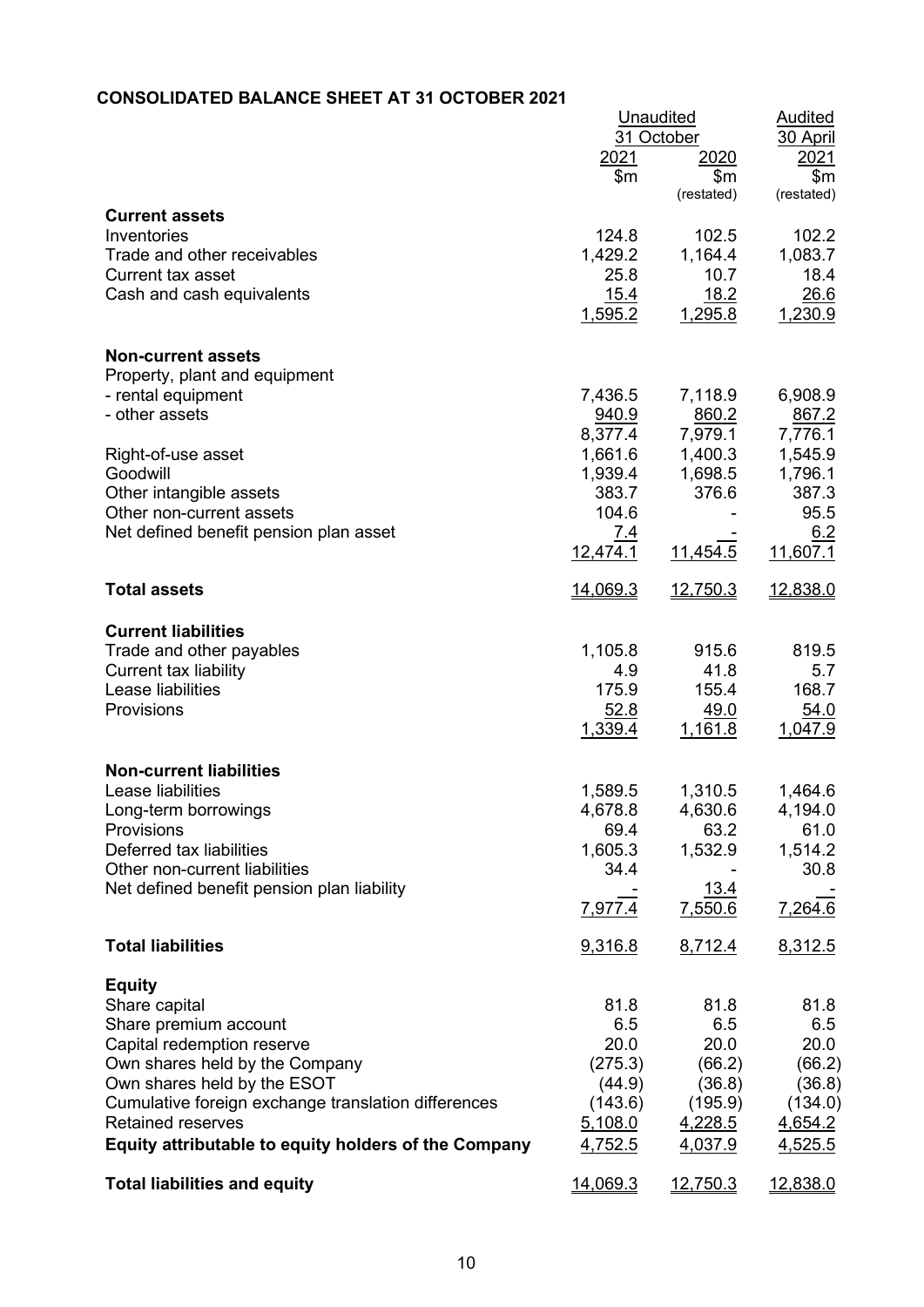# **CONSOLIDATED STATEMENT OF CHANGES IN EQUITY FOR THE SIX MONTHS ENDED 31 OCTOBER 2021**

|                                                                                      | Share<br>capital<br>\$m\$ | Share<br>premium<br>account<br>\$m | Capital<br>redemption<br>reserve<br>\$m\$ | Own<br>shares<br>held by the<br>Company<br>\$m\$ | Own<br>shares<br>held<br>through<br>the ESOT<br>\$m\$ | Cumulative<br>foreign<br>exchange<br>translation<br>differences<br>\$m | Retained<br>reserves<br>\$m\$ | <b>Total</b><br>\$m |
|--------------------------------------------------------------------------------------|---------------------------|------------------------------------|-------------------------------------------|--------------------------------------------------|-------------------------------------------------------|------------------------------------------------------------------------|-------------------------------|---------------------|
| Unaudited<br>At 1 May 2020 (restated)                                                | 82.3                      | 6.5                                | 19.5                                      | (149.7)                                          | (36.0)                                                | (210.8)                                                                | 4,036.9                       | 3,748.7             |
| Profit for the period<br>Other comprehensive income:<br>Foreign currency translation |                           |                                    |                                           |                                                  |                                                       |                                                                        | 477.8                         | 477.8               |
| differences<br>Total comprehensive income                                            | L.                        |                                    |                                           |                                                  |                                                       | <u>14.9</u>                                                            | $\mathbf{r}$                  | 14.9                |
| for the period                                                                       |                           |                                    | $\equiv$                                  | ÷.                                               | $\overline{\phantom{a}}$                              | 14.9                                                                   | 477.8                         | 492.7               |
| Dividends paid<br>Own shares purchased by                                            |                           |                                    |                                           |                                                  |                                                       |                                                                        | (195.4)                       | (195.4)             |
| the ESOT                                                                             |                           |                                    |                                           |                                                  | (15.5)                                                |                                                                        |                               | (15.5)              |
| Share-based payments                                                                 |                           |                                    |                                           |                                                  | 14.7                                                  |                                                                        | (8.8)                         | 5.9                 |
| Tax on share-based payments                                                          |                           |                                    |                                           |                                                  |                                                       |                                                                        | 1.5                           | 1.5                 |
| Cancellation of shares                                                               | (0.5)                     |                                    | 0.5                                       | 83.5                                             |                                                       |                                                                        | (83.5)                        |                     |
| At 31 October 2020 (restated)                                                        | 81.8                      | 6.5                                | 20.0                                      | (66.2)                                           | (36.8)                                                | (195.9)                                                                | 4,228.5                       | 4,037.9             |
| Profit for the period<br>Other comprehensive income:<br>Foreign currency translation |                           |                                    |                                           |                                                  |                                                       |                                                                        | 442.3                         | 442.3               |
| differences<br>Remeasurement of the defined                                          |                           |                                    |                                           |                                                  |                                                       | 61.9                                                                   |                               | 61.9                |
| benefit pension plan<br>Tax on defined benefit                                       |                           |                                    |                                           |                                                  |                                                       |                                                                        | 18.4                          | 18.4                |
| pension plan<br>Total comprehensive income                                           |                           |                                    |                                           |                                                  |                                                       | ÷,                                                                     | (3.7)                         | (3.7)               |
| for the period                                                                       | $\overline{\phantom{0}}$  |                                    |                                           |                                                  |                                                       | 61.9                                                                   | 457.0                         | 518.9               |
| Dividends paid                                                                       |                           |                                    |                                           |                                                  |                                                       |                                                                        | (43.7)                        | (43.7)              |
| Share-based payments                                                                 |                           |                                    |                                           |                                                  |                                                       |                                                                        | 3.7                           | 3.7                 |
| Tax on share-based payments<br>At 30 April 2021 (restated)                           | 81.8                      | 6.5                                | 20.0                                      | (66.2)                                           | (36.8)                                                | (134.0)                                                                | 8.7<br>4,654.2                | 8.7<br>4,525.5      |
| Profit for the period<br>Other comprehensive income:<br>Foreign currency translation |                           |                                    |                                           |                                                  |                                                       |                                                                        | 658.7                         | 658.7               |
| differences<br>Total comprehensive income                                            |                           |                                    |                                           |                                                  |                                                       | (9.6)                                                                  |                               | (9.6)               |
| for the period                                                                       |                           |                                    |                                           |                                                  |                                                       | (9.6)                                                                  | 658.7                         | 649.1               |
| Dividends paid<br>Own shares purchased by                                            |                           |                                    |                                           |                                                  |                                                       |                                                                        | (215.3)                       | (215.3)             |
| the ESOT                                                                             |                           |                                    |                                           |                                                  | (23.8)                                                |                                                                        |                               | (23.8)              |
| Own shares purchased by                                                              |                           |                                    |                                           |                                                  |                                                       |                                                                        |                               |                     |
| the Company                                                                          |                           |                                    |                                           | (209.1)                                          |                                                       |                                                                        |                               | (209.1)             |
| Share-based payments                                                                 |                           |                                    |                                           |                                                  | 15.7                                                  |                                                                        | 7.1                           | 22.8                |
| Tax on share-based payments<br>At 31 October 2021                                    | 81.8                      | 6.5                                | 20.0                                      | (275.3)                                          | (44.9)                                                | (143.6)                                                                | 3.3<br>5,108.0                | 3.3<br>4,752.5      |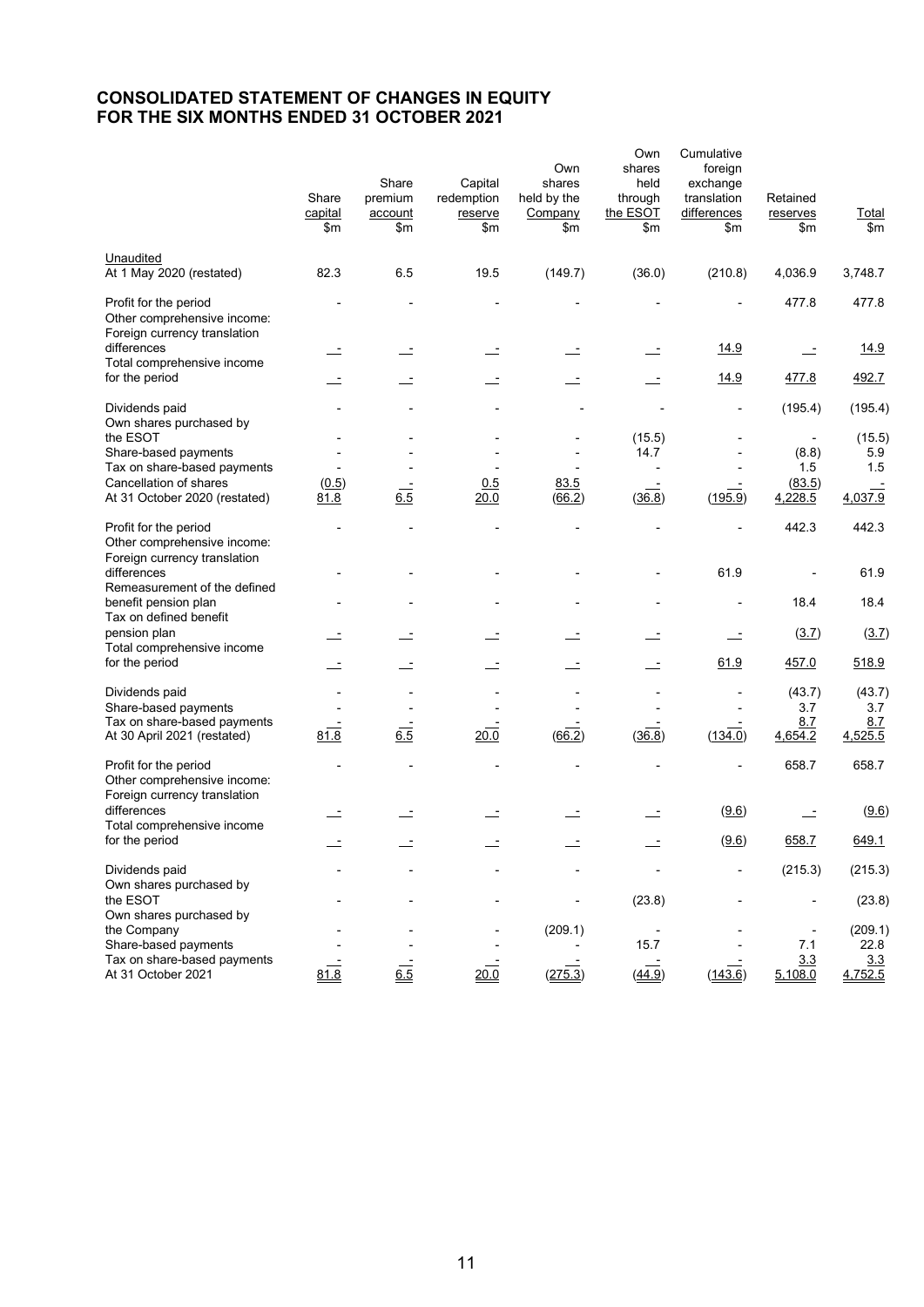# **CONSOLIDATED CASH FLOW STATEMENT FOR THE SIX MONTHS ENDED 31 OCTOBER 2021**

|                                                       | Unaudited    |            |
|-------------------------------------------------------|--------------|------------|
|                                                       | 2021         | 2020       |
|                                                       | \$m          | \$m        |
|                                                       |              | (restated) |
| Cash flows from operating activities                  |              |            |
| Cash generated from operations before exceptional     |              |            |
| items and changes in rental equipment                 | 1,541.6      | 1,513.1    |
| Payments for rental property, plant and equipment     | (811.2)      | (300.4)    |
| Proceeds from disposal of rental property,            |              |            |
| plant and equipment                                   | <u>152.2</u> | 190.3      |
| Cash generated from operations                        | 882.6        | 1,403.0    |
| Financing costs paid (net)                            | (119.1)      | (134.3)    |
| Exceptional financing costs paid                      | (36.0)       |            |
| Tax paid (net)                                        | (143.7)      | (174.9)    |
| Net cash generated from operating activities          | 583.8        | 1,093.8    |
| <b>Cash flows from investing activities</b>           |              |            |
| Acquisition of businesses                             | (427.6)      | (17.7)     |
| Payments for non-rental property, plant and equipment | (155.2)      | (52.1)     |
| Proceeds from disposal of non-rental                  |              |            |
| property, plant and equipment                         | 11.2         | <u>7.4</u> |
| Net cash used in investing activities                 | (571.6)      | (62.4)     |
|                                                       |              |            |
| <b>Cash flows from financing activities</b>           |              |            |
| Drawdown of loans                                     | 2,116.4      | 255.0      |
| Redemption of loans                                   | (1,642.2)    | (1,336.6)  |
| Repayment of principal under lease liabilities        | (54.4)       | (29.9)     |
| Dividends paid                                        | (213.2)      | (191.8)    |
| Purchase of own shares by the ESOT                    | (23.8)       | (15.5)     |
| Purchase of own shares by the Company                 | (206.1)      |            |
| Net cash used in financing activities                 | (23.3)       | (1,318.8)  |
| Decrease in cash and cash equivalents                 | (11.1)       | (287.4)    |
| Opening cash and cash equivalents                     | 26.6         | 304.4      |
| Effect of exchange rate difference                    | (0.1)        | 1.2        |
| <b>Closing cash and cash equivalents</b>              | <u>15.4</u>  | 18.2       |
|                                                       |              |            |
| Reconciliation of net cash flows to net debt          |              |            |
| Decrease in cash and                                  |              |            |
| cash equivalents in the period                        | 11.1         | 287.4      |
| Increase/(decrease) in debt through cash flow         | 419.8        | (1, 111.5) |
| Change in net debt from cash flows                    | 430.9        | (824.1)    |
| Exchange differences                                  | (7.1)        | 48.0       |
| Debt acquired                                         | 37.8         |            |
| Non-cash movements:                                   |              |            |
| - deferred costs of debt raising                      | 15.2         | 5.6        |
| - new lease liabilities                               | <u>151.3</u> | 84.4       |
| Increase/(decrease) in net debt in the period         | 628.1        | (686.1)    |
| Net debt at 1 May                                     | 5,800.7      | 6,764.4    |
| Net debt at 31 October                                | 6,428.8      | 6,078.3    |
|                                                       |              |            |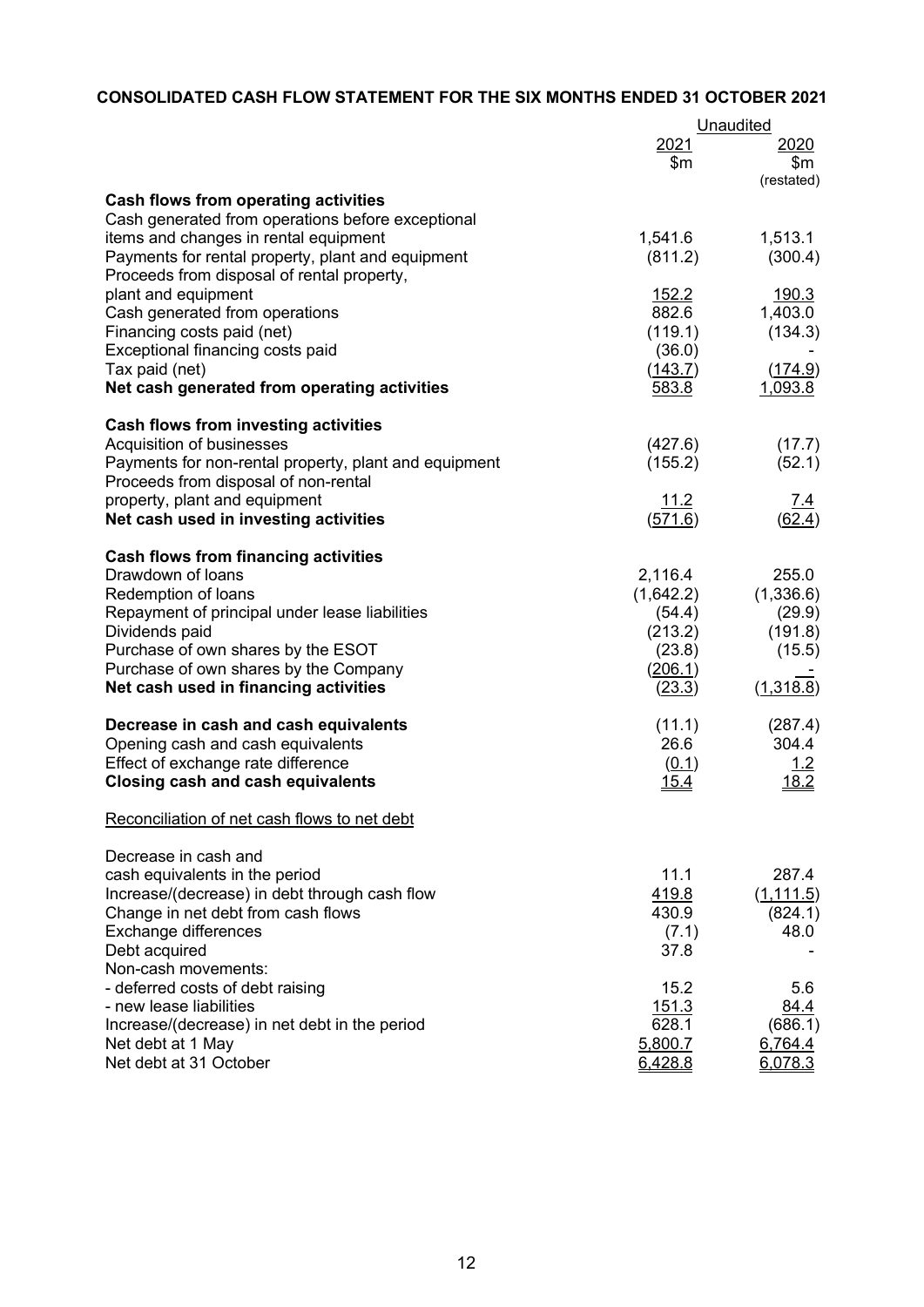### 1. General information

Ashtead Group plc ('the Company') is a company incorporated and domiciled in England and Wales and listed on the London Stock Exchange. The condensed consolidated financial statements as at, and for the six months ended 31 October 2021, comprise the Company and its subsidiaries ('the Group').

The condensed consolidated interim financial statements for the six months ended 31 October 2021 were approved by the directors on 6 December 2021.

The condensed consolidated interim financial statements do not constitute statutory accounts as defined in Section 434 of the Companies Act 2006. The statutory accounts for the year ended 30 April 2021 were approved by the directors on 14 June 2021 and have been mailed to shareholders and filed with the Registrar of Companies. The auditor's report on those accounts was unqualified, did not include a reference to any matter by way of emphasis and did not contain a statement under Section 498(2) or (3) of the Companies Act 2006.

The condensed consolidated interim financial statements for the six months ended 31 October 2021 are unaudited but have been reviewed by the Group's auditors. Their report is on page 33.

### 2. Basis of preparation

The annual financial statements of the Group are prepared in accordance with United Kingdom adopted International Financial Reporting Standards ('IFRS'). The condensed consolidated interim financial statements for the six months ended 31 October 2021 have been prepared in accordance with IAS 34, Interim Financial Reporting, and the accounting policies set out in the Group's Annual Report & Accounts for the year ended 30 April 2021, except for the change in presentational currency set out below.

On 1 May 2021, the Group changed its presentational currency from sterling to US dollars to provide greater transparency in the Group's performance for investors and other stakeholders and to reduce exchange rate volatility in reported figures, given that c. 80% of the Group's revenue and c. 90% of the Group's operating profit originate in US dollars. In accordance with IAS 8, Accounting Policies, Changes in Accounting Estimates and Errors, this change in presentational currency was applied retrospectively and accordingly, prior year comparatives have been restated.

Financial information included in the consolidated interim financial statements for the six months ended 31 October 2020 and for the year ended 30 April 2021 has been restated in US dollars as follows:

- assets and liabilities in non-US denominated currencies were translated into US dollars at the rate of exchange ruling at the relevant balance sheet date;
- non-US dollar income statements and cash flows were translated into US dollars at average rates of exchange for the relevant period;
- share capital, share premium and all other equity items were translated at the historical rates prevailing at 1 May 2004, the date of transition to IFRS, or the subsequent rates prevailing on the date of each relevant transaction; and
- the cumulative foreign exchange translation reserve was set to zero on 1 May 2004, the date of transition to IFRS and this reserve has been restated on the basis that the Group has reported in US dollars since that date.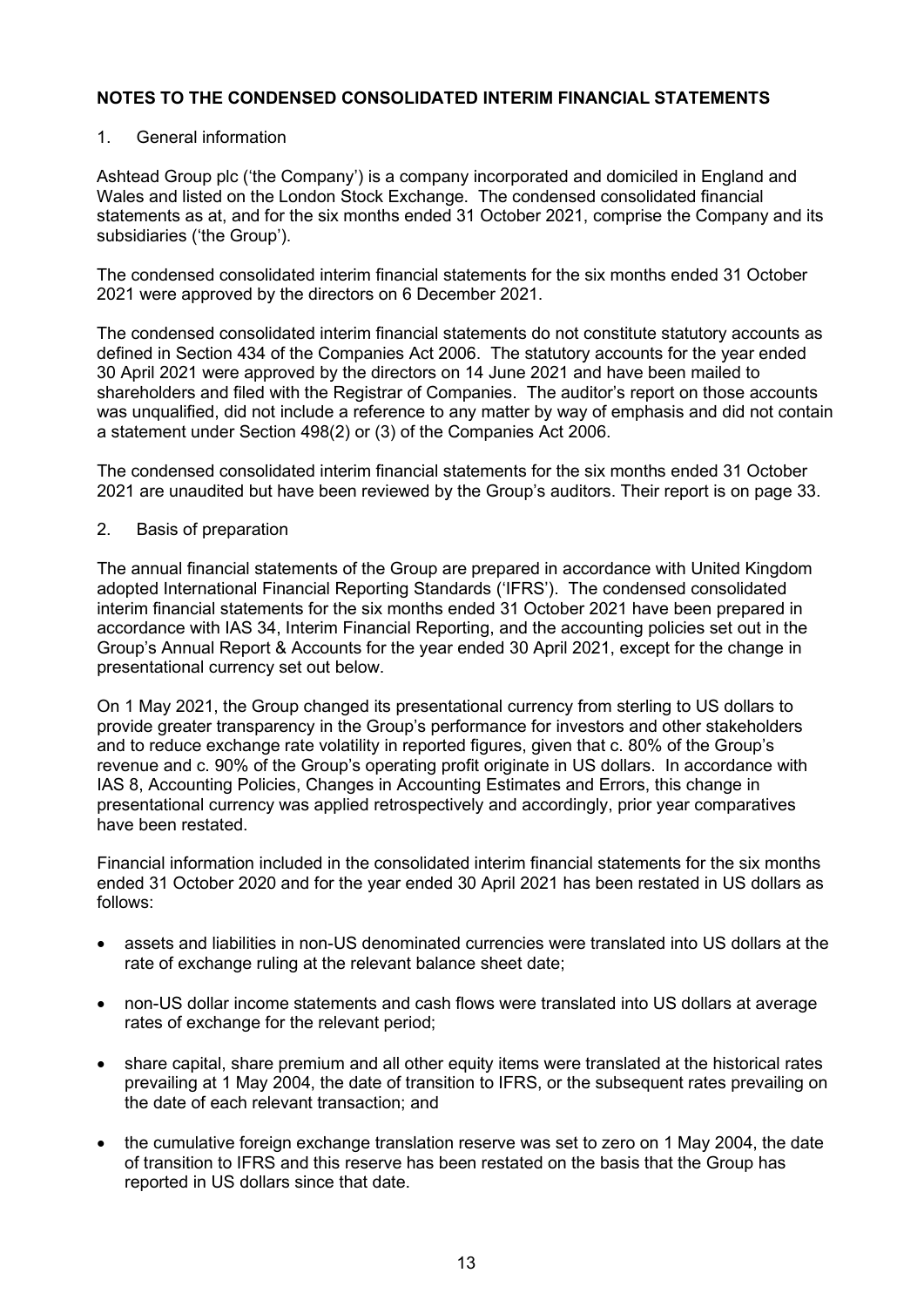2. Basis of preparation (continued)

In preparing the financial statements, the exchange rates used in respect of the pound sterling  $(E)$ and Canadian dollar (C\$) are:

|                                               | Pound sterling |      | Canadian dollar |      |
|-----------------------------------------------|----------------|------|-----------------|------|
|                                               | 2021           | 2020 | 2021            | 2020 |
| Average for the three months ended 31 October | 1.37           | 1.30 | 0.80            | 0.76 |
| Average for the six months ended 31 October   | 1.39           | 1 28 | 0.80            | 0.74 |
| At 30 April                                   | 1.38           | 1 26 | 0 81            | 0.72 |
| At 31 October                                 | 1.37           | 1 29 | 0 81            | 0.75 |

The directors have adopted various alternative performance measures to provide additional useful information on the underlying trends, performance and position of the Group. The alternative performance measures are not defined by IFRS and therefore may not be directly comparable with other companies' alternative performance measures, but are defined within the Glossary of Terms on page 34.

The condensed consolidated interim financial statements have been prepared on the going concern basis. The Group's internal budgets and forecasts of future performance, available financing facilities and facility headroom (see note 13), provide a reasonable expectation that the Group has adequate resources to continue in operation for the foreseeable future and consequently the going concern basis continues to be appropriate in preparing the financial statements.

### 3. Segmental analysis

### **Three months to 31 October 2021**

|                                                                                                                                                                       |           |                |        | Corporate           |                                                                                |
|-----------------------------------------------------------------------------------------------------------------------------------------------------------------------|-----------|----------------|--------|---------------------|--------------------------------------------------------------------------------|
|                                                                                                                                                                       | <u>US</u> | <u>UK</u>      | Canada | items               | <b>Group</b>                                                                   |
|                                                                                                                                                                       | \$m\$     | $\mathsf{S}$ m | \$m    | \$m                 | \$m\$                                                                          |
| <b>Revenue</b>                                                                                                                                                        |           |                |        |                     |                                                                                |
| Rental revenue                                                                                                                                                        | 1,568.1   | 190.0          | 117.9  | ۰                   | 1,876.0                                                                        |
| Sale of new equipment, merchandise                                                                                                                                    |           |                |        |                     |                                                                                |
| and consumables                                                                                                                                                       | 40.0      | 48.7           | 7.7    |                     | 96.4                                                                           |
| Sale of used rental equipment                                                                                                                                         | 50.8      | <u>6.1</u>     | 2.8    |                     | 59.7                                                                           |
|                                                                                                                                                                       | 1,658.9   | <u>244.8</u>   | 128.4  |                     | 2.032.1                                                                        |
| Segment profit<br>Amortisation<br><b>Exceptional items</b><br>Net financing costs<br>Profit before taxation<br>Taxation<br>Profit attributable to equity shareholders | 537.3     | 30.5           | 37.1   | $(\underline{7.3})$ | 597.6<br>(21.0)<br>(47.1)<br><u>(55.5)</u><br>474.0<br><u>(119.5)</u><br>354.5 |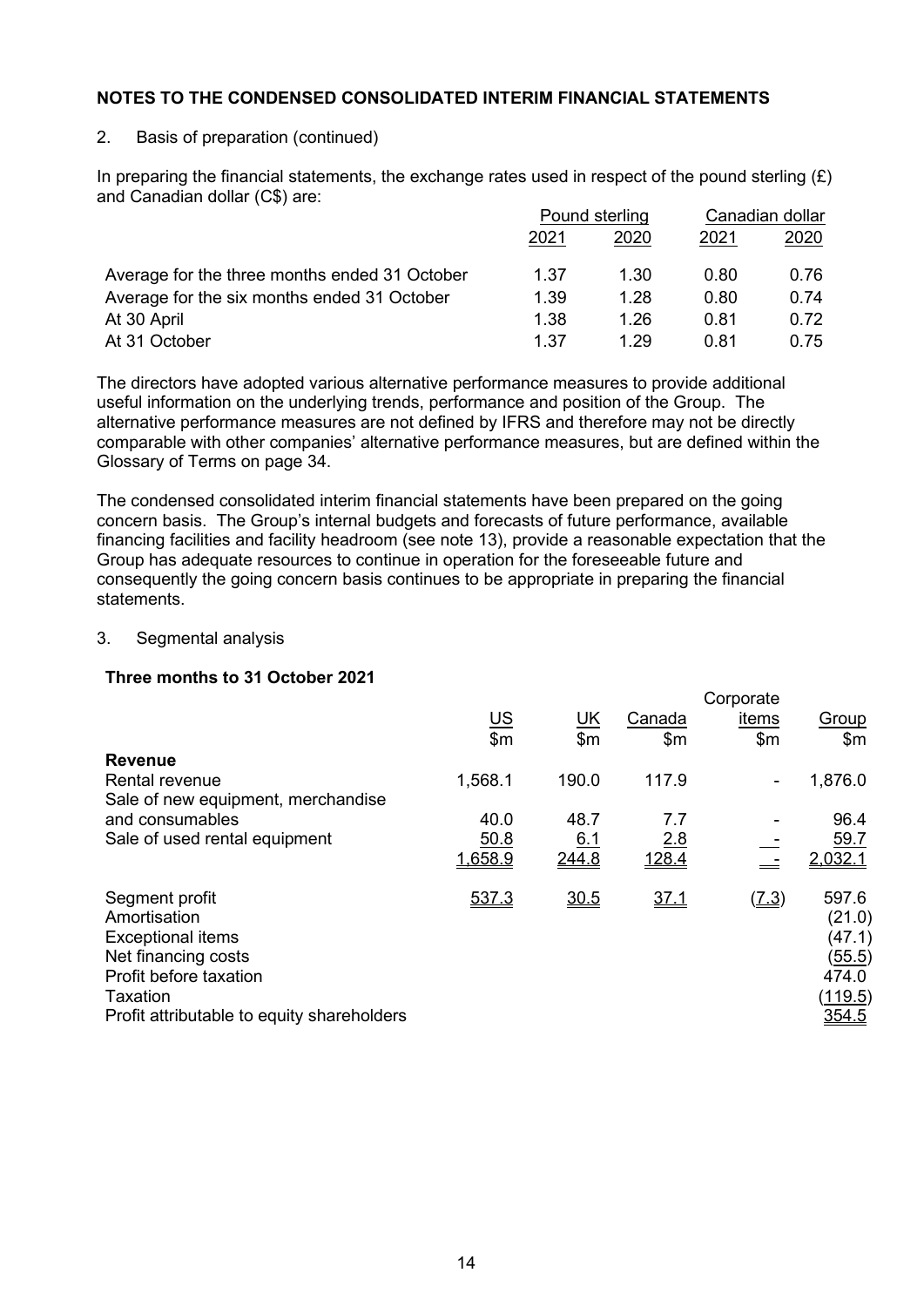# 3. Segmental analysis (continued)

## **Three months to 31 October 2020**

|                                                                                                                                                                       |                          |                                    |                        | Corporate                   |                                                                     |
|-----------------------------------------------------------------------------------------------------------------------------------------------------------------------|--------------------------|------------------------------------|------------------------|-----------------------------|---------------------------------------------------------------------|
|                                                                                                                                                                       | <u>US</u><br>\$m         | UK<br>\$m                          | Canada<br>\$m          | items<br>\$m\$              | Group<br>\$m                                                        |
| <b>Revenue</b><br><b>Rental revenue</b><br>Sale of new equipment, merchandise                                                                                         | 1,341.1                  | 152.2                              | 85.8                   |                             | 1,579.1                                                             |
| and consumables<br>Sale of used rental equipment                                                                                                                      | 37.9<br>83.8<br>1,462.8  | 31.1<br>10.2<br>193.5              | 8.7<br>3.1<br>97.6     |                             | 77.7<br>97.1<br>1,753.9                                             |
| Segment profit<br>Amortisation<br>Interest expense<br>Profit before taxation<br><b>Taxation</b><br>Profit attributable to equity shareholders                         | 457.5                    | <u>15.1</u>                        | 24.7                   | (4.8)                       | 492.5<br>(21.0)<br>(66.3)<br>405.2<br>(106.8)<br>298.4              |
| Six months to 31 October 2021                                                                                                                                         |                          |                                    |                        |                             |                                                                     |
|                                                                                                                                                                       | $rac{\text{US}}{\$m}$    | $\underline{\mathsf{UK}}$<br>\$m\$ | Canada<br>$\mathsf{m}$ | Corporate<br>items<br>\$m\$ | Group<br>\$m\$                                                      |
| <b>Revenue</b><br><b>Rental revenue</b><br>Sale of new equipment, merchandise                                                                                         | 2,942.3                  | 377.6                              | 225.3                  |                             | 3,545.2                                                             |
| and consumables<br>Sale of used rental equipment                                                                                                                      | 78.2<br>103.6<br>3,124.1 | 113.9<br>19.0<br>510.5             | 16.8<br>7.3<br>249.4   |                             | 208.9<br>129.9<br>3,884.0                                           |
| Segment profit<br>Amortisation<br><b>Exceptional items</b><br>Net financing costs<br>Profit before taxation<br>Taxation<br>Profit attributable to equity shareholders | 969.4                    | 74.5                               | 65.3                   | (14.1)                      | 1,095.1<br>(41.7)<br>(47.1)<br>(116.5)<br>889.8<br>(231.1)<br>658.7 |

# **Six months to 31 October 2020**

|                                                                                                                                        |                  |                  |                        | Corporate           |                                                         |
|----------------------------------------------------------------------------------------------------------------------------------------|------------------|------------------|------------------------|---------------------|---------------------------------------------------------|
|                                                                                                                                        | <u>US</u><br>\$m | <u>UK</u><br>\$m | Canada<br>$\mathsf{m}$ | items<br>\$m        | Group<br>$\mathsf{m}$                                   |
| <b>Revenue</b>                                                                                                                         |                  |                  |                        |                     |                                                         |
| Rental revenue                                                                                                                         | 2,515.2          | 275.8            | 139.9                  | $\blacksquare$      | 2,930.9                                                 |
| Sale of new equipment, merchandise                                                                                                     |                  |                  |                        |                     |                                                         |
| and consumables                                                                                                                        | 74.4             | 51.5             | 16.3                   |                     | 142.2                                                   |
| Sale of used rental equipment                                                                                                          | 157.3            | 20.5             | <u>7.5</u>             |                     | 185.3                                                   |
|                                                                                                                                        | 2,746.9          | 347.8            | 163.7                  |                     | 3,258.4                                                 |
| Segment profit<br>Amortisation<br>Interest expense<br>Profit before taxation<br>Taxation<br>Profit attributable to equity shareholders | 781.6            | 25.5             | 24.7                   | $\underline{(8.2)}$ | 823.6<br>(40.8)<br>(137.0)<br>645.8<br>(168.0)<br>477.8 |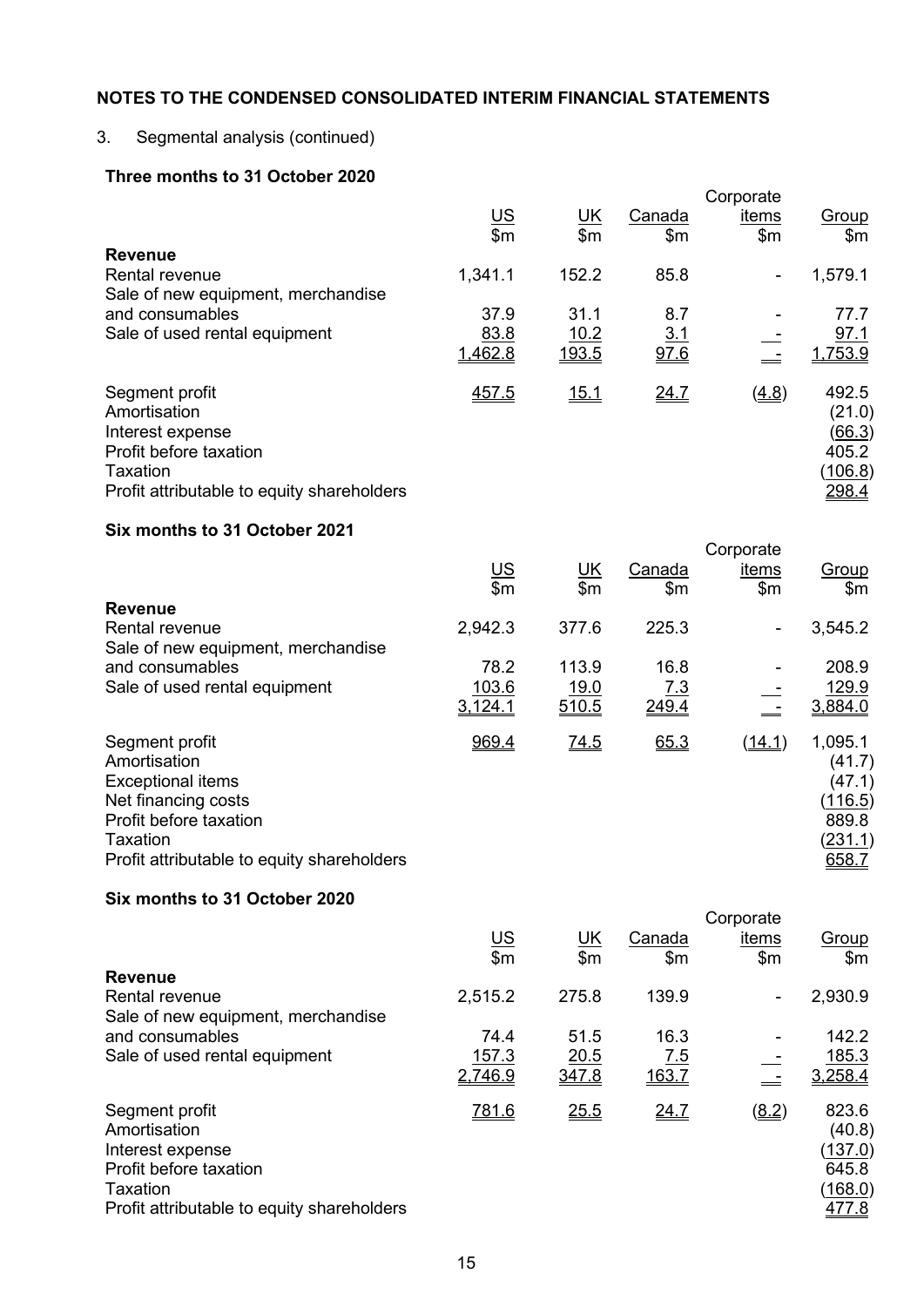# 3. Segmental analysis (continued)

| <b>.</b><br>ocymuniai analysis (continuou)<br>At 31 October 2021                                   | <u>US</u><br>\$m | <u>UK</u><br>\$m | Canada<br>\$m | Corporate<br>items<br>\$m | Group<br>\$m\$                       |
|----------------------------------------------------------------------------------------------------|------------------|------------------|---------------|---------------------------|--------------------------------------|
| Segment assets<br>Cash<br><b>Taxation assets</b><br><b>Total assets</b>                            | 11,451.5         | 1,289.8          | 1,229.9       | 56.9                      | 14,028.1<br>15.4<br>25.8<br>14,069.3 |
| <b>At 30 April 2021</b><br>Segment assets<br>Cash<br><b>Taxation assets</b><br><b>Total assets</b> | 10,384.3         | 1,208.7          | 1,141.0       | 59.0                      | 12,793.0<br>26.6<br>18.4<br>12,838.0 |

# 4. Operating costs and other income

|                                        |              | <u> 2021</u> |         |               | <u> 2020</u> |         |
|----------------------------------------|--------------|--------------|---------|---------------|--------------|---------|
|                                        | Before       |              |         | <b>Before</b> |              |         |
|                                        | amortisation | Amortisation | Total   | amortisation  | Amortisation | Total   |
|                                        | \$m\$        | \$m\$        | \$m     | $\mathsf{m}$  | \$m          | \$m\$   |
| Three months to 31 October             |              |              |         |               |              |         |
| Staff costs:                           |              |              |         |               |              |         |
| <b>Salaries</b>                        | 411.2        |              | 411.2   | 338.5         |              | 338.5   |
| Social security costs                  | 30.0         |              | 30.0    | 25.4          |              | 25.4    |
| Other pension costs                    | 8.8          |              | 8.8     | 5.7           |              | 5.7     |
|                                        | 450.0        |              | 450.0   | 369.6         |              | 369.6   |
| Used rental equipment sold             | 50.4         |              | 50.4    | 81.0          |              | 81.0    |
| Other operating costs:                 |              |              |         |               |              |         |
| Vehicle costs                          | 138.0        |              | 138.0   | 99.4          |              | 99.4    |
| Spares, consumables & external repairs | 104.9        |              | 104.9   | 89.4          |              | 89.4    |
| Facility costs                         | 17.8         |              | 17.8    | 17.7          |              | 17.7    |
| Other external charges                 | 299.1        |              | 299.1   | 237.1         |              | 237.1   |
|                                        | 559.8        |              | 559.8   | 443.6         |              | 443.6   |
| Depreciation and amortisation:         |              |              |         |               |              |         |
| Depreciation of tangible assets        | 338.2        |              | 338.2   | 325.9         |              | 325.9   |
| Depreciation of right-of-use assets    | 36.1         |              | 36.1    | 41.3          |              | 41.3    |
| Amortisation of intangibles            |              | 21.0         | 21.0    |               | 21.0         | 21.0    |
|                                        | 374.3        | 21.0         | 395.3   | 367.2         | 21.0         | 388.2   |
|                                        | 1,434.5      | 21.0         | 1,455.5 | 1,261.4       | 21.0         | 1,282.4 |
|                                        |              |              |         |               |              |         |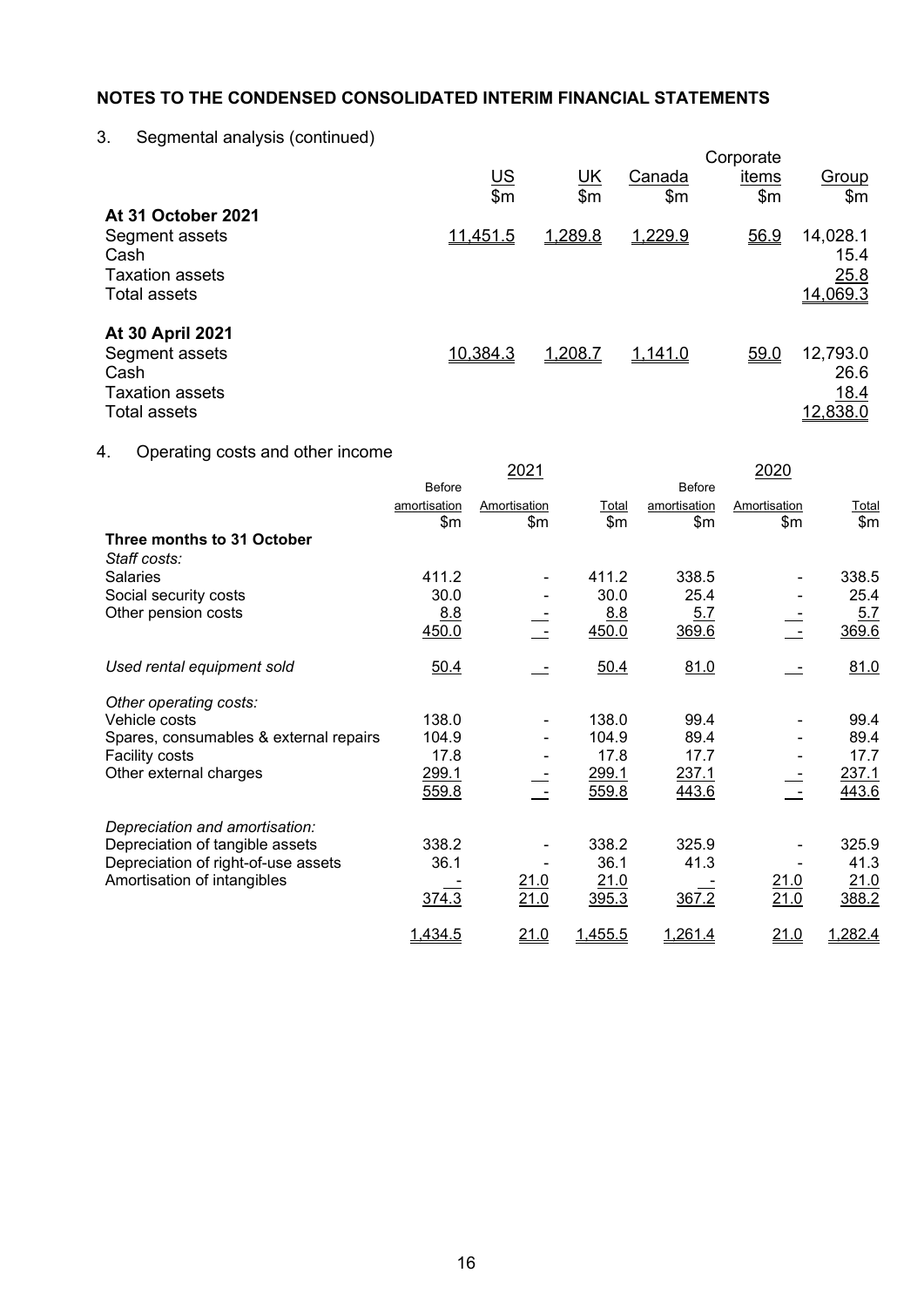4. Operating costs and other income (continued)

|                                        |               | 2021                     |              |              | 2020         |              |
|----------------------------------------|---------------|--------------------------|--------------|--------------|--------------|--------------|
|                                        | <b>Before</b> |                          |              | Before       |              |              |
|                                        | amortisation  | Amortisation             | <b>Total</b> | amortisation | Amortisation | <b>Total</b> |
|                                        | \$m           | \$m\$                    | \$m          | \$m          | \$m          | \$m          |
| Six months to 31 October               |               |                          |              |              |              |              |
| Staff costs:                           |               |                          |              |              |              |              |
| Salaries                               | 790.5         | $\blacksquare$           | 790.5        | 668.0        |              | 668.0        |
| Social security costs                  | 57.0          |                          | 57.0         | 49.1         |              | 49.1         |
| Other pension costs                    | 17.3          |                          | 17.3         | 12.5         |              | <u>12.5</u>  |
|                                        | 864.8         |                          | 864.8        | 729.6        |              | 729.6        |
| Used rental equipment sold             | 110.2         |                          | 110.2        | 173.1        |              | 173.1        |
| Other operating costs:                 |               |                          |              |              |              |              |
| Vehicle costs                          | 256.5         | $\overline{\phantom{a}}$ | 256.5        | 173.4        |              | 173.4        |
| Spares, consumables & external repairs | 201.1         | ۰                        | 201.1        | 176.7        |              | 176.7        |
| Facility costs                         | 35.6          |                          | 35.6         | 32.1         |              | 32.1         |
| Other external charges                 | 583.7         |                          | 583.7        | 428.7        |              | 428.7        |
|                                        | 1,076.9       |                          | 1,076.9      | 810.9        |              | 810.9        |
| Depreciation and amortisation:         |               |                          |              |              |              |              |
| Depreciation of tangible assets        | 666.0         |                          | 666.0        | 649.4        |              | 649.4        |
| Depreciation of right-of-use assets    | 71.0          |                          | 71.0         | 71.8         |              | 71.8         |
| Amortisation of intangibles            |               | 41.7                     | 41.7         |              | 40.8         | 40.8         |
|                                        | 737.0         | 41.7                     | 778.7        | 721.2        | 40.8         | 762.0        |
|                                        | 2,788.9       | <u>41.7</u>              | 2,830.6      | 2,434.8      | 40.8         | 2,475.6      |

### 5. Exceptional items and amortisation

Exceptional items are those items of financial performance that are those items of income or expense which are material and have limited predictive value. Amortisation relates to the write-off of intangible assets over their estimated useful economic life. The Group believes these items should be disclosed separately within the consolidated income statement to assist in the understanding of the financial performance of the Group. Adjusted profit and earnings per share are stated before exceptional items and amortisation of intangibles.

|                                       | Three months to<br>31 October |              | Six months to<br>31 October |               |
|---------------------------------------|-------------------------------|--------------|-----------------------------|---------------|
|                                       |                               |              |                             |               |
|                                       | 2021                          | 2020         | 2021                        | 2020          |
|                                       | \$m                           | \$m          | $\mathsf{m}$                | \$m\$         |
| Amortisation of intangibles           | 21.0                          | 21.0         | 41.7                        | 40.8          |
| Write-off of deferred financing costs | 11.1                          | ۰            | 11.1                        |               |
| Early redemption fee                  | 36.0                          |              | 36.0                        |               |
| Taxation                              | (17.1)                        | <u>(5.1)</u> | (22.3)                      | <u>(10.0)</u> |
|                                       | <u>51.0</u>                   | <u> 15.9</u> | <u>66.5</u>                 | 30.8          |

The costs associated with the redemption of the \$600m 4.125% senior notes and the \$600m 5.25% senior notes in August 2021 have been classified as exceptional items. The write-off of deferred financing costs consisted of the unamortised balance of the costs relating to the notes. In addition, an early redemption fee of \$36m was paid to redeem the notes prior to their scheduled maturity. Of these items, total cash costs were \$36m.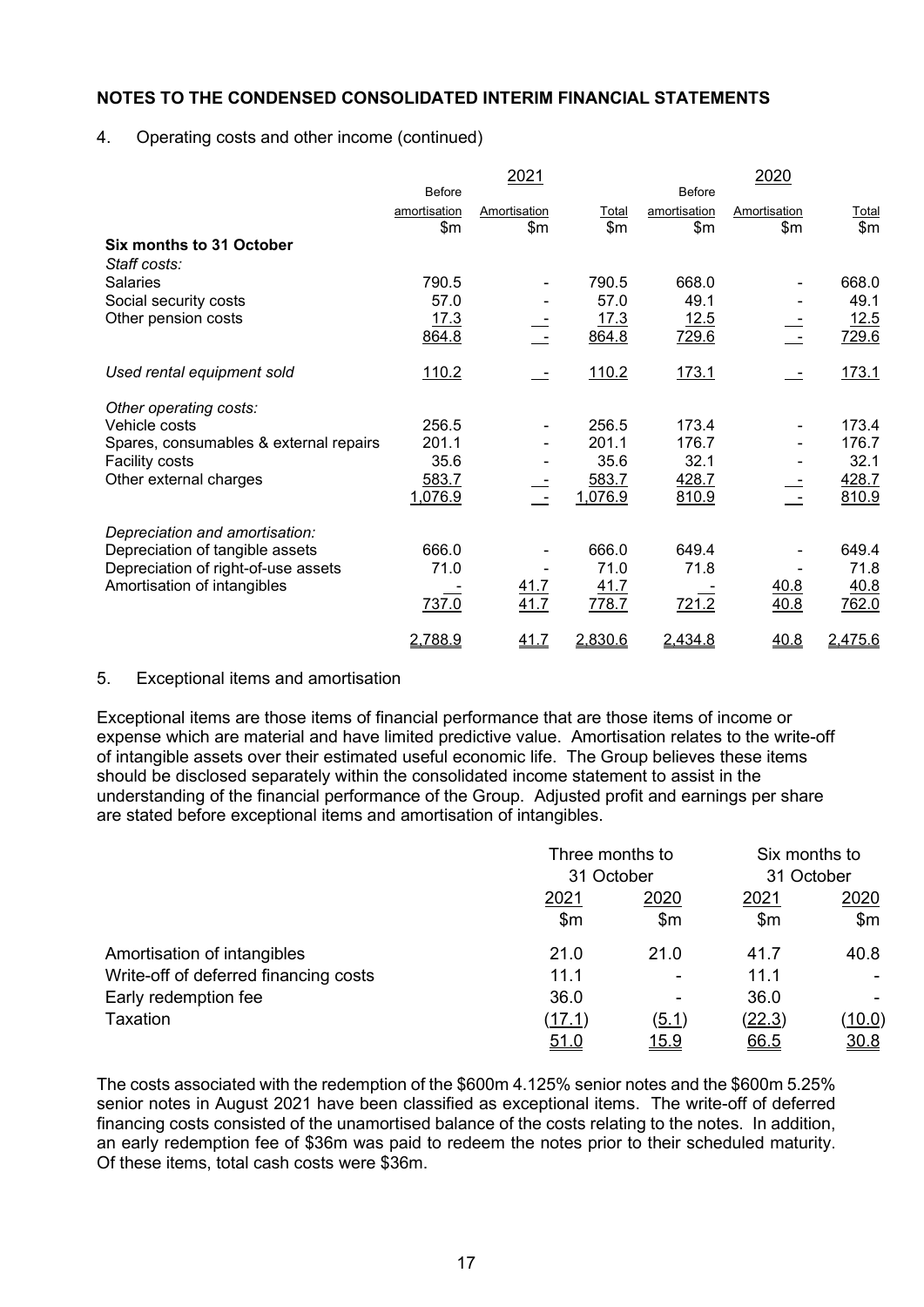# 5. Exceptional items and amortisation (continued)

The items detailed in the table above are presented in the income statement as follows:

|                                          | Three months to            |              | Six months to<br>31 October |               |
|------------------------------------------|----------------------------|--------------|-----------------------------|---------------|
|                                          | 31 October<br>2021<br>2020 |              | 2021                        | 2020          |
|                                          | \$m                        | $\mathsf{m}$ | $\mathsf{m}$                | \$m\$         |
| Amortisation of intangibles              | 21.0                       | 21.0         | 41.7                        | 40.8          |
| Charged in arriving at operating profit  | 21.0                       | 21.0         | 41.7                        | 40.8          |
| Interest expense                         | <u>47.1</u>                |              | 47.1                        |               |
| Charged in arriving at profit before tax | 68.1                       | 21.0         | 88.8                        | 40.8          |
| Taxation                                 | <u>(17.1)</u>              | <u>(5.1)</u> | <u>(22.3)</u>               | <u>(10.0)</u> |
|                                          | <u>51.0</u>                | <u> 15.9</u> | 66.5                        | <u>30.8</u>   |

# 6. Net financing cost

|                                                     |               | Three months to | Six months to<br>31 October |       |
|-----------------------------------------------------|---------------|-----------------|-----------------------------|-------|
|                                                     |               | 31 October      |                             |       |
|                                                     | 2021          | 2020            | 2021                        | 2020  |
|                                                     | \$m\$         | $\mathsf{m}$    | $\mathsf{m}$                | \$m\$ |
| Interest income:                                    |               |                 |                             |       |
| Net income on the net defined benefit pension asset | 0.1           |                 | 0.1                         |       |
| Interest expense:                                   |               |                 |                             |       |
| Bank interest payable                               | 6.9           | 12.9            | 13.4                        | 30.2  |
| Interest payable on senior notes                    | 27.0          | 33.0            | 60.0                        | 66.0  |
| Interest payable on lease liabilities               | 19.6          | 17.2            | 38.9                        | 34.4  |
| Non-cash unwind of discount on provisions           | 0.3           | 0.4             | 0.5                         | 0.8   |
| Amortisation of deferred debt raising costs         | 1.8           | 2.8             | 3.8                         | 5.6   |
|                                                     | 55.6          | 66.3            | 116.6                       | 137.0 |
| Net financing costs before exceptional items        | 55.5          | 66.3            | 116.5                       | 137.0 |
| <b>Exceptional items</b>                            | 47.1          |                 | 47.1                        |       |
| Net financing costs                                 | <u> 102.6</u> | 66.3            | 163.6                       | 137.0 |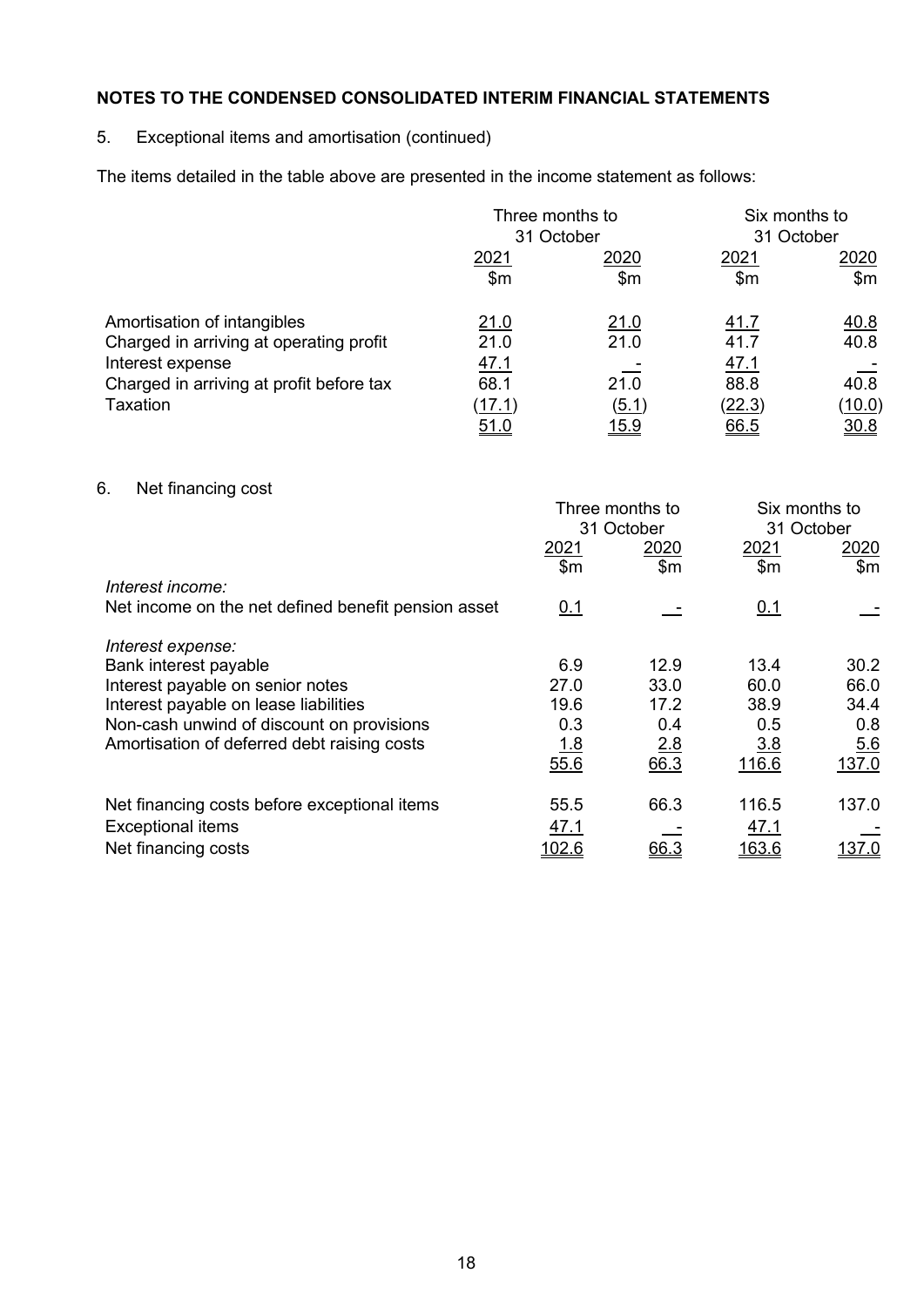### 7. Taxation

The tax charge for the period has been determined by applying the expected effective tax rates in each jurisdiction for the year as a whole, based on the tax rates in force as at 31 October 2021 of 25% in the US (2020: 25%), 19% in the UK (2020: 19%) and 26% in Canada (2020: 27%), to the profits in the period for each jurisdiction. This results in a blended effective rate for the Group as a whole of 26% (2020: 26%) for the period.

The tax charge of \$253m (2020: \$178m) on the adjusted profit before taxation of \$979m (2020: \$687m) can be explained as follows:

|                                                                                                                                                           | Six months to 31 October               |                               |  |
|-----------------------------------------------------------------------------------------------------------------------------------------------------------|----------------------------------------|-------------------------------|--|
|                                                                                                                                                           | 2021<br>$\mathsf{m}$                   | 2020<br>$\mathsf{Sm}$         |  |
| Current tax<br>- current tax on income for the period<br>- adjustments to prior year                                                                      | 155.6<br>0.8<br>156.4                  | 246.3<br>3.5<br>249.8         |  |
| Deferred tax<br>- origination and reversal of temporary differences<br>- adjustment due to change in UK corporate tax rate<br>- adjustments to prior year | 88.9<br>9.8<br>(1.7)<br>97.0           | (71.4)<br>(0.4)<br>(71.8)     |  |
| Tax on adjusted profit                                                                                                                                    | <u> 253.4</u>                          | <u>178.0</u>                  |  |
| Comprising:<br>- UK<br>- US<br>- Canada                                                                                                                   | 31.2<br>208.1<br>14.1<br><u> 253.4</u> | 13.0<br>161.3<br>3.7<br>178.0 |  |

In addition, the tax credit of \$22m (2020: \$10m) on exceptional items and amortisation of \$89m (2020: \$41m) consists of a current tax credit of \$17m (2020: \$4m) relating to the US and \$0.3m (2020: \$0.4m) relating to the UK and \$0.4m (2020: \$nil) relating to Canada, and a deferred tax credit of \$2m (2020: \$3m) relating to the US, \$0.4m (2020: \$0.7m) relating to the UK and \$2m (2020: \$3m) relating to Canada.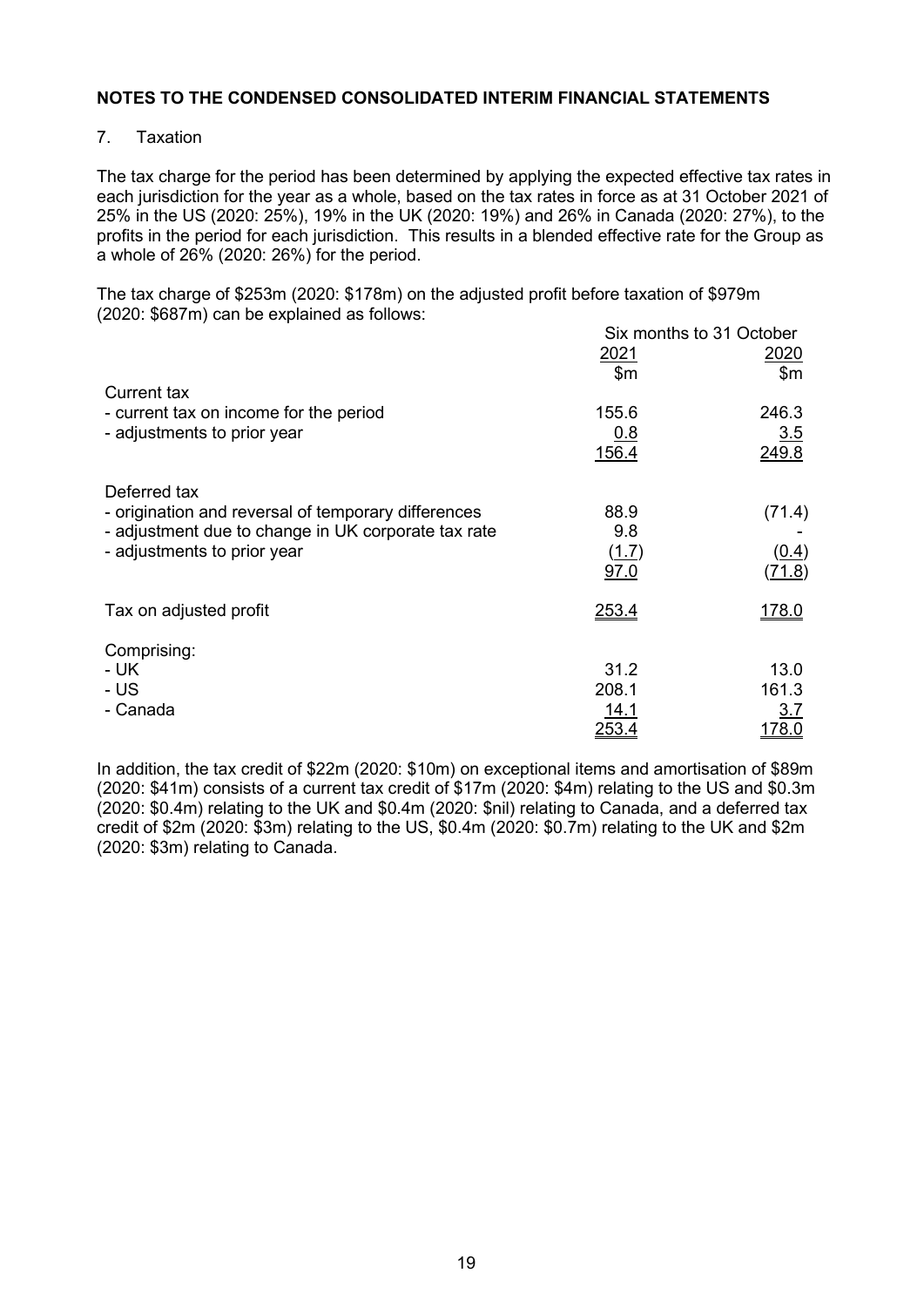### 8. Earnings per share

Basic and diluted earnings per share for the six months ended 31 October 2021 have been calculated based on the profit for the relevant period and the weighted average number of ordinary shares in issue during that period (excluding shares held by the Company and the ESOT over which dividends have been waived). Diluted earnings per share is computed using the result for the relevant period and the diluted number of shares (ignoring any potential issue of ordinary shares which would be anti-dilutive). These are calculated as follows:

|                                                            | Three months to<br>31 October |                | Six months to<br>31 October     |                         |
|------------------------------------------------------------|-------------------------------|----------------|---------------------------------|-------------------------|
|                                                            | 2021                          | 2020           | 2021                            | 2020                    |
| Profit for the financial period (\$m)                      | <u>354.5</u>                  | <u>298.4</u>   | 658.7                           | 477.8                   |
| Weighted average number of shares (m) - basic<br>- diluted | 446.0<br>447.3                | 447.9<br>449.1 | 446.6<br>448.0                  | 447.9<br>449.1          |
| Basic earnings per share<br>Diluted earnings per share     | 79.5¢<br><u>79.3¢</u>         | 66.6¢<br>66.4¢ | <u> 147.5¢</u><br><u>147.0¢</u> | <u>106.7¢</u><br>106.4¢ |

Adjusted earnings per share (defined in any period as the earnings before exceptional items and amortisation for that period divided by the weighted average number of shares in issue in that period) may be reconciled to the basic earnings per share as follows:

|                                           | Three months to<br>31 October |                          | Six months to<br>31 October |               |
|-------------------------------------------|-------------------------------|--------------------------|-----------------------------|---------------|
|                                           |                               |                          |                             |               |
|                                           | 2021                          | 2020                     | 2021                        | 2020          |
| Basic earnings per share                  | 79.5                          | 66.6                     | 147.5                       | 106.7         |
| Amortisation of intangibles               | 4.7                           | 4.7                      | 9.3                         | 9.1           |
| <b>Exceptional items</b>                  | 10.6                          | $\overline{\phantom{a}}$ | 10.6                        |               |
| Tax on exceptional items and amortisation | <u>(3.9)</u>                  | (1.1)                    | <u>(5.0)</u>                | <u>(2.2)</u>  |
| Adjusted earnings per share               | <u>90.9</u>                   | <u>70.2</u>              | <u>162.4</u>                | <u> 113.6</u> |

### 9. Dividends

During the period, a final dividend in respect of the year ended 30 April 2021 of 48.24¢ (2020: 43.63¢) per share was paid to shareholders resulting in a cash outflow of \$213m (2020: \$192m). In addition, the directors are proposing an interim dividend in respect of the year ending 30 April 2022 of 12.5¢ (2021: 9.76¢) per share to be paid on 10 February 2022 to shareholders who are on the register of members on 14 January 2022.

The dividends per share disclosed above are presented in US dollars. Dividends for periods prior to the Group's change in presentational currency on 1 May 2021 have been translated into dollars at the date at which a liability arose in accordance with their treatment in the Statement of Changes in Equity. All dividends for periods subsequent to 1 May 2021 will be declared in US dollars.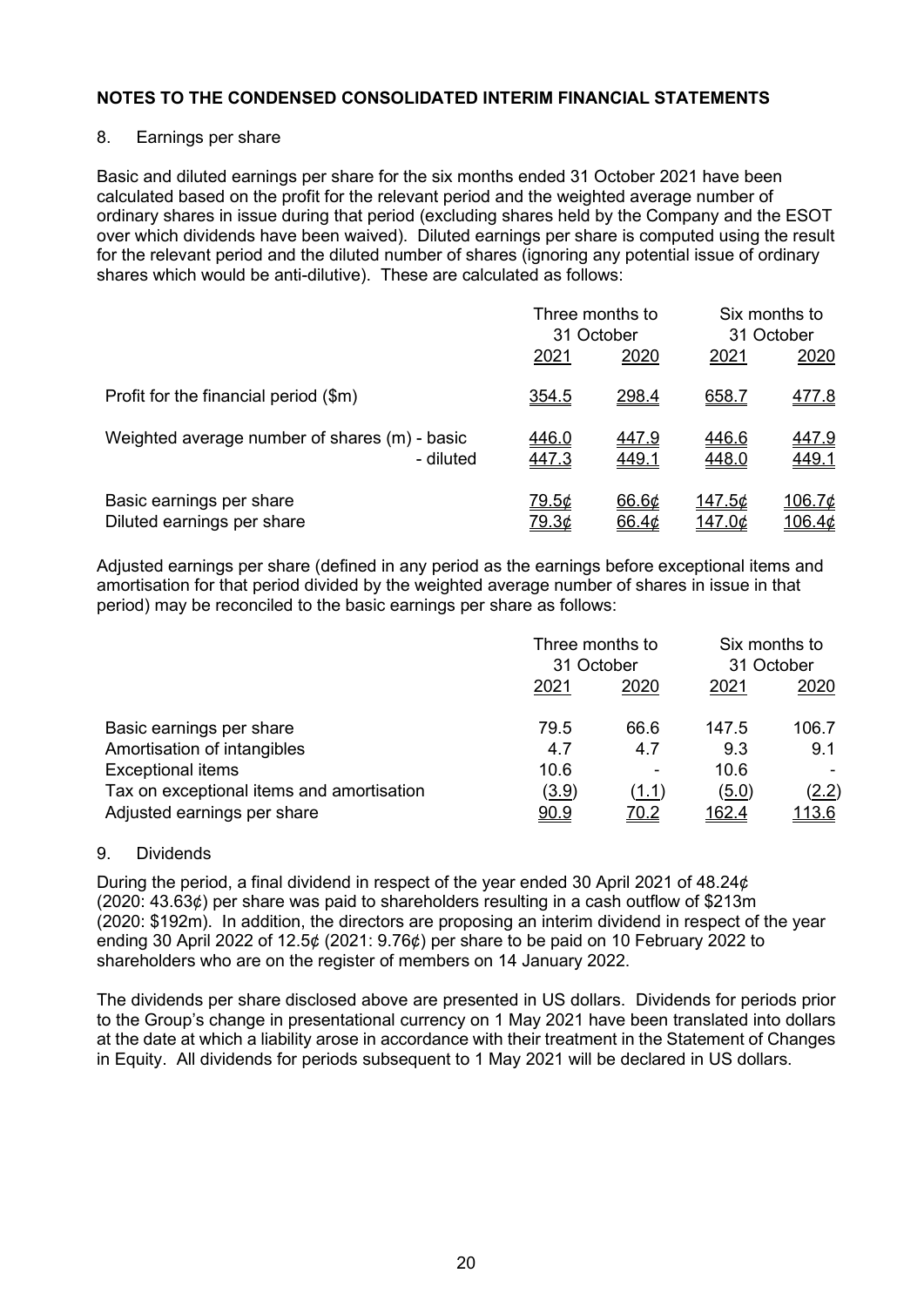# 10. Property, plant and equipment

|                          |           | <u> 2021</u> |                | <u> 2020</u>   |  |  |
|--------------------------|-----------|--------------|----------------|----------------|--|--|
|                          | Rental    |              | Rental         |                |  |  |
|                          | equipment | Total        | equipment      | <u>Total</u>   |  |  |
| Net book value           | \$m       | \$m\$        | \$m            | \$m\$          |  |  |
| At 1 May                 | 6,908.9   | 7,776.1      | 7,429.2        | 8,323.1        |  |  |
| Exchange differences     | (10.1)    | (11.8)       | 31.1           | 35.8           |  |  |
| <b>Reclassifications</b> | (0.1)     | 0.2          | (0.8)          |                |  |  |
| <b>Additions</b>         | 1,020.4   | 1,175.6      | 385.8          | 437.8          |  |  |
| Acquisitions             | 205.3     | 220.2        | 3.0            | 3.1            |  |  |
| <b>Disposals</b>         | (108.3)   | (116.9)      | (163.2)        | (171.3)        |  |  |
| Depreciation             | (579.6)   | (666.0)      | (566.2)        | (649.4)        |  |  |
| At 31 October            | 7,436.5   | 8,377.4      | <u>7.118.9</u> | <u>7.979.1</u> |  |  |

# 11. Right-of-use assets

|                      |          | 2021                         |         |          | 2020   |              |
|----------------------|----------|------------------------------|---------|----------|--------|--------------|
|                      | Property | Other                        |         | Property | Other  |              |
| Net book value       | leases   | leases                       | Total   | leases   | leases | <u>Total</u> |
|                      | \$m      | \$m\$                        | \$m     | \$m      | \$m    | \$m\$        |
| At 1 May             | 1,533.5  | 12.4                         | 1,545.9 | 1,366.9  | 5.8    | 1,372.7      |
| Exchange differences | (2.4)    | (0.1)                        | (2.5)   | 8.2      | 0.1    | 8.3          |
| <b>Additions</b>     | 122.7    | 3.5                          | 126.2   | 55.9     | 0.7    | 56.6         |
| Acquisitions         | 37.8     | $\qquad \qquad \blacksquare$ | 37.8    |          |        |              |
| Remeasurement        | 26.2     |                              | 26.2    | 38.4     |        | 38.4         |
| <b>Disposals</b>     |          | (0.8)                        | (0.8)   | (3.6)    | (0.3)  | (3.9)        |
| <b>Transfers</b>     |          | (0.2)                        | (0.2)   |          |        |              |
| Depreciation         | (69.5)   | (1.5)                        | (71.0)  | (71.0)   | (0.8)  | (71.8)       |
| At 31 October        | 1,648.3  | <u> 13.3</u>                 | 1,661.6 | 1,394.8  | 5.5    | 1,400.3      |
|                      |          |                              |         |          |        |              |

Included within depreciation is an impairment charge of \$nil (2020: \$11m).

# 12. Lease liability

|                                         | 31 October<br>2021<br>\$m | 30 April<br>2021<br>$\mathsf{m}$ |
|-----------------------------------------|---------------------------|----------------------------------|
| Current<br>Non-current                  | 175.9<br>1,589.5          | 168.7<br>1,464.6                 |
|                                         | 1,765.4                   | <u>1,633.3</u>                   |
| 13.<br><b>Borrowings</b>                |                           |                                  |
|                                         | 31 October                | 30 April                         |
|                                         | <u> 2021</u>              | 2021                             |
|                                         | $\mathsf{Sm}$             | \$m\$                            |
| <b>Non-current</b>                      |                           |                                  |
| First priority senior secured bank debt | 1,608.6                   | 1,225.2                          |
| 4.125% senior notes, due 2025           |                           | 594.9                            |
| 5.250% senior notes, due 2026           |                           | 593.4                            |
| 1.500% senior notes, due 2026           | 545.3                     |                                  |
| 4.375% senior notes, due 2027           | 594.3                     | 593.9                            |
| 4.000% senior notes, due 2028           | 593.8                     | 593.4                            |
| 4.250% senior notes, due 2029           | 593.5                     | 593.2                            |
| 2.450% senior notes, due 2031           | 743.3                     |                                  |
|                                         | 4,678.8                   | <u>4,194.0</u>                   |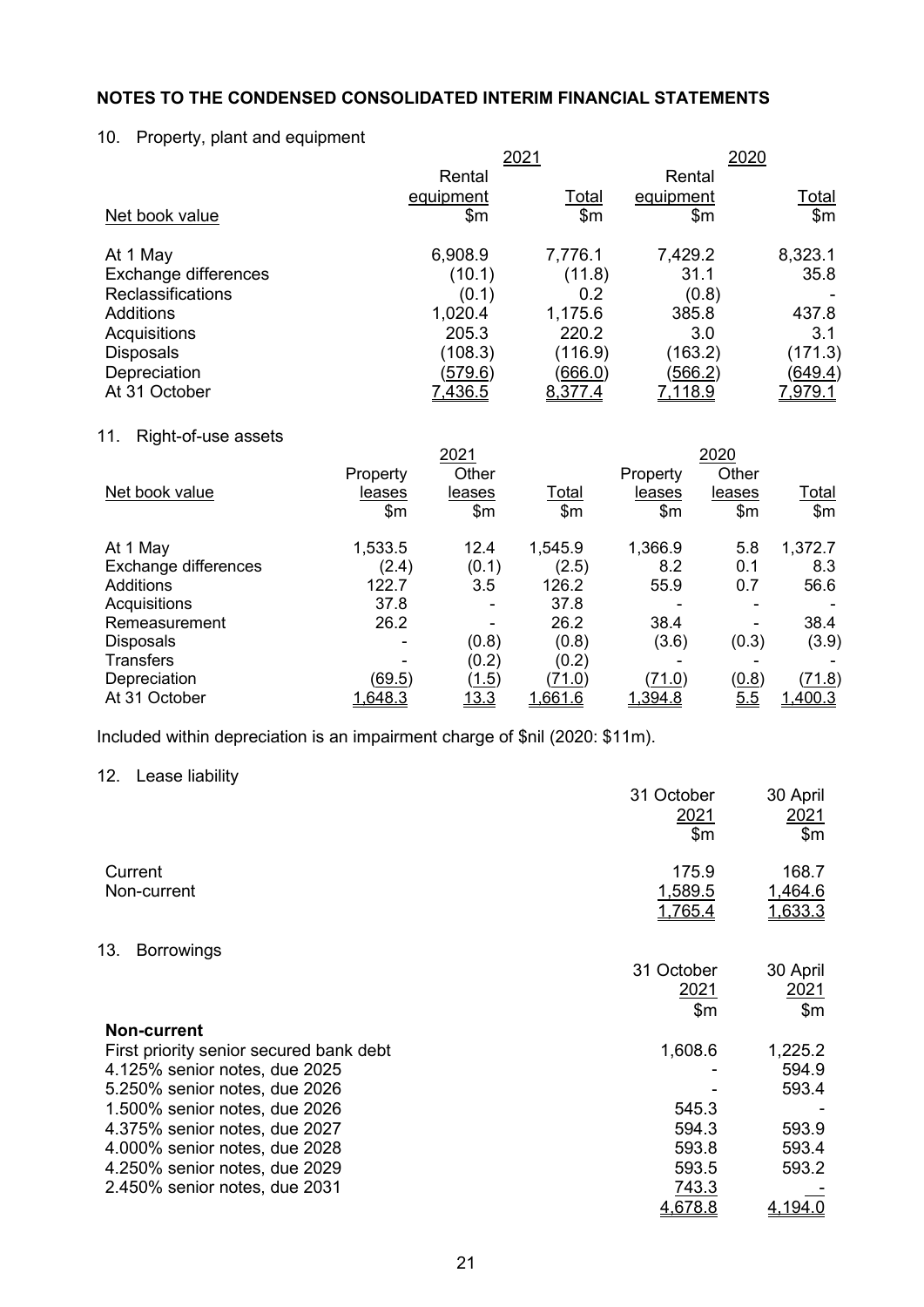### 13. Borrowings (continued)

The senior secured bank debt is secured by way of fixed and floating charges over substantially all the Group's property, plant and equipment, inventory and trade receivables. The senior notes are guaranteed by Ashtead Group plc and all its principal subsidiary undertakings.

Our debt facilities are committed for the long term, with an average maturity of six years. Our \$4.5bn asset-based senior credit facility is committed until August 2026. The \$550m 1.500% senior notes mature in August 2026, the \$600m 4.375% senior notes mature in August 2027, the \$600m 4.000% senior notes mature in May 2028, the \$600m 4.250% senior notes mature in November 2029 and the \$750m 2.450% senior notes mature in August 2031.

The weighted average interest cost of these facilities (including non-cash amortisation of deferred debt raising costs) is 3%.

There is one financial performance covenant under the first priority senior credit facility. That is the fixed charge ratio (comprising LTM EBITDA before exceptional items less LTM net capital expenditure paid in cash over the sum of scheduled debt repayments plus cash interest, cash tax payments and dividends paid in the last twelve months) which, must be equal to, or greater than, 1.0. This covenant does not apply when availability exceeds \$450m. The covenant ratio is calculated each quarter. At 31 October 2021, the fixed charge ratio exceeded the covenant requirement.

At 31 October 2021, availability under the senior secured bank facility was \$3,033m (\$3,011m at 30 April 2021), with an additional \$2,685m of suppressed availability, meaning that the covenant did not apply at 31 October 2021 and is unlikely to apply in forthcoming quarters.

#### Fair value of financial instruments

At 31 October 2021, the Group had no derivative financial instruments.

With the exception of the Group's senior notes detailed in the table below, the carrying value of non-derivative financial assets and liabilities is considered to equate materially to their fair value.

|                                   |               | At October 2021 |               | At 30 April 2021 |  |  |
|-----------------------------------|---------------|-----------------|---------------|------------------|--|--|
|                                   | <b>Book</b>   | Fair            | <b>Book</b>   | Fair             |  |  |
|                                   | value         | value           | value         | value            |  |  |
|                                   | $\mathsf{Sm}$ | \$m\$           | $\mathsf{m}$  | \$m\$            |  |  |
| 4.125% senior notes               |               |                 | 600.0         | 616.5            |  |  |
| 5.250% senior notes               |               |                 | 600.0         | 627.8            |  |  |
| 1.500% senior notes               | 548.6         | 537.7           |               |                  |  |  |
| 4.375% senior notes               | 600.0         | 627.0           | 600.0         | 628.5            |  |  |
| 4.000% senior notes               | 600.0         | 632.3           | 600.0         | 627.7            |  |  |
| 4.250% senior notes               | 600.0         | 649.5           | 600.0         | 641.3            |  |  |
| 2.450% senior notes               | 748.1         | 737.8           |               |                  |  |  |
|                                   | 3,096.7       | 3,184.3         | 3,000.0       | 3,141.8          |  |  |
| Deferred costs of raising finance | <u>(26.5)</u> |                 | <u>(31.2)</u> |                  |  |  |
|                                   | 3,070.2       | <u>3,184.3</u>  | 2,968.8       |                  |  |  |

The fair value of the senior notes has been calculated using quoted market prices at 31 October 2021.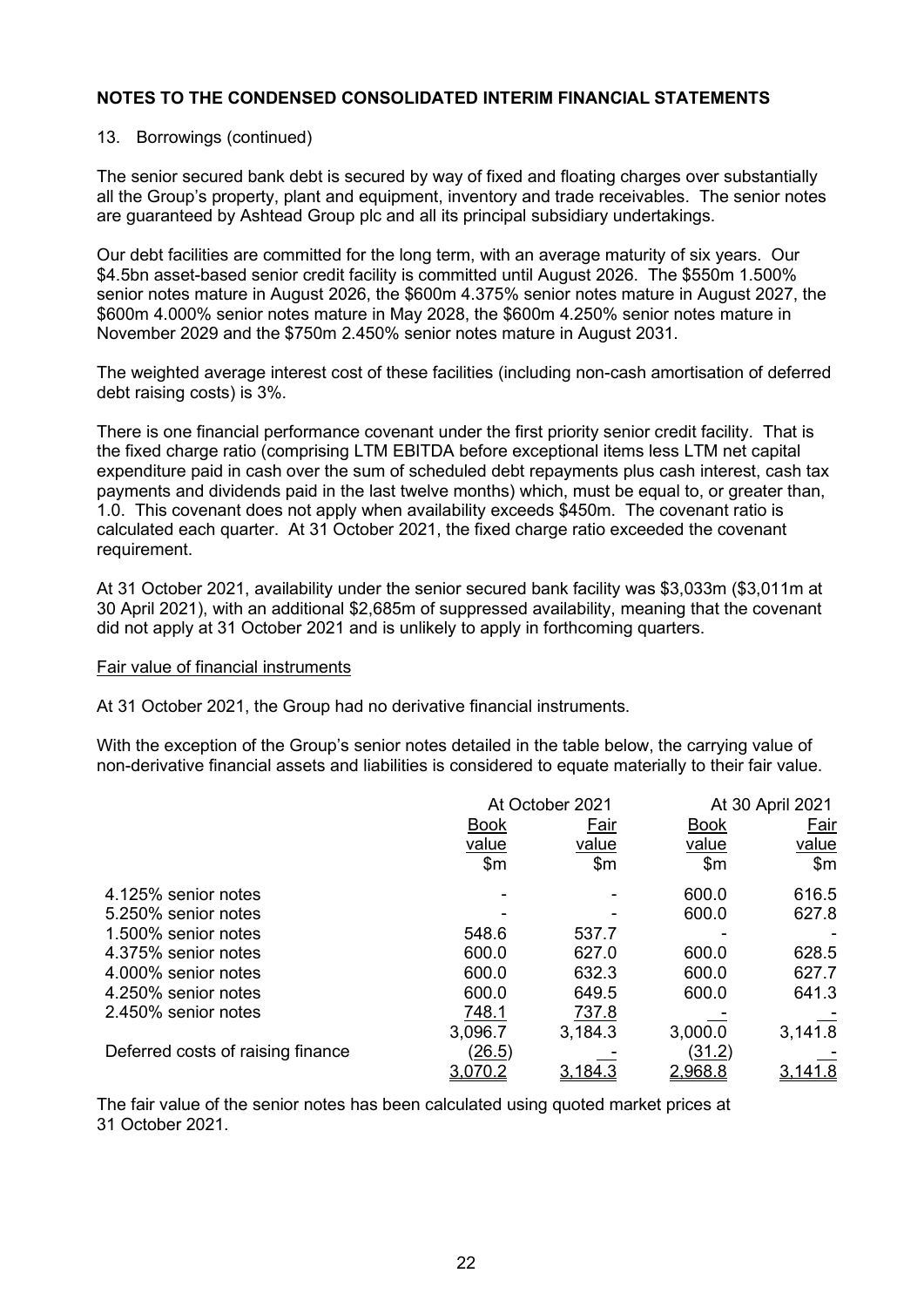### 14. Share capital

Ordinary shares of 10p each:

|                       | 31 October    | 30 April           | 31 October  | 30 April      |
|-----------------------|---------------|--------------------|-------------|---------------|
|                       | 2021          | 2021               | 2021        | 2021          |
|                       | <b>Number</b> | Number             | \$m         | $\mathsf{Sm}$ |
| Issued and fully paid | 451,354,833   | <u>451,354,833</u> | <u>81.8</u> | <u>81.8</u>   |

During the period, the Company purchased 2.8m ordinary shares at a total cost of \$209m (£151m) under the Group's share buyback programme, which are held in treasury. At 31 October 2021 4.8m (April 2021: 2.0m) shares were held by the Company (\$275m; April 2021: \$66m) and a further 1.2m (April 2021: 1.4m) shares were held by the Company's Employee Share Ownership Trust (\$45m; April 2021: \$37m).

### 15. Notes to the cash flow statement

### a) Cash flow from operating activities

|                                                            | Six months to 31 October |         |
|------------------------------------------------------------|--------------------------|---------|
|                                                            | 2021                     | 2020    |
|                                                            | \$m\$                    | \$m\$   |
| Operating profit before exceptional items and amortisation | 1,095.1                  | 823.6   |
| Depreciation                                               | 737.0                    | 721.2   |
| <b>EBITDA</b>                                              | 1,832.1                  | 1,544.8 |
| Profit on disposal of rental equipment                     | (19.7)                   | (12.2)  |
| Profit on disposal of other property, plant and equipment  | (2.7)                    | (0.4)   |
| (Increase)/decrease in inventories                         | (22.7)                   | 3.2     |
| Increase in trade and other receivables                    | (350.0)                  | (135.9) |
| Increase in trade and other payables                       | 82.2                     | 107.2   |
| Exchange differences                                       | (0.4)                    | 0.5     |
| Other non-cash movements                                   | 22.8                     | 5.9     |
| Cash generated from operations before                      |                          |         |
| changes in rental equipment                                |                          | 1.513.1 |

#### b) Analysis of net debt

Net debt consists of total borrowings and lease liabilities less cash and cash equivalents. Borrowings exclude accrued interest. Foreign currency denominated balances are translated to pounds sterling at rates of exchange ruling at the balance sheet date.

|                                             | 1 May       | Cash   | Exchange | Debt     | New lease   | Other       | 31 October |
|---------------------------------------------|-------------|--------|----------|----------|-------------|-------------|------------|
|                                             | <u>2021</u> | flow   | movement | acquired | liabilities | movements   | 2021       |
|                                             | \$m\$       | \$m\$  | \$m      | \$m      | \$m\$       | \$m         | \$m\$      |
| Long-term borrowings                        | 4,194.0     | 474.2  | (4.6)    |          |             | 15.2        | 4,678.8    |
| Lease liabilities<br>Total liabilities from | 1,633.3     | (54.4) | (2.6)    | 37.8     | 151.3       |             | 1,765.4    |
| financing activities<br>Cash and cash       | 5,827.3     | 419.8  | (7.2)    | 37.8     | 151.3       | 15.2        | 6,444.2    |
| equivalents                                 | (26.6)      | 11.1   | 0.1      |          |             |             | (15.4)     |
| Net debt                                    | 5,800.7     | 430.9  | (7.1)    | 37.8     | 151.3       | <u>15.2</u> | 6,428.8    |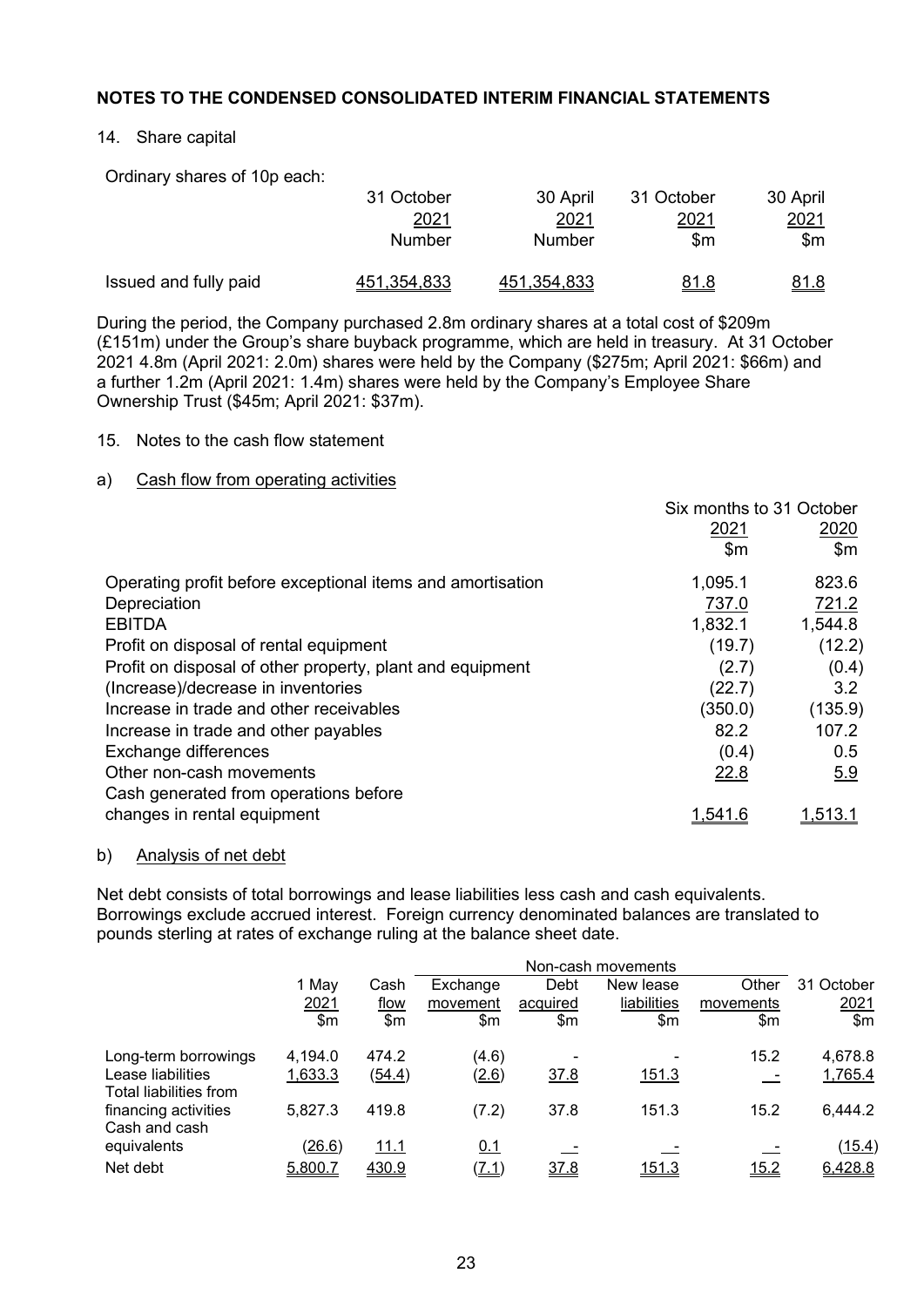#### 15. Notes to the cash flow statement (continued)

### b) Analysis of net debt (continued)

|                                                                 |                           | Non-cash movements |               |             |           |                   |  |  |
|-----------------------------------------------------------------|---------------------------|--------------------|---------------|-------------|-----------|-------------------|--|--|
|                                                                 | 1 May                     | Cash               | Exchange      | New lease   | Other     | 31 October        |  |  |
|                                                                 | 2020                      | flow               | movement      | liabilities | movements | 2020              |  |  |
|                                                                 | \$m                       | \$m                | \$m           | \$m         | \$m       | \$m\$             |  |  |
| Long-term borrowings                                            | 5,666.0                   | (1,081.6)          | 40.6          |             | 5.6       | 4,630.6           |  |  |
| Lease liabilities                                               | 1,402.8                   | (29.9)             | 8.6           | 84.4        |           | 1,465.9           |  |  |
| Total liabilities from<br>financing activities<br>Cash and cash | 7,068.8                   | (1, 111.5)         | 49.2          | 84.4        | 5.6       | 6,096.5           |  |  |
| equivalents<br>Net debt                                         | <u>(304.4)</u><br>6,764.4 | 287.4<br>(824.1)   | (1.2)<br>48.0 | 84.4        | 5.6       | (18.2)<br>6,078.3 |  |  |
|                                                                 |                           |                    |               |             |           |                   |  |  |

Details of the Group's cash and debt are given in notes 12 and 13 and the Review of Second Quarter, Balance Sheet and Cash Flow accompanying these condensed consolidated interim financial statements.

#### c) Acquisitions

|                              | Six months to 31 October |               |
|------------------------------|--------------------------|---------------|
|                              | 2021                     | 2020          |
|                              | \$m                      | $\mathsf{Sm}$ |
| Cash consideration paid:     |                          |               |
| - acquisitions in the period | 426.9                    |               |
| - contingent consideration   | 0.1                      | 17.7          |
|                              |                          |               |

During the period, 10 businesses were acquired with cash paid of \$427m (2020: \$nil). Further details are provided in Note 16.

Contingent consideration of \$1m (2020: \$18m) was paid relating to prior year acquisitions.

#### 16. Acquisitions

During the period, the following acquisitions were completed:

- i) On 12 May 2021, Sunbelt Canada acquired the business and assets of Island Equipment Rentals Ltd., ('Island Equipment'). Island Equipment is a general tool business in British Columbia.
- ii) On 26 May 2021, Sunbelt US acquired the business and assets of Randall Industries, Inc. ('Randall'). Randall is a general tool business in Illinois and Indiana.
- iii) On 24 June 2021, Sunbelt US acquired the business and assets of Iron Equipment Rental, ('IER'). IER is a general tool business in Ohio.
- iv) On 21 July 2021, Sunbelt US acquired the business and assets of National Drying Technologies LLC, ('NDT'). NDT is a specialty business in Florida and Georgia.
- v) On 28 July 2021, Sunbelt US acquired the business and assets of Special Event Service & Rental, Inc., ('SESR'). SESR is a specialty business in Tennessee and Nevada.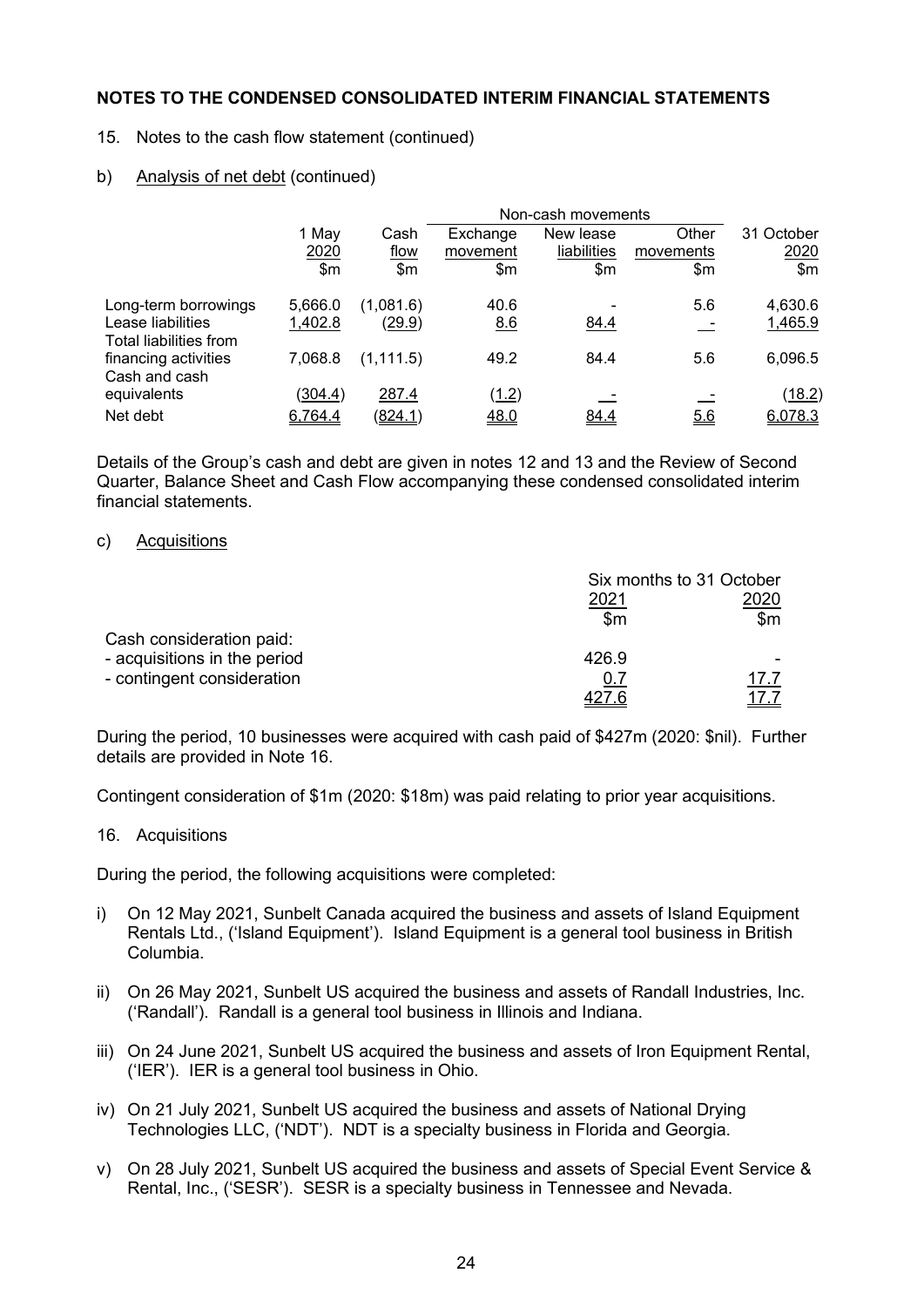- 16. Acquisitions (continued)
- vi) On 18 August 2021, Sunbelt US acquired the business and assets of Lloyd's Rental & Sales, Inc. ('Lloyd's'). Lloyd's is a general tool business in Pennsylvania.
- vii) On 25 August 2021, Sunbelt US acquired the business and assets of Bedrock Tool & Equipment Co. ('Bedrock'). Bedrock is a general tool business in Ohio.
- viii) On 28 September 2021, Sunbelt US acquired the business and assets of 202 Rent All, Inc. ('202 Rent All'). 202 Rent All is a general tool business in Pennsylvania.
- ix) On 13 October 2021, Sunbelt US acquired the business and assets of Atlas Aerials & Equipment, LLC ('Atlas Aerials'). Atlas Aerials is a general tool business in Illinois.
- x) On 22 October 2021, Sunbelt US acquired the business and assets of Action Rental Holdings, LLC, Action Equipment Rentals, LLC and Action Rentals Trench Shoring & Supply, LLC (together 'Action'). Action is a general tool business in Florida, Georgia and Louisiana.

The following table sets out the fair value of the identifiable assets and liabilities acquired by the Group. The fair values have been determined provisionally at the balance sheet date.

|                                           | Fair value    |
|-------------------------------------------|---------------|
|                                           | to Group      |
|                                           | \$m\$         |
| Net assets acquired                       |               |
| Trade and other receivables               | 32.7          |
| Inventory                                 | 0.1           |
| Property, plant and equipment             |               |
| - rental equipment                        | 205.3         |
| - other assets                            | 14.9          |
| Right-of-use asset                        | 37.8          |
| Lease liabilities                         | (37.8)        |
| Intangible assets (non-compete agreements |               |
| and customer relationships)               | 39.3          |
|                                           | 292.3         |
| Consideration:                            |               |
| - cash paid and due to be paid            | 428.2         |
| - contingent consideration                | 10.3          |
|                                           | 438.5         |
| Goodwill                                  | <u> 146.2</u> |

The goodwill arising can be attributed to the key management personnel and workforce of the acquired businesses and to the synergies and other benefits the Group expects to derive from the acquisitions. The synergies and other benefits include elimination of duplicate costs, improving utilisation of the acquired rental fleet, using the Group's financial strength to invest in the acquired business and drive improved returns through a semi-fixed cost base and the application of the Group's proprietary software to optimise revenue opportunities. \$146m of the goodwill is expected to be deductible for income tax purposes.

The gross value and the fair value of trade receivables at acquisition was \$33m.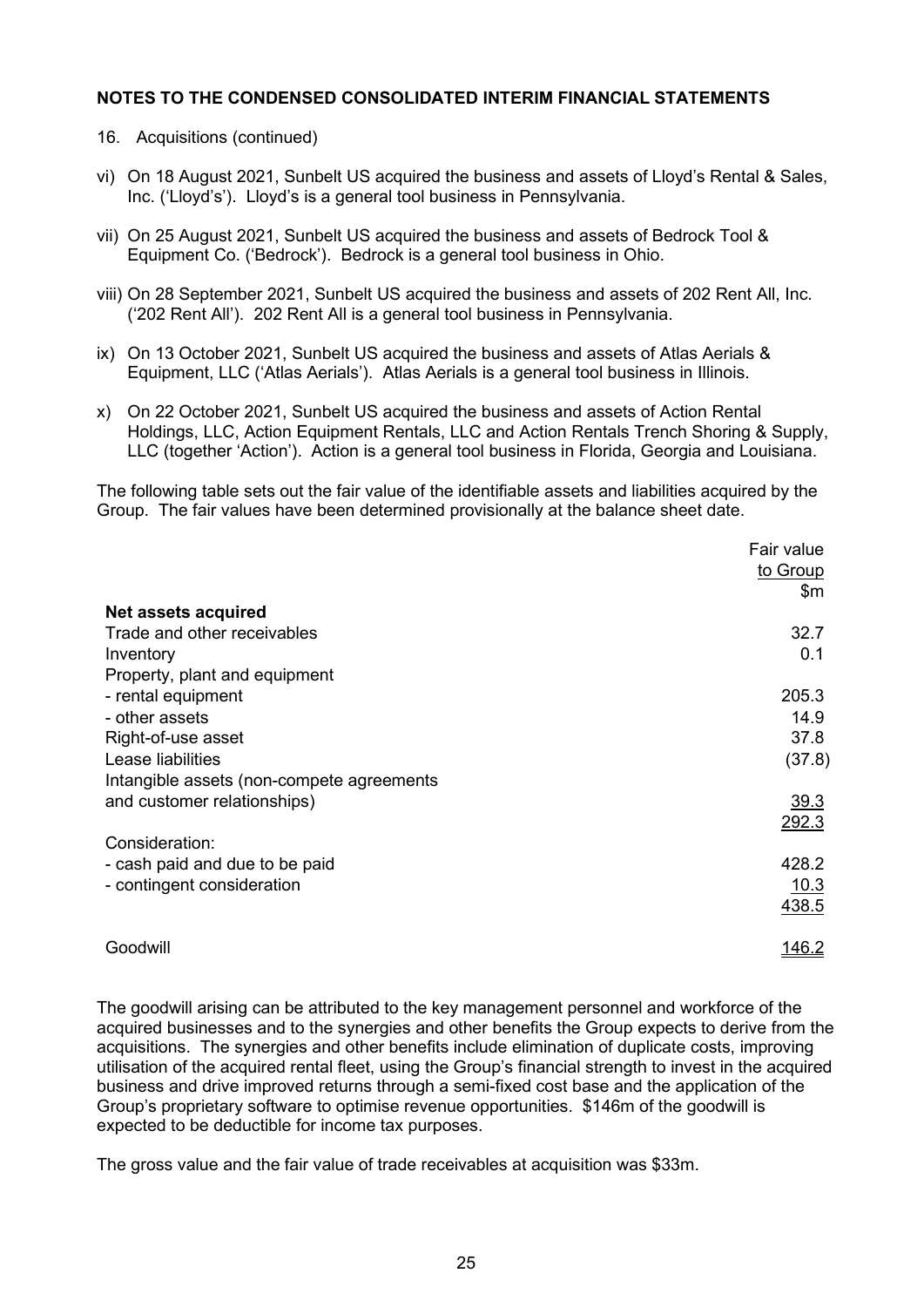### 16. Acquisitions (continued)

Due to the operational integration of acquired businesses post acquisition, in particular due to the merger of some stores, the movement of rental equipment between stores and investment in the rental fleet, it is not practical to report the revenue and profit of the acquired businesses postacquisition.

The revenue and operating profit of these acquisitions from 1 May 2021 to their date of acquisition was not material.

### 17. Contingent liabilities

Following its state aid investigation, in April 2019 the European Commission announced its decision that the Group Financing Exemption in the UK controlled foreign company ('CFC') legislation constitutes state aid in some circumstances. In common with the UK Government and other UK-based international companies, the Group does not agree with the decision and has therefore lodged a formal appeal with the General Court of the European Union. Despite the UK Government appealing the European Commission's decision, Her Majesty's Revenue & Customs ('HMRC') is required to make an assessment of the tax liability which would arise if the decision is not successfully appealed and collect that amount from taxpayers. HMRC has issued a charging notice stating that the tax liability it believes to be due on this basis is £36m, including interest payable. This represents the Group's maximum potential liability, including any interest payable, if either the decision reached by the European Commission or the charging notice issued by HMRC are not successfully appealed. The Group has appealed the charging notice but has settled the amount assessed on it, including interest, in line with HMRC requirements. On successful appeal against the European Commission decision or the charging notice, in whole or in part, all or part of the amount paid in accordance with the charging notice would be returned to the Group. Based on the current status of proceedings, we have concluded that no provision is required in relation to this matter. The £36m (\$49m at October 2021 exchange rates) paid has been recognised as a non-current asset on the balance sheet.

### 18. Events after the balance sheet date

Since the balance sheet date, the Group has completed four acquisitions for total purchase consideration of \$320m as follows:

- i) On 5 November 2021, Sunbelt US acquired the business and assets of All Keys Rental, LLC ('All Keys'). All Keys is a general tool business in Florida.
- ii) On 19 November 2021, Sunbelt US acquired the business and assets of Essex Rental & Sales Center, Inc. ('Essex'). Essex is a general tool business in Vermont.
- iii) On 23 November 2021, Sunbelt Canada acquired the business and assets of Lift Services, Inc. ('Lift Services'). Lift Services is a general tool business in Ontario.
- iv) On 1 December 2021, Sunbelt US acquired the entire share capital of Mahaffey Tent & Awning Co., Inc., Mahaffey USA LLC, Mahaffey Industrial Contractors LLC and Cajun Affiliates LLC (together 'Mahaffey'). Mahaffey is a temporary structure business operating across the United States.

The initial accounting for these acquisitions is incomplete. Had these acquisitions taken place on 1 May 2021, their contribution to revenue and operating profit would not have been material.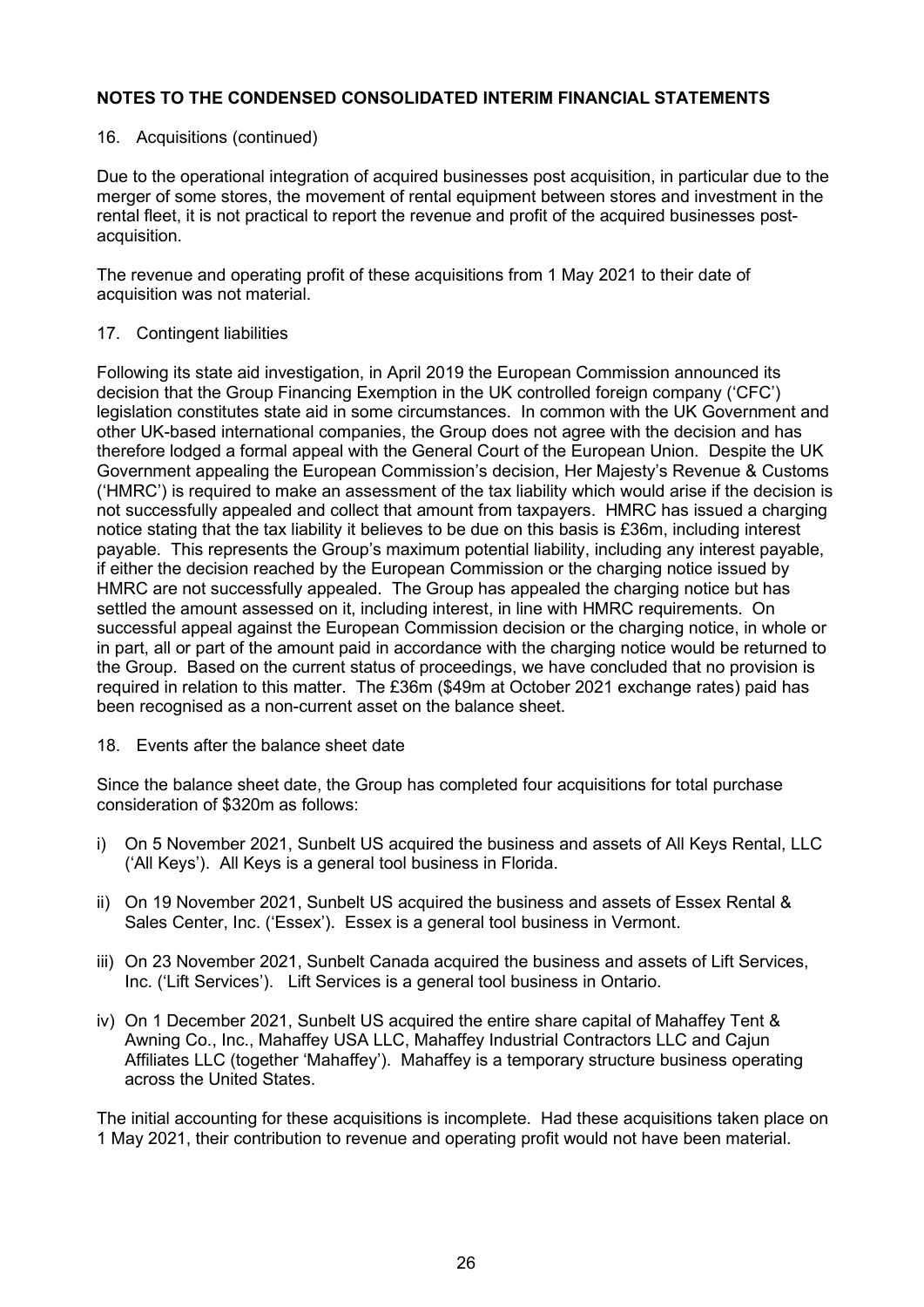### **REVIEW OF SECOND QUARTER, BALANCE SHEET AND CASH FLOW**

### **Second quarter**

|                                  |              | Revenue       |       | Profit <sup>1</sup><br><b>EBITDA</b> |                     |                      |
|----------------------------------|--------------|---------------|-------|--------------------------------------|---------------------|----------------------|
|                                  | <u>2021</u>  | 2020          | 2021  | 2020                                 | 2021                | 2020                 |
| UK in £m                         | <u>178.2</u> | <u> 149.3</u> | 53.1  | <u>49.7</u>                          | <u>22.3</u><br>46.5 | <u> 11.7</u><br>33.3 |
| Canada in C\$m                   | <u>161.3</u> | <u>129.8</u>  | 80.7  | 63.2                                 |                     |                      |
| <b>US</b>                        | 1,658.9      | 1,462.8       | 841.8 | 752.6                                | 537.3               | 457.5                |
| UK in \$m                        | 244.8        | 193.5         | 72.9  | 64.3                                 | 30.5                | 15.1                 |
| Canada in \$m                    | 128.4        | 97.6          | 64.3  | 47.4                                 | 37.1                | 24.7                 |
| Group central costs              |              |               | (7.1) | (4.6)                                | (7.3)               | (4.8)                |
|                                  | 2,032.1      | 1,753.9       | 971.9 | 859.7                                | 597.6               | 492.5                |
| Net financing costs              |              |               |       |                                      | (55.5)              | (66.3)               |
| Profit before exceptional items, |              |               |       |                                      |                     |                      |
| amortisation and tax             |              |               |       |                                      | 542.1               | 426.2                |
| Amortisation                     |              |               |       |                                      | (21.0)              | (21.0)               |
| <b>Exceptional items</b>         |              |               |       |                                      | (47.1)              |                      |
| Profit before taxation           |              |               |       |                                      | <u>474.0</u>        | 405.2                |
| <b>Margins as reported</b>       |              |               |       |                                      |                     |                      |
| US                               |              |               | 50.7% | 51.5%                                | 32.4%               | 31.3%                |
| UK                               |              |               | 29.8% | 33.3%                                | 12.5%               | 7.9%                 |
| Canada                           |              |               | 50.0% | 48.7%                                | 28.8%               | 25.6%                |
| Group                            |              |               | 47.8% | 49.0%                                | 29.4%               | 28.1%                |

<sup>1</sup> Segment result presented is operating profit before amortisation.

Group revenue for the quarter increased 16% (15% at constant currency) to \$2,032m (2020: \$1,754m) against COVID-19 affected comparatives and 17% (15% at constant currency) when compared to the second quarter of 2019/20. Adjusted profit before tax for the quarter increased to \$542m (2020: \$426m).

US rental only revenue in the quarter was 16% higher than a year ago. This consisted of our general tool business which was 13% higher than last year while our specialty businesses were 23% higher than a year ago. When compared with 2019/20, second quarter rental only revenue was 11% higher.

The UK generated rental only revenue in the quarter was £104m (2020: £92m), 13% higher than the prior year. Total revenue increased 19% to £178m (2020: £149m) reflecting the higher level of ancillary and sales revenue associated with the services provided to the Department of Health.

Canada's rental only revenue increased 25% to C\$122m (2020: C\$98m), while total revenue was C\$161m (2020: C\$130m).

Group operating profit increased 21% to \$598m (2020: \$493m). After net financing costs of \$55m (2020: \$66m), Group profit before exceptional items and amortisation of intangibles and taxation was \$542m (2020: \$426m). After exceptional items and amortisation of \$68m, statutory profit before taxation was \$474m (2020: \$405m).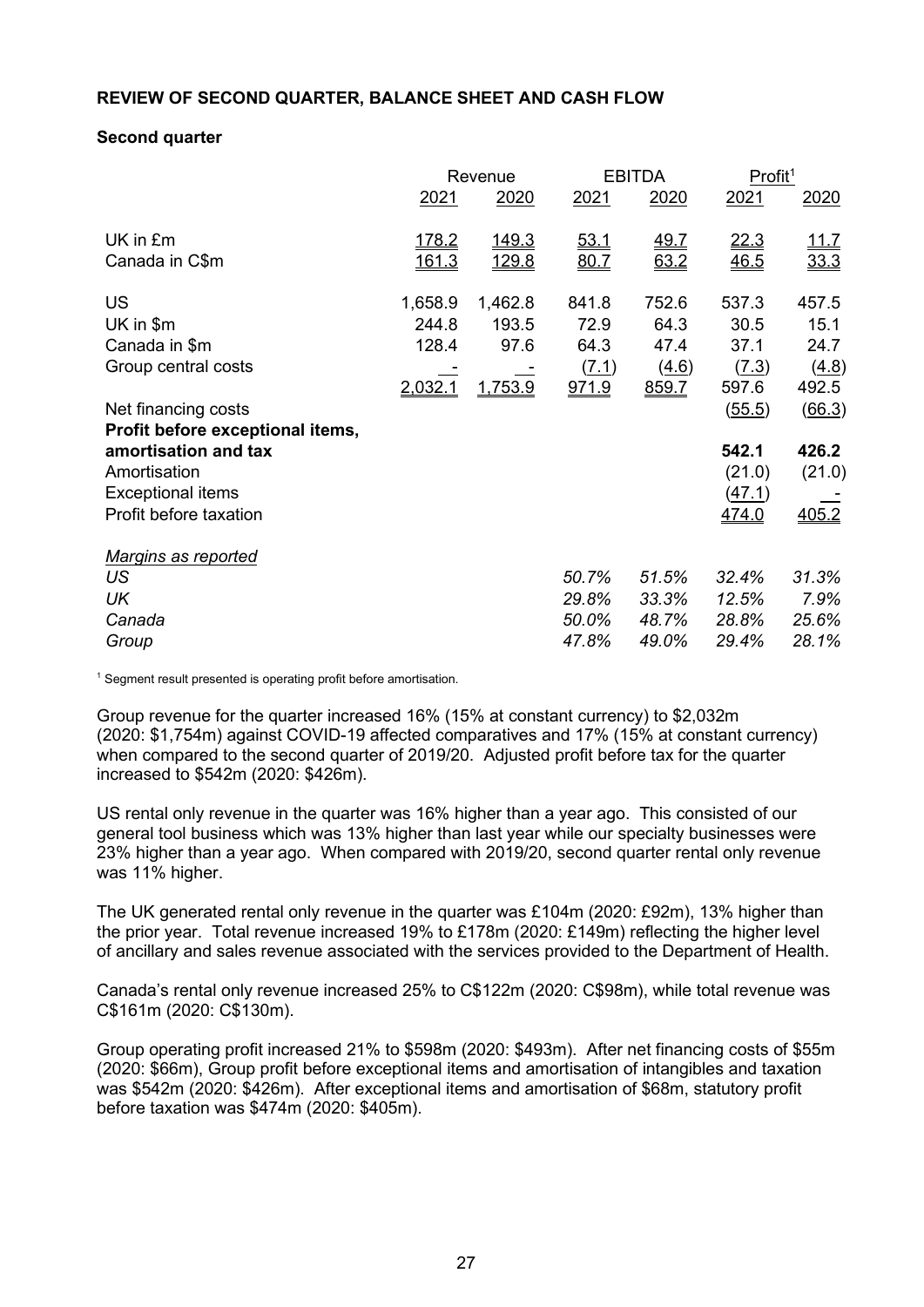# **Balance sheet**

### Fixed assets

Capital expenditure in the first half totalled \$1,176m (2020: \$438m) with \$1,020m invested in the rental fleet (2020: \$386m). Expenditure on rental equipment was 87% of total capital expenditure with the balance relating to the delivery vehicle fleet, property improvements and IT equipment. Capital expenditure by division was:

|                                                         | 2021                |             |             |                     |  |
|---------------------------------------------------------|---------------------|-------------|-------------|---------------------|--|
|                                                         | Replacement         | Growth      | Total       | <u>Total</u>        |  |
| UK in £m                                                | $\frac{37.8}{22.3}$ | <u>37.7</u> | <u>75.5</u> | $\frac{49.5}{24.0}$ |  |
| Canada in C\$m                                          |                     | 96.0        | 118.3       |                     |  |
| US                                                      | 318.1               | 502.6       | 820.7       | 304.8               |  |
| UK in \$m                                               | 52.3                | 52.2        | 104.5       | 63.1                |  |
| Canada in \$m                                           | <u>18.0</u>         | 77.2        | 95.2        | 17.9                |  |
| Total rental equipment                                  | 388.4               | 632.0       | 1,020.4     | 385.8               |  |
| Delivery vehicles, property improvements & IT equipment |                     |             |             | 52.0                |  |
| <b>Total additions</b>                                  |                     |             | 1.175.6     | 437.8               |  |

In a strong US rental market, \$503m of rental equipment capital expenditure was spent on growth while \$318m was invested in replacement of existing fleet. The growth proportion is estimated on the basis of the assumption that replacement capital expenditure in any period is equal to the original cost of equipment sold.

The average age of the Group's serialised rental equipment, which constitutes the substantial majority of our fleet, at 31 October 2021 was 40 months (2020: 39 months) on a net book value basis. The US fleet had an average age of 41 months (2020: 39 months), the UK fleet had an average age of 38 months (2020: 43 months) and the Canadian fleet had an average age of 36 months (2020: 36 months).

|                                  | 31 October 2021                  | Rental fleet at original cost<br>30 April 2021 | LTM average                      | LTM rental<br>revenue        | LTM<br>dollar<br>utilisation |
|----------------------------------|----------------------------------|------------------------------------------------|----------------------------------|------------------------------|------------------------------|
| $UK$ in $Em$<br>Canada in C\$m   | 952<br>1,040                     | 914<br>938                                     | 910<br>962                       | <u>538</u><br>528            | <u>59%</u><br>55%            |
| US<br>UK in \$m<br>Canada in \$m | 10,636<br>1,305<br>839<br>12,780 | 9,827<br>1,266<br>762<br>11,855                | 10.014<br>1,252<br>765<br>12,031 | 5,360<br>737<br>419<br>6,516 | 54%<br>59%<br><u>55%</u>     |

Dollar utilisation was 54% in the US (2020: 49%), 59% for the UK (2020: 46%) and 55% for Canada (2020: 43%). The improvement in US dollar utilisation reflects better fleet utilisation following the COVID-19 pandemic and an improved rate environment. In the UK, the increase in dollar utilisation reflects the significant increase in activity levels and associated ancillary services to support the Department of Health, while in Canada, dollar utilisation has benefitted from improved fleet utilisation and a good rate environment as well as the acquisition of our lighting, grip and studio business.

### Trade receivables

Receivable days at 31 October 2021 were 52 days (2020: 45 days). Trade receivables at 31 October 2021 of \$1,232m (2020: \$963m) are stated net of allowances for bad debts and credit notes of \$89m (2020: \$128m), with the provision representing 7% (2020: 12%) of gross receivables. We increased the allowance for bad debts and credit notes at the onset of the COVID-19 pandemic. However, our concern of significantly increased levels of irrecoverable receivables did not materialise and cash collections remained strong throughout the prior year, particularly in the fourth quarter. Accordingly, we released the majority of the additional provision in the fourth quarter of 2020/21 and returned to a more normal level of provision. Consequently,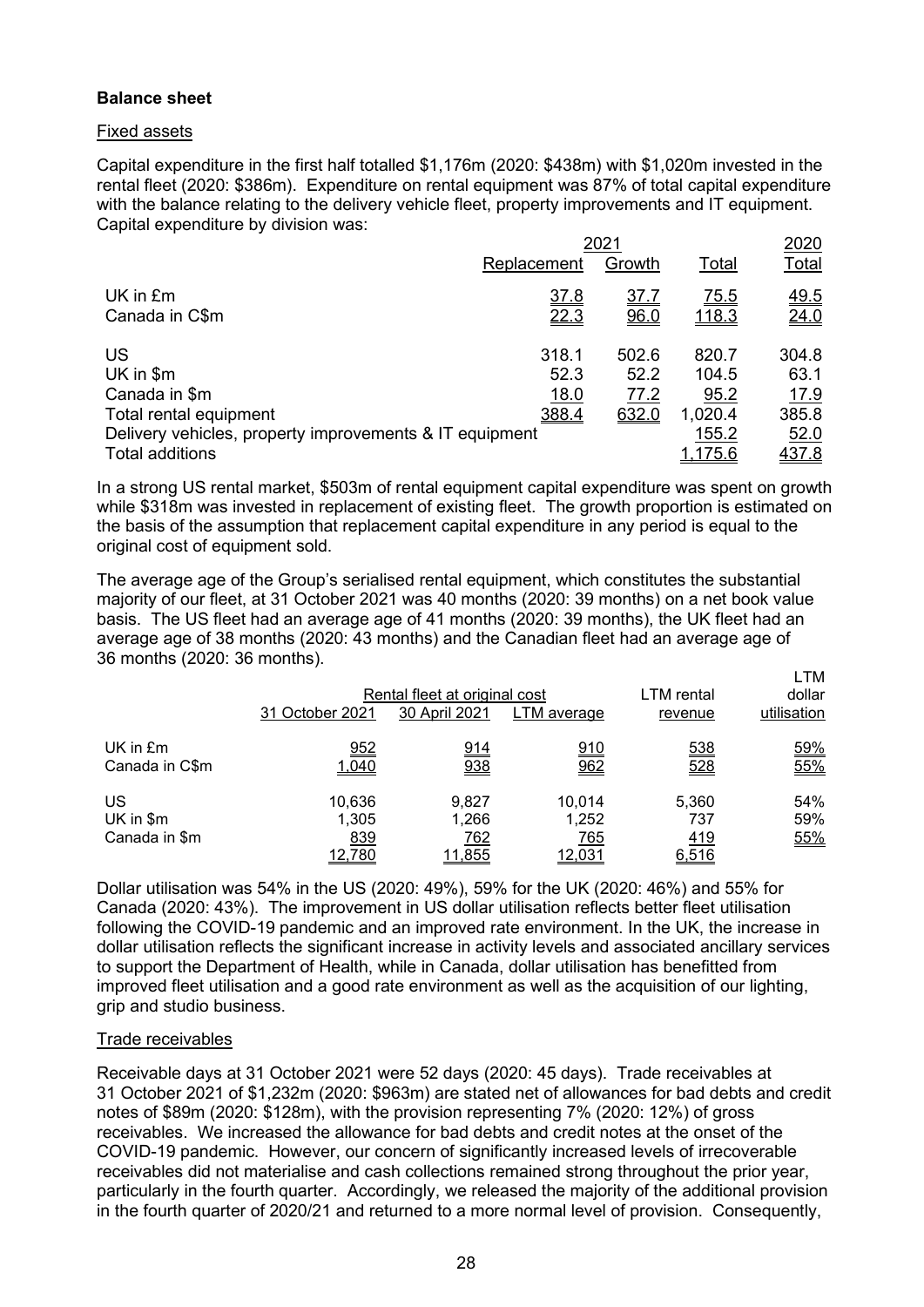an overall credit to the income statement as a percentage of total turnover has arisen of 0.1% (2020: charge of 1.2%) for the last twelve months ended 31 October 2021.

#### Trade and other payables

Group payable days were 52 days at 31 October 2021 (2020: 55 days) with capital expenditure related payables totalling \$344m (2020: \$224m). This reduction in payable days reflects the Group's efforts to ensure suppliers are paid promptly and in accordance with agreed terms and the mix of creditors. Payment periods for purchases other than rental equipment vary between seven and 60 days and for rental equipment between 30 and 120 days.

### **Cash flow and net debt**

|                                                                                                                                                                                                                            | 2021<br>\$m\$                                                    | Six months to<br>31 October<br>2020<br>\$m              | LTM to<br>31 October<br>2021<br>\$m\$                            | Year to<br>30 April<br><u>2021</u><br>\$m                 |
|----------------------------------------------------------------------------------------------------------------------------------------------------------------------------------------------------------------------------|------------------------------------------------------------------|---------------------------------------------------------|------------------------------------------------------------------|-----------------------------------------------------------|
| <b>EBITDA before exceptional items</b>                                                                                                                                                                                     | 1,832.1                                                          | 1,544.8                                                 | 3,324.1                                                          | 3,036.8                                                   |
| Cash inflow from operations before exceptional<br>items and changes in rental equipment<br>Cash conversion ratio*                                                                                                          | 1,541.6<br>84.1%                                                 | 1,513.1<br>97.9%                                        | 3,045.5<br>91.6%                                                 | 3,017.0<br>99.3%                                          |
| Replacement rental capital expenditure<br>Payments for non-rental capital expenditure<br>Rental equipment disposal proceeds<br>Other property, plant and equipment disposal proceeds<br>Tax (net)<br>Financing costs (net) | (394.0)<br>(155.2)<br>152.2<br>11.2<br>(143.7)<br><u>(119.1)</u> | (300.4)<br>(52.1)<br>190.3<br>7.4<br>(174.9)<br>(134.3) | (847.7)<br>(241.4)<br>346.6<br>22.1<br>(356.4)<br><u>(239.7)</u> | (754.1)<br>(138.3)<br>384.7<br>18.3<br>(387.6)<br>(254.9) |
| Cash inflow before growth capex and<br>payment of exceptional costs                                                                                                                                                        | 893.0                                                            | 1,049.1                                                 | 1,729.0                                                          | 1,885.1                                                   |
| Growth rental capital expenditure                                                                                                                                                                                          | (417.2)                                                          |                                                         | (480.1)                                                          | (62.9)                                                    |
| <b>Exceptional costs</b>                                                                                                                                                                                                   | <u>(36.0)</u>                                                    |                                                         | <u>(36.0)</u>                                                    |                                                           |
| Free cash flow                                                                                                                                                                                                             | 439.8                                                            | 1,049.1                                                 | 1,212.9                                                          | 1,822.2                                                   |
| <b>Business acquisitions</b>                                                                                                                                                                                               | <u>(427.6)</u>                                                   | (17.7)                                                  | <u>(605.0)</u>                                                   | (195.1)                                                   |
| <b>Total cash generated</b>                                                                                                                                                                                                | 12.2                                                             | 1,031.4                                                 | 607.9                                                            | 1,627.1                                                   |
| <b>Dividends</b>                                                                                                                                                                                                           | (213.2)                                                          | (191.8)                                                 | (256.9)                                                          | (235.5)                                                   |
| Purchase of own shares by the Company<br>Purchase of own shares by the ESOT                                                                                                                                                | (206.1)                                                          |                                                         | (206.1)                                                          |                                                           |
| (Increase)/decrease in net debt due to cash flow                                                                                                                                                                           | <u>(23.8)</u><br><u>(430.9)</u>                                  | (15.5)<br>824.1                                         | (23.8)<br><u> 121.1</u>                                          | (15.5)<br>1,376.1                                         |
|                                                                                                                                                                                                                            |                                                                  |                                                         |                                                                  |                                                           |

\* Cash inflow from operations before exceptional items and changes in rental equipment as a percentage of EBITDA before exceptional items.

Cash inflow from operations before payment of exceptional costs and the net investment in the rental fleet was \$1,542m (2020: \$1,513m). The first half conversion ratio was 84% (2020: 98%).

Total payments for capital expenditure (rental equipment and other PPE) in the first half were \$966m (2020: \$353m). Disposal proceeds received totalled \$163m (2020: \$198m), giving net payments for capital expenditure of \$803m in the period (2020: \$155m). Financing costs paid totalled \$119m (2020: \$134m) while tax payments were \$144m (2020: \$175m). Financing costs paid typically differ from the charge in the income statement due to the timing of interest payments in the year and non-cash interest charges. The exceptional costs relate to the premium on redemption of the senior notes due in 2025 and 2026.

Accordingly, the Group generated free cash flow of \$440m (2020: \$1,049m) and, after acquisition related expenditure of \$428m, a net cash inflow of \$12m (2020: \$1,031m), before returns to shareholders.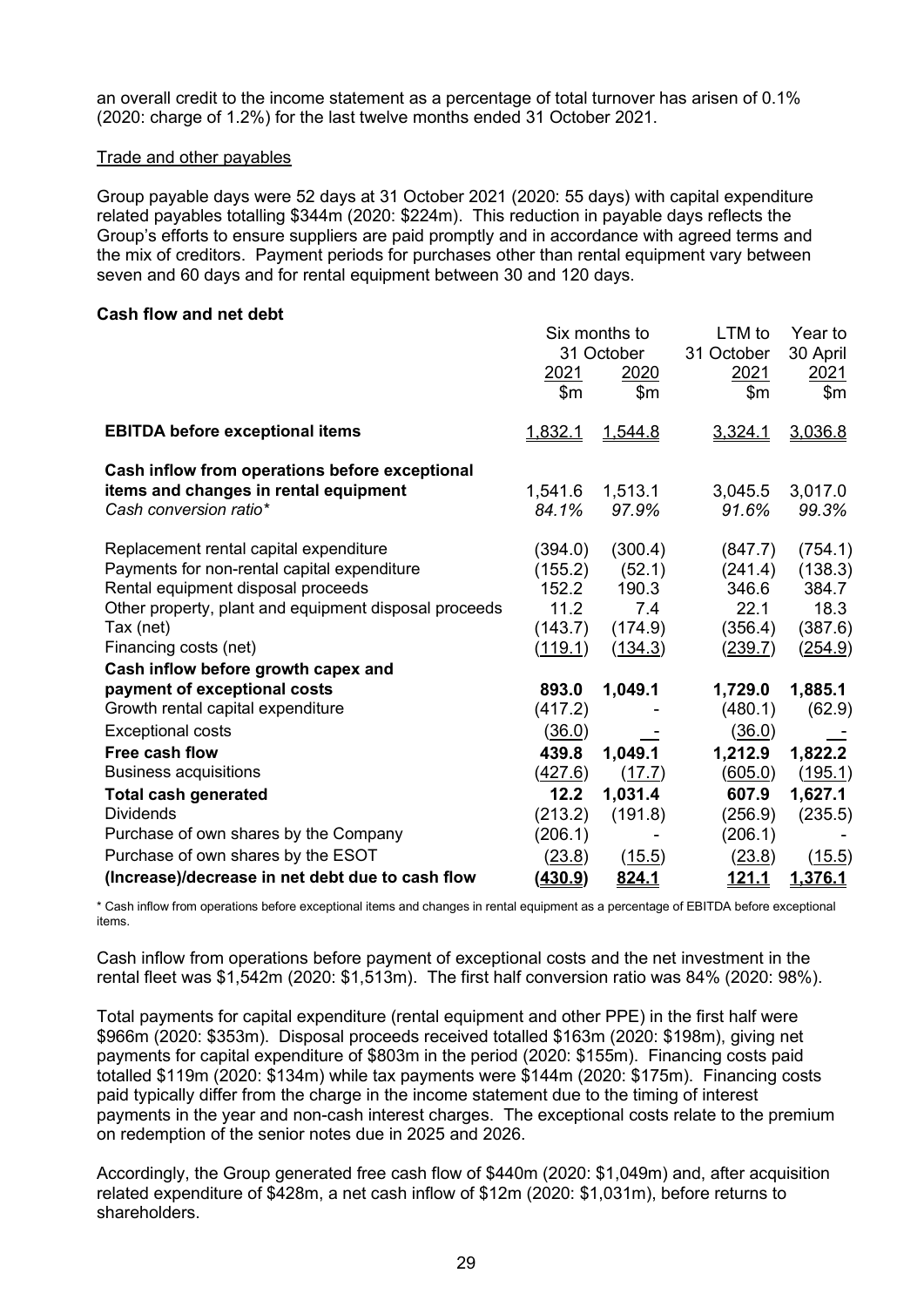| Net debt                                | 31 October   | 30 April     |         |
|-----------------------------------------|--------------|--------------|---------|
|                                         | 2021         | 2020         | 2021    |
|                                         | $\mathsf{m}$ | $\mathsf{m}$ | \$m\$   |
| First priority senior secured bank debt | 1,608.6      | 1,664.1      | 1,225.2 |
| 4.125% senior notes, due 2025           |              | 594.3        | 594.9   |
| 5.250% senior notes, due 2026           |              | 592.8        | 593.4   |
| 1.500% senior notes, due 2026           | 545.3        |              |         |
| 4.375% senior notes, due 2027           | 594.3        | 593.5        | 593.9   |
| 4.000% senior notes, due 2028           | 593.8        | 593.0        | 593.4   |
| 4.250% senior notes, due 2029           | 593.5        | 592.9        | 593.2   |
| 2.450% senior notes, due 2031           | 743.3        |              |         |
| Total external borrowings               | 4,678.8      | 4,630.6      | 4,194.0 |
| Lease liabilities                       | 1,765.4      | 1,465.9      | 1,633.3 |
| Total gross debt                        | 6,444.2      | 6,096.5      | 5,827.3 |
| Cash and cash equivalents               | (15.4)       | (18.2)       | (26.6)  |
| Total net debt                          | 6.428.8      | 6,078.3      | 5,800.7 |

Net debt at 31 October 2021 was \$6,429m with the increase since 30 April 2021 reflecting the net cash outflow set out above. The Group's EBITDA for the twelve months ended 31 October 2021 was \$3,324m. Excluding the impact of IFRS 16, the ratio of net debt to EBITDA was 1.5 times (2020: 1.7 times) on a constant currency and a reported basis as at 31 October 2021. Including the impact of IFRS 16, the ratio of net debt to EBITDA was 1.9 times at 31 October 2021 (2020: 2.1 times).

### **Principal risks and uncertainties**

Risks and uncertainties in achieving the Group's objectives for the remainder of the financial year, together with assumptions, estimates, judgements and critical accounting policies used in preparing financial information remain broadly unchanged from those detailed in the 2021 Annual Report and Accounts on pages 34 to 39.

The principal risks and uncertainties facing the Group are:

• economic conditions - in the longer term, there is a link between demand for our services and levels of economic activity. The construction industry, which affects our business, is cyclical and typically lags the general economic cycle by between 12 and 24 months.

The economic uncertainties resulting from the impact of COVID-19 or other pandemics are considered as part of this risk.

• competition - the already competitive market could become even more competitive and we could suffer increased competition from large national competitors or small companies operating at a local level resulting in reduced market share and lower revenue.

This could negatively affect rental rates and physical utilisation. Continuing industry consolidation could also have a similar effect.

- financing debt facilities are only ever committed for a finite period of time and thus must be renewed before they mature. Our loan agreements also contain conditions (known as covenants) with which we must comply.
- cyber security a cyber-attack or serious uncured failure in our systems could result in us being unable to deliver service to our customers and / or the loss of data. In particular, we are heavily dependent on technology for the smooth running of our business given the large number of both units of equipment we rent and our customers. As a result, we could suffer reputational loss, revenue loss and financial penalties.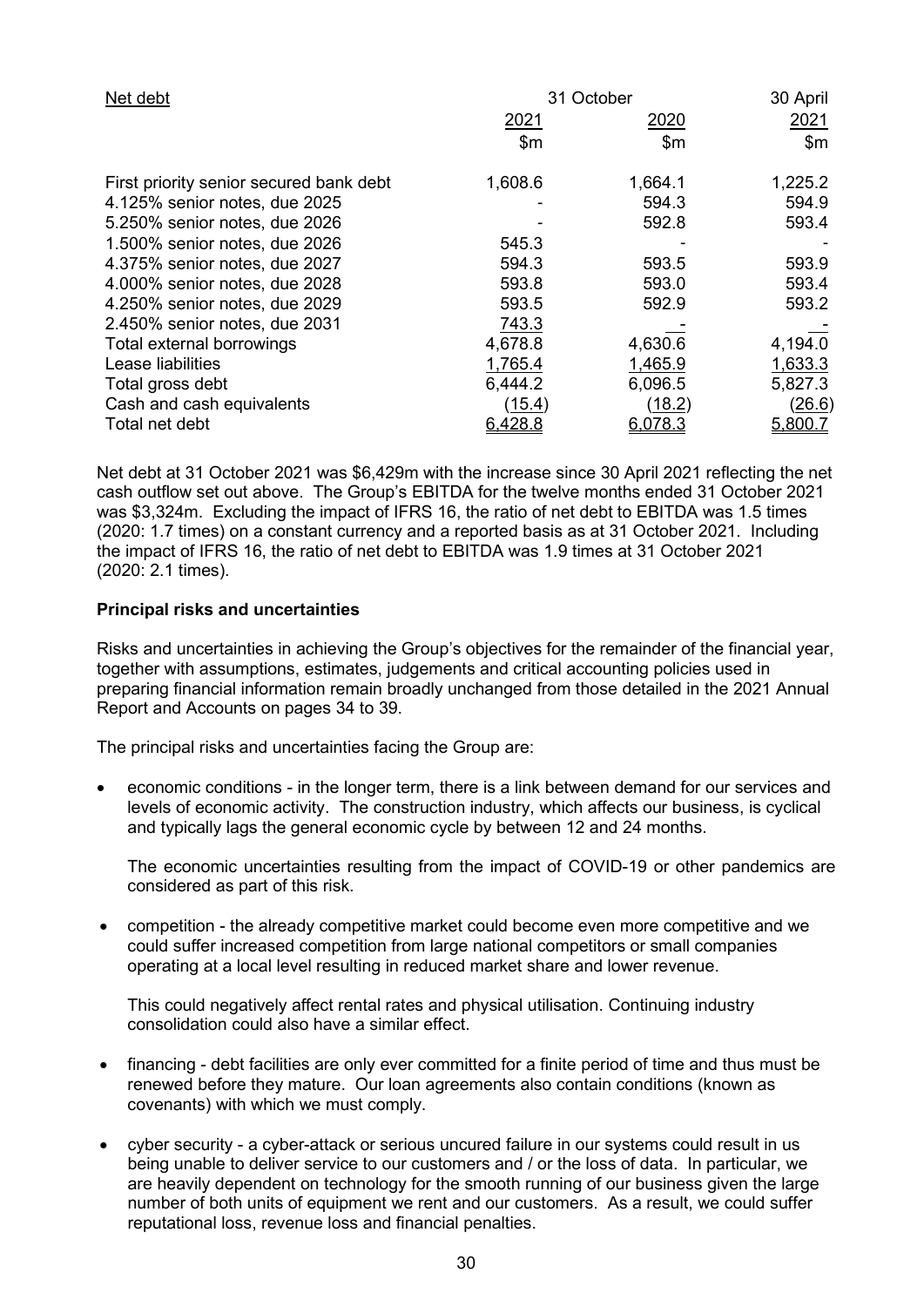This is the most significant factor in our business continuity planning.

- health and safety a failure to comply with laws and regulations governing health and safety and ensure the highest standards of health and safety across the Group could result in accidents which may result in injury to or fatality of an individual, claims against the Group and/or damage to our reputation.
- people retaining and attracting good people is key to delivering superior performance and customer service.

Excessive staff turnover is likely to impact on our ability to maintain the appropriate quality of service to our customers and would ultimately impact our financial performance adversely.

At a leadership level, succession planning is required to ensure the Group can continue to inspire the right culture, leadership and behaviours and meet its strategic objectives.

• environmental - at the recent Capital Markets Day, the Group made a long term commitment to reduce its carbon intensity by 35% by 2030, with a near term commitment to reduce its carbon intensity by 15% by 2024, and set out a roadmap to achieve this. Failure to do so could adversely impact the Group and its stakeholders.

In addition we need to comply with the numerous laws governing environmental protection matters. These laws regulate such issues as wastewater, storm water, solid and hazardous wastes and materials, and air quality. Breaches potentially create hazards to our employees, damage to our reputation and expose the Group to, amongst other things, the cost of investigating and remediating contamination and also fines and penalties for non-compliance.

• laws and regulations - failure to comply with the frequently changing regulatory environment could result in reputational damage or financial penalty.

Further details, including actions taken to mitigate these risks, are provided within the 2021 Annual Report & Accounts.

Our business is subject to significant fluctuations in performance from quarter to quarter as a result of seasonal effects. Commercial construction activity tends to increase in the summer and during extended periods of mild weather and to decrease in the winter and during extended periods of inclement weather. Furthermore, due to the incidence of public holidays in the US, Canada and the UK, there are more billing days in the first half of our financial year than the second half leading to our revenue normally being higher in the first half. On a quarterly basis, the second quarter is typically our strongest quarter, followed by the first and then the third and fourth quarters.

In addition, the current trading and outlook section of the interim statement provides commentary on market and economic conditions for the remainder of the year.

Fluctuations in the value of pounds sterling and Canadian dollars with respect to US dollars may have an impact on our financial condition and results of operations as reported in US dollars. The Group's financing is arranged such that the majority of its debt and interest expense is in US dollars. At 31 October 2021, 84% of its debt (including lease liabilities) were denominated in US dollars. Based on the current currency mix of our profits and on non-US dollar debt levels, interest and exchange rates at 31 October 2021, a 1% change in the pounds sterling and Canadian dollar exchange rate would impact adjusted pre-tax profit by approximately \$1m.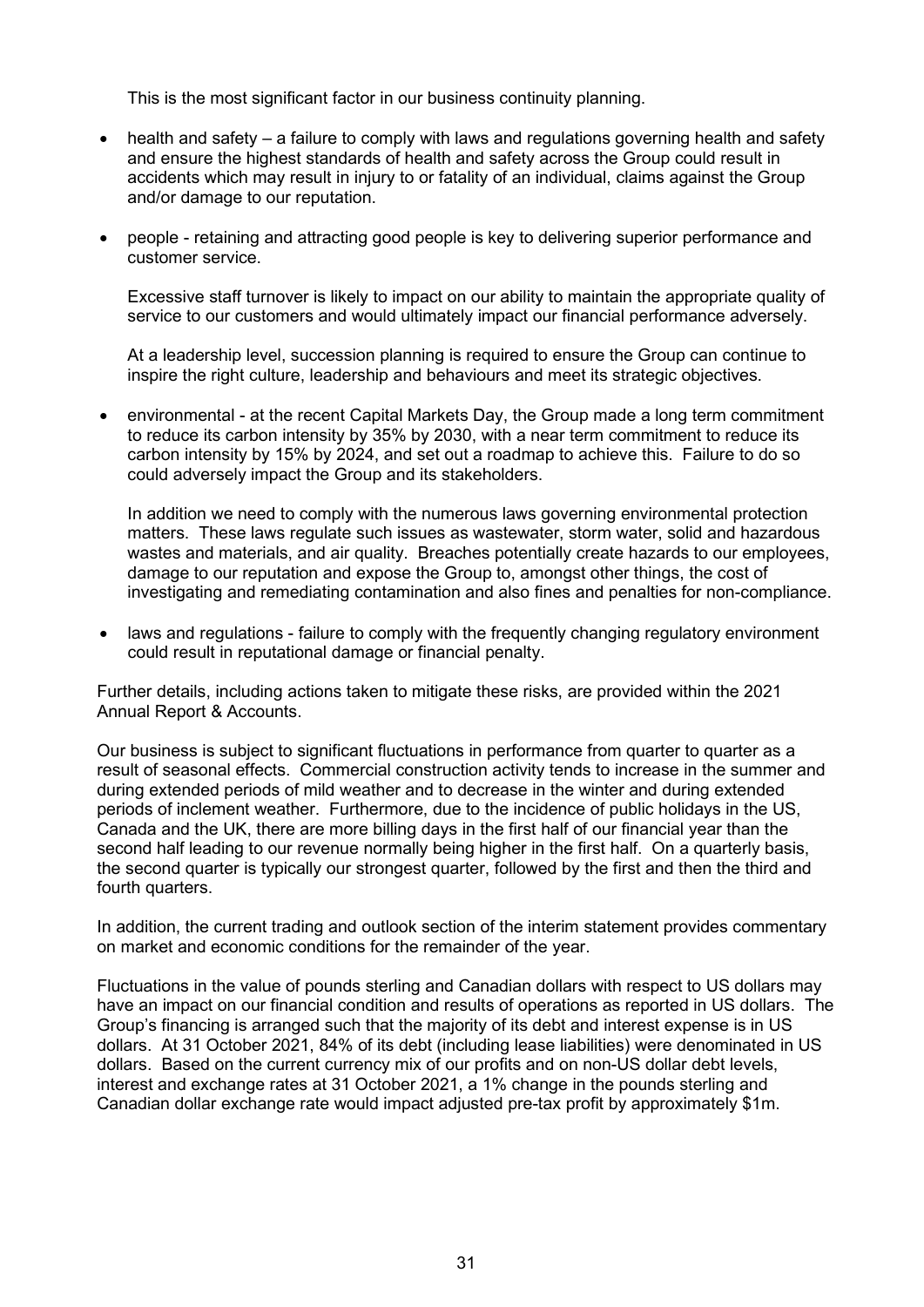# **OPERATING STATISTICS**

|              |      |              | Staff numbers           |              |              |
|--------------|------|--------------|-------------------------|--------------|--------------|
| 31 October   |      | 30 April     | 31 October              |              | 30 April     |
| <u> 2021</u> | 2020 | 2021         | 2021                    | 2020         | 2021         |
| 910          | 840  | 861          | 14,711                  | 13,233       | 13,553       |
| 186          | 193  | 188          | 3,810                   | 3,600        | 3,777        |
| 83           | 75   | 77           | 1,600                   | 1,420        | 1,479        |
|              | 108  | <u>1,126</u> | 19<br>20,140            | 17<br>18,270 | 17<br>18,826 |
|              |      |              | Number of rental stores |              |              |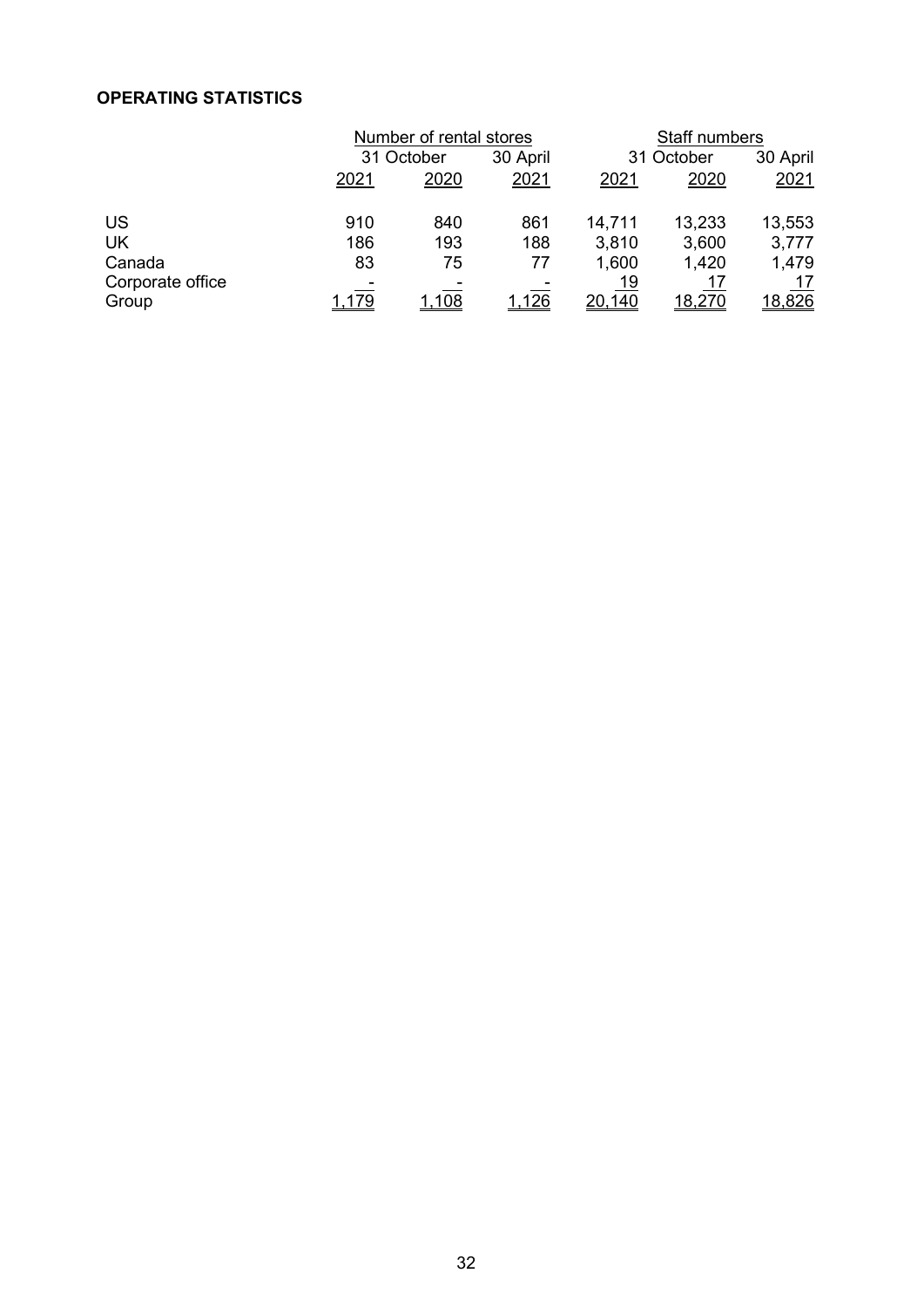### **INDEPENDENT REVIEW REPORT TO THE BOARD OF DIRECTORS OF ASHTEAD GROUP PLC**

We have been engaged by the Company to review the condensed consolidated interim financial statements for the six months ended 31 October 2021 which comprise the consolidated income statement, the consolidated statement of comprehensive income, the consolidated balance sheet, the consolidated statement of changes in equity, the consolidated cash flow statement and related notes 1 to 18. We have read the other information contained in the half-yearly financial report and considered whether it contains any apparent misstatements or material inconsistencies with the information in the condensed consolidated interim financial statements.

### **Directors' responsibilities**

The half-yearly financial report is the responsibility of, and has been approved by, the directors. The directors are responsible for preparing the half-yearly financial report in accordance with the Disclosure Guidance and Transparency Rules of the United Kingdom's Financial Conduct Authority.

As disclosed in note 2, the annual financial statements of the Group are prepared in accordance with United Kingdom adopted International Financial Reporting Standards. The condensed set of financial statements included in this half-yearly financial report have been prepared in accordance with United Kingdom adopted International Accounting Standard 34 'Interim Financial Reporting'.

### **Our responsibility**

Our responsibility is to express to the Company a conclusion on the condensed consolidated interim financial statements in the half-yearly financial report based on our review.

### **Scope of review**

We conducted our review in accordance with International Standard on Review Engagements (UK and Ireland) 2410, 'Review of Interim Financial Information Performed by the Independent Auditor of the Entity' issued by the Financial Reporting Council for use in the United Kingdom. A review of interim financial information consists of making inquiries, primarily of persons responsible for financial and accounting matters, and applying analytical and other review procedures. A review is substantially less in scope than an audit conducted in accordance with International Standards on Auditing (UK) and consequently does not enable us to obtain assurance that we would become aware of all significant matters that might be identified in an audit. Accordingly, we do not express an audit opinion.

### **Conclusion**

Based on our review, nothing has come to our attention that causes us to believe that the condensed consolidated interim financial statements for the six months ended 31 October 2021 are not prepared, in all material respects, in accordance with United Kingdom adopted International Accounting Standard 34 and the Disclosure Guidance and Transparency Rules of the United Kingdom's Financial Conduct Authority.

#### **Use of our report**

This report is made solely to the Company in accordance with International Standard on Review Engagements (UK and Ireland) 2410 'Review of Interim Financial Information Performed by the Independent Auditor of the Entity' issued by the Financial Reporting Council. Our work has been undertaken so that we might state to the Company those matters we are required to state to it in an independent review report and for no other purpose. To the fullest extent permitted by law, we do not accept or assume responsibility to anyone other than the Company, for our review work, for this report, or for the conclusions we have formed

Deloitte LLP Statutory Auditor London, United Kingdom 6 December 2021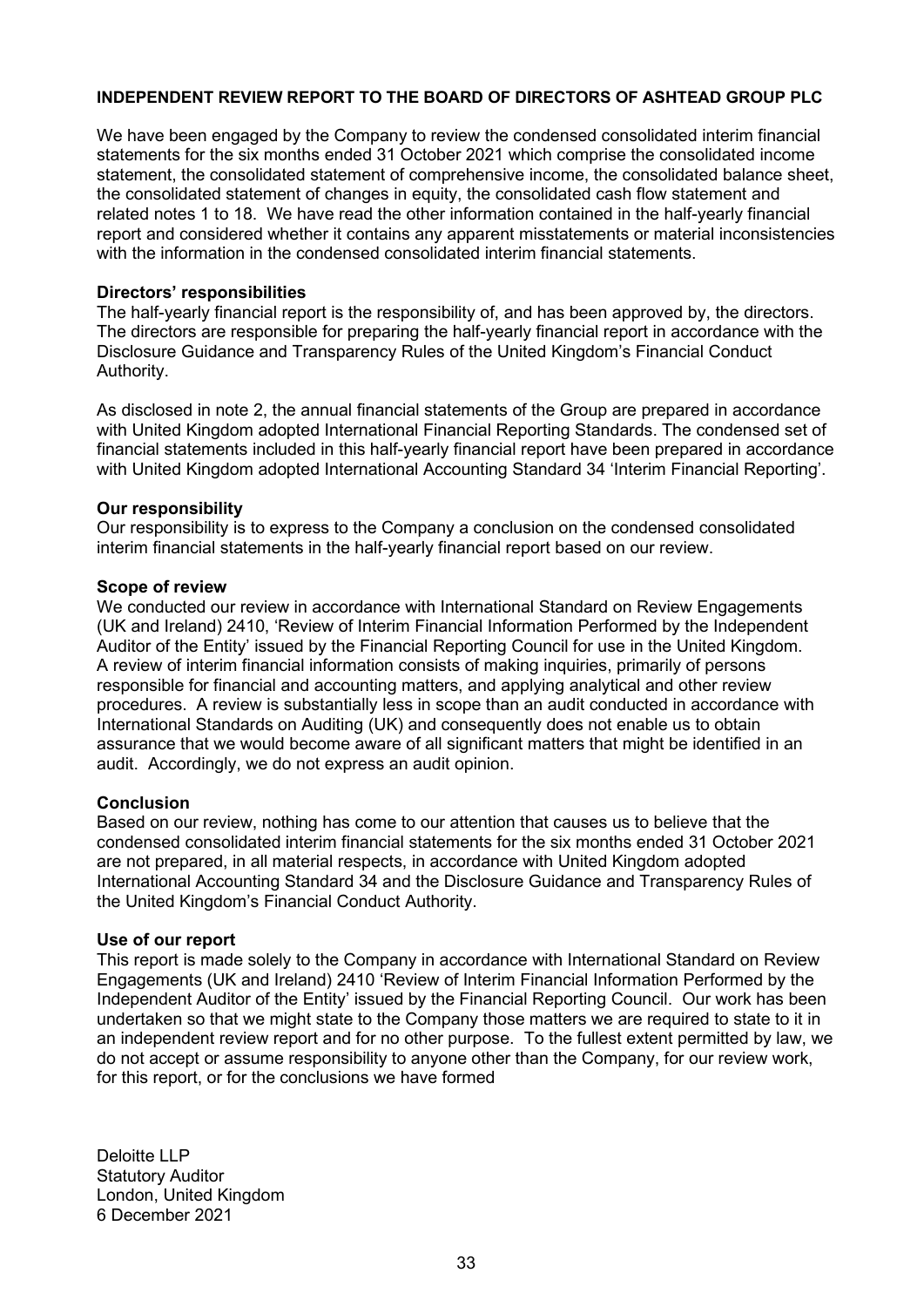# **GLOSSARY OF TERMS**

The glossary of terms below sets out definitions of terms used throughout this announcement. Included are a number of alternative performance measures ('APMs') which the directors have adopted in order to provide additional useful information on the underlying trends, performance and position of the Group. The directors use these measures, which are common across the industry, for planning and reporting purposes. These measures are also used in discussions with the investment analyst community and credit rating agencies. The APMs are not defined by IFRS and therefore may not be directly comparable with other companies' APMs and should not be considered superior to or a substitute for IFRS measures.

| <b>Term</b>                                   | <b>Closest</b>                     | <b>Definition and purpose</b>                                                                                                                                                                                                                                                                                                                                                       |                                    |                             |                                    |                                    |
|-----------------------------------------------|------------------------------------|-------------------------------------------------------------------------------------------------------------------------------------------------------------------------------------------------------------------------------------------------------------------------------------------------------------------------------------------------------------------------------------|------------------------------------|-----------------------------|------------------------------------|------------------------------------|
|                                               | equivalent<br>statutory<br>measure |                                                                                                                                                                                                                                                                                                                                                                                     |                                    |                             |                                    |                                    |
| Drop<br>through                               | None                               | Calculated as the change in rental revenue which converts into EBITDA (excluding gains<br>from sale of new equipment, merchandise and consumables and from sale of used<br>equipment).                                                                                                                                                                                              |                                    |                             |                                    |                                    |
|                                               |                                    |                                                                                                                                                                                                                                                                                                                                                                                     |                                    | 2021                        | 2020                               | Change                             |
|                                               |                                    | $US$ (\$m)<br>Rental revenue                                                                                                                                                                                                                                                                                                                                                        |                                    | 2,942                       | 2,515                              | 427                                |
|                                               |                                    | <b>EBITDA</b><br>Gains                                                                                                                                                                                                                                                                                                                                                              |                                    | 1,567<br>(46)               | 1,374<br>(39)                      |                                    |
|                                               |                                    | EBITDA excluding gains<br>Drop through                                                                                                                                                                                                                                                                                                                                              |                                    | 1,521                       | <u>1,335</u>                       | 186<br>44%                         |
|                                               |                                    | This measure is utilised by the Group to demonstrate the change in profitability generated<br>by the Group as a result of the change in rental revenue in the period.                                                                                                                                                                                                               |                                    |                             |                                    |                                    |
| Growth<br>at<br>constant<br>exchange<br>rates | None                               | Calculated by applying the current period exchange rate to the comparative period result.<br>The relevant foreign currency exchange rates are provided within Note 2, Accounting<br>policies, to the financial statements. This measure is used as a means of eliminating the<br>effects of foreign exchange rate movements on the period-on-period changes in reported<br>results. |                                    |                             |                                    |                                    |
|                                               |                                    |                                                                                                                                                                                                                                                                                                                                                                                     |                                    | 2021<br>\$m                 | 2020<br>\$m                        | %                                  |
|                                               |                                    | <b>Rental revenue</b>                                                                                                                                                                                                                                                                                                                                                               |                                    |                             |                                    |                                    |
|                                               |                                    | As reported<br><b>Retranslation effect</b>                                                                                                                                                                                                                                                                                                                                          |                                    | 3,545                       | 2,931<br>$\frac{35}{5}$            | 21%                                |
|                                               |                                    | At constant currency                                                                                                                                                                                                                                                                                                                                                                |                                    | 3,545                       | 2,966                              | 20%                                |
|                                               |                                    | Adjusted profit before tax<br>As reported                                                                                                                                                                                                                                                                                                                                           |                                    | 979                         | 687                                | 43%                                |
|                                               |                                    | Retranslation effect<br>At constant currency                                                                                                                                                                                                                                                                                                                                        |                                    | 979                         | 688                                | 42%                                |
| Leverage                                      | None                               | Leverage calculated at constant exchange rates uses the period end exchange rate for<br>the relevant period and is determined as net debt divided by adjusted EBITDA.                                                                                                                                                                                                               |                                    |                             |                                    |                                    |
|                                               |                                    | 2021<br>2020                                                                                                                                                                                                                                                                                                                                                                        |                                    |                             |                                    |                                    |
|                                               |                                    |                                                                                                                                                                                                                                                                                                                                                                                     | <b>Excluding</b><br><b>IFRS 16</b> | Including<br><b>IFRS 16</b> | <b>Excluding</b><br><b>IFRS 16</b> | <b>Including</b><br><b>IFRS 16</b> |
|                                               |                                    | Net debt (at constant currency)<br>EBITDA (at constant currency)                                                                                                                                                                                                                                                                                                                    | 4,677<br>3,168                     | 6,429<br>3,328              | 4,676<br>2,766                     | 6,154<br>2,913                     |
|                                               |                                    | Leverage                                                                                                                                                                                                                                                                                                                                                                            | 1.5                                | 1.9                         | 1.7                                | 2.1                                |
|                                               |                                    | This measure is used to provide an indication of the strength of the Group's balance<br>sheet and is widely used by investors and credit rating agencies. It also forms part of the<br>remuneration targets of the Group and has been identified as one of the Group's key<br>performance indicators.                                                                               |                                    |                             |                                    |                                    |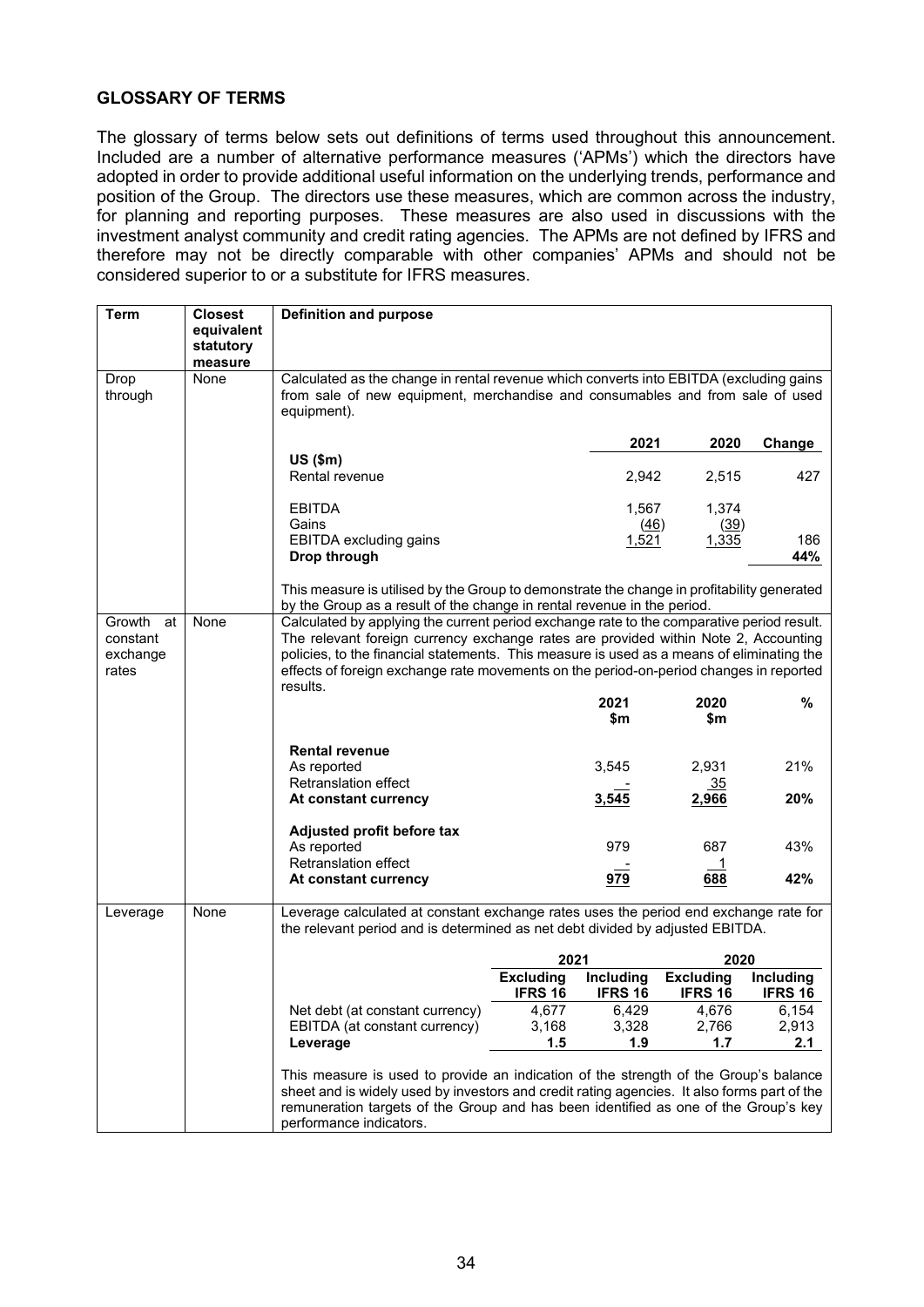| <b>Term</b>                           | <b>Closest</b>                     | Definition and purpose                                                                                                                                                                                                                                                                                                                                                                                                                                                                                                                                       |                                                                        |                                                                         |                                |
|---------------------------------------|------------------------------------|--------------------------------------------------------------------------------------------------------------------------------------------------------------------------------------------------------------------------------------------------------------------------------------------------------------------------------------------------------------------------------------------------------------------------------------------------------------------------------------------------------------------------------------------------------------|------------------------------------------------------------------------|-------------------------------------------------------------------------|--------------------------------|
|                                       | equivalent<br>statutory<br>measure |                                                                                                                                                                                                                                                                                                                                                                                                                                                                                                                                                              |                                                                        |                                                                         |                                |
| Return<br>on<br>Investment<br>('Rol') | None                               | Last 12-month ('LTM') adjusted operating profit divided by the last 12-month average of<br>the sum of net tangible and intangible fixed assets, plus net working capital but excluding<br>net debt and tax. Rol is calculated excluding the impact of IFRS 16.<br>Rol is used by management to help inform capital allocation decisions within the business<br>and has been identified as one of the Group's key performance indicators. It also forms<br>part of the remuneration targets of the Group.<br>A reconciliation of Group RoI is provided below: |                                                                        |                                                                         |                                |
|                                       |                                    | Adjusted operating profit (\$m)<br>Average net assets (\$m)<br>Return on investment (%)<br>Rol for the businesses is calculated in the same way, but excludes goodwill and<br>intangible assets:<br>Adjusted operating profit<br>Average net assets, excluding<br>goodwill and intangibles<br>Return on investment                                                                                                                                                                                                                                           | 2021<br>1,826<br>10,423<br>18%<br>US<br>(\$m)<br>1,610<br>6,955<br>23% | 2020<br>1,427<br>10,729<br>13%<br>Canada<br>(C\$m)<br>144<br>628<br>23% | UK<br>(£m)<br>94<br>605<br>15% |

Other terms used within this announcement include:

- **Adjusted:** adjusted results are results stated before exceptional items and the amortisation of acquired intangibles. A reconciliation is shown on the income statement.
- **Availability:** represents the headroom on a given date under the terms of our \$4.5bn asset-backed senior bank facility, taking account of current borrowings.
- **Capital expenditure:** represents additions to rental equipment and other tangible assets (excluding assets acquired through a business combination).
- **Cash conversion ratio:** represents cash flow from operations before exceptional items and changes in rental equipment as a percentage of adjusted EBITDA. Details are provided within the Review of Second Quarter, Balance Sheet and Cash Flow section.
- **Dollar utilisation:** dollar utilisation is trailing 12-month rental revenue divided by average fleet size at original (or 'first') cost measured over a 12-month period. Details are shown within the Review of Second Quarter, Balance Sheet and Cash Flow section.
- **EBITDA and EBITDA margin:** EBITDA is earnings before interest, tax, depreciation and amortisation. A reconciliation of EBITDA to profit before tax is shown on the income statement. EBITDA margin is calculated as EBITDA before exceptional items divided by revenue. Progression in EBITDA margin is an important indicator of the Group's performance and this has been identified as one of the Group's key performance indicators.
- **Exceptional items:** those items of income or expense which the directors believe should be disclosed separately by virtue of their significant size or nature and limited predictive value to enable a better understanding of the Group's financial performance. Excluding these items provides readers with helpful additional information on the performance of the business across periods and against peer companies. It is also consistent with how business performance is reported to the Board and the remuneration targets set by the Company.
- **Fleet age:** net book value weighted age of serialised rental assets. Serialised rental assets constitute the substantial majority of our fleet.
- **Fleet on rent:** quantity measured at original cost of our rental fleet on rent. Fleet on rent has been identified as one of the Group's key performance indicators.
- **Free cash flow:** cash generated from operating activities less non-rental net property, plant and equipment expenditure. Non-rental net property, plant and equipment expenditure comprises payments for non-rental capital expenditure less disposal proceeds received in relation to non-rental asset disposals. This measure shows the cash retained by the Group prior to discretionary expenditure on acquisitions and returns to shareholders. A reconciliation of free cash flow is shown in the Review of Second Quarter, Balance Sheet and Cash Flow section.